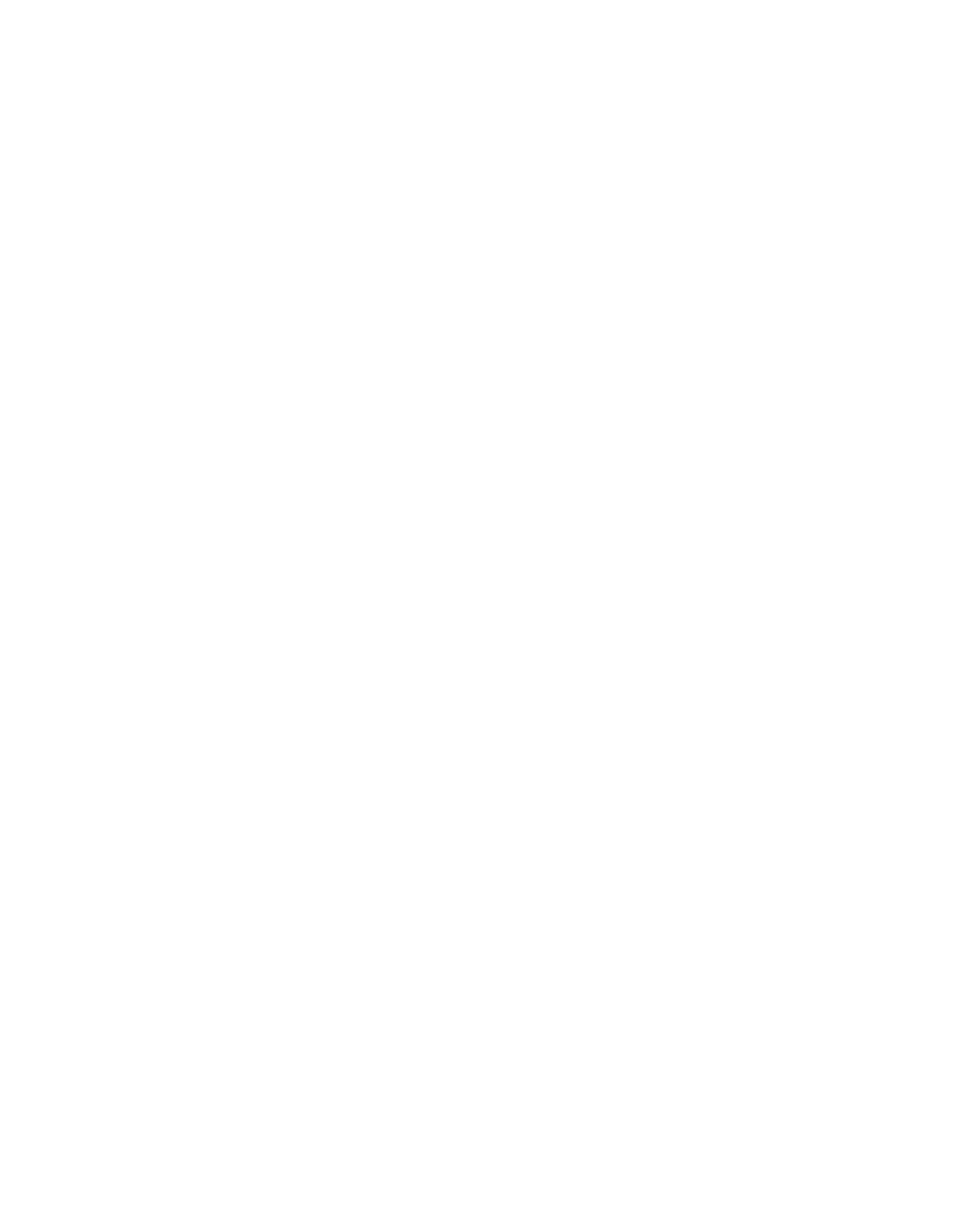# **MEDICAID AND HEALTH CARE REFORM**

A Position Paper of the American College of Physicians

This paper, written by Ryan Crowley, was developed for the Health and Public Policy Committee of the American College of Physicians: Richard L. Neubauer, MD, FACP, Chair; Robert McLean, MD, FACP, Vice Chair; Vineet Arora, MD, FACP; Jay D. Bhatt, DO, Associate; Robert M. Centor, MD, FACP; Jacqueline W. Fincher, MD, FACP; Luke O. Hansen, MD; Richard P. Holm, MD, FACP; Celine Goetz, Student; Mark E. Mayer, MD, FACP; Mary Newman, MD, FACP; P. Preston Reynolds, MD, FACP; and Wayne Riley, MD, MBA, MACP with contributions from J. Fred Ralston, Jr., MD, FACP (ACP President, ex-officio); Robert G. Luke, MD, MACP (Chair, ACP Board of Regents, ex-officio), and Donald W. Hatton, MD, FACP (Chair, ACP Medical Service Committee). It was approved by the Board of Regents on 21 November 2010.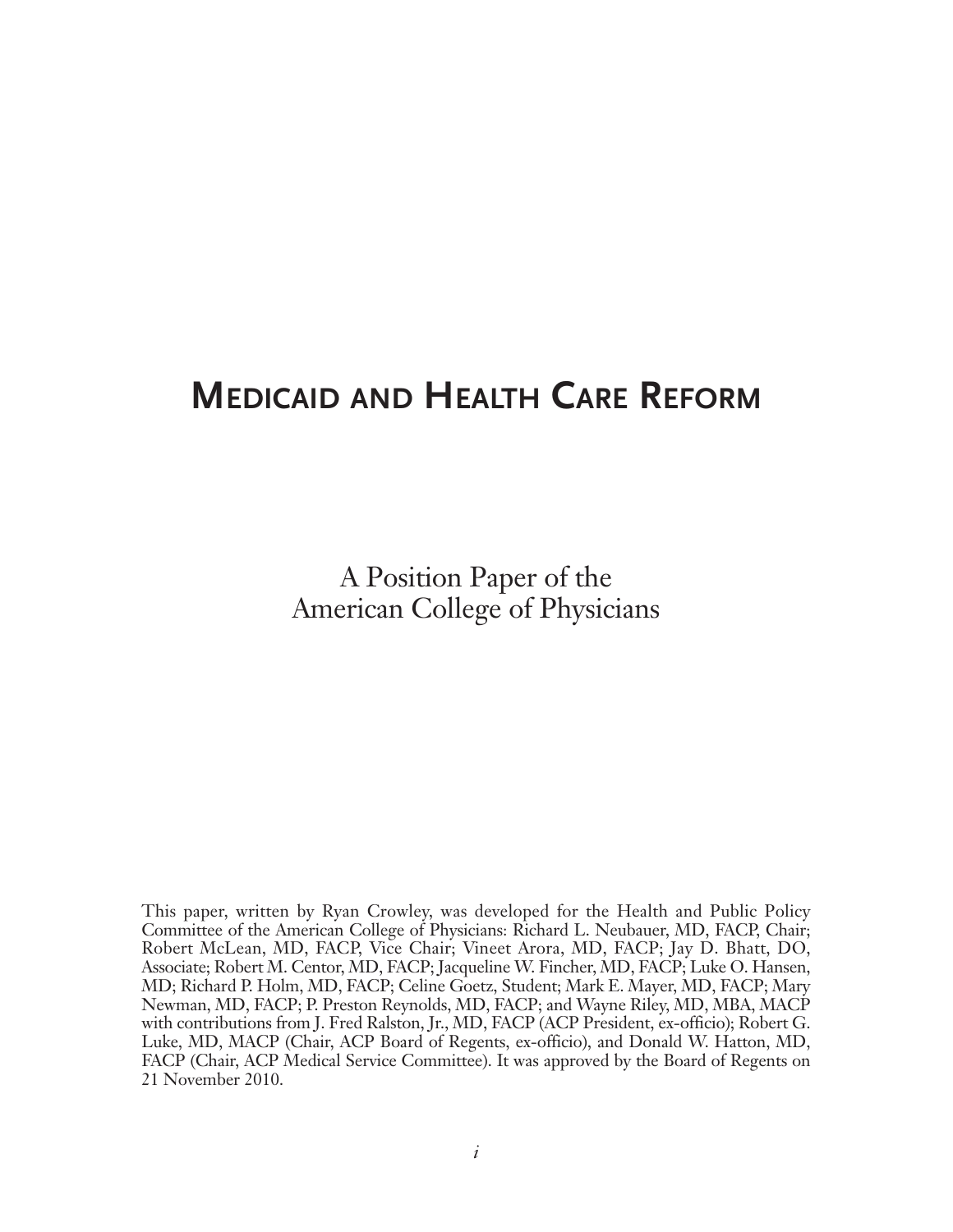How to cite this paper:

American College of Physicians. Medicaid and Health Care Reform. Philadelphia: American College of Physicians; 2011: Policy Paper. (Available from American College of Physicians, 190 N. Independence Mall West, Philadelphia, PA 19106.)

Copyright ©2011 American College of Physicians.

All rights reserved. Individuals may photocopy all or parts of Position Papers for educational, not-for-profit uses. These papers may not be reproduced for commercial, for-profit use in any form, by any means (electronic, mechanical, xerographic, or other) or held in any information storage or retrieval system without the written permission of the publisher.

For questions about the content of this Position Paper, please contact ACP, Division of Governmental Affairs and Public Policy, Suite 700, 25 Massachusetts Avenue NW, Washington, DC 20001-7401; telephone 202-261-4500. To order copies of this Policy Paper, contact ACP Customer Service at 800-523-1546, extension 2600, or 215-351-2600.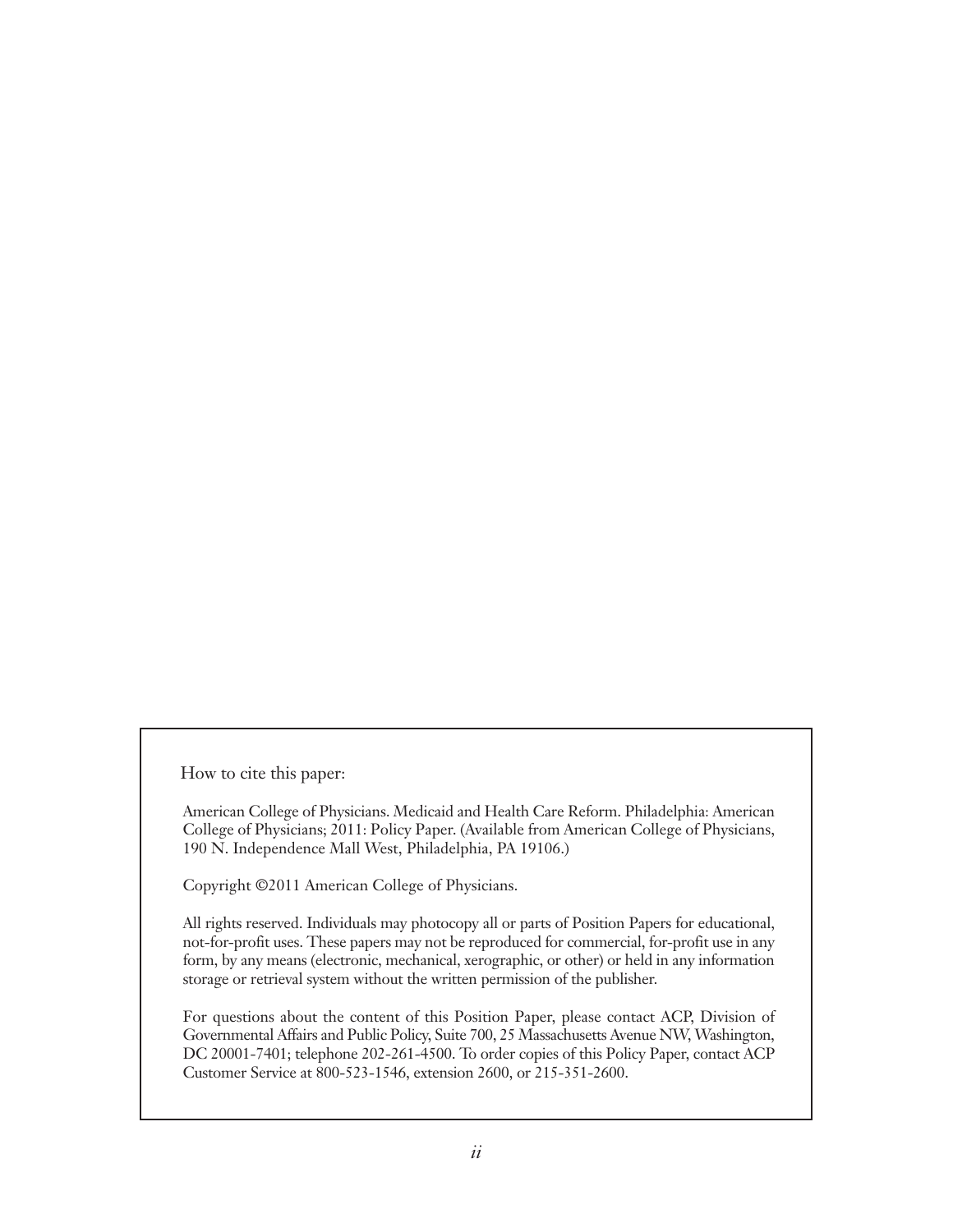## **Executive Summary**

In 2005, the American College of Physicians (ACP) published *Redesigning Medicaid During a Time of Budget Deficits*. The paper was released at a time when the Bush Administration and Congress were seeking new ways to limit the accelerated growth of the Medicaid program by permitting states to have more discretion regarding cost-sharing and delivery system reform. Medicaid continues to be an enormous part of states' budgets, and when combined with the Medicare program, makes up 4% of the nation's gross domestic product. The Medicaid system provides vital health services to vulnerable populations, such as the poor and disabled, but like the health care system as a whole, Medicaid needs to be improved to emphasize preventive and primary care. Some of this is occurring now, as states like Vermont experiment with a medical home pilot project and others heighten attention to determining best practices. The need for the program is even more elevated as the country emerges from an economic recession and more people have turned to the Medicaid system for coverage.

On March 23, 2010, President Obama signed into law the Patient Protection and Affordable Care Act (PPACA) and a companion bill that provided further changes. Among other things, the landmark health care reform legislation would expand access to the Medicaid program regardless of categorical eligibility, potentially increasing program enrollment by over 16-18 million by 2019.<sup> $(1,2)$ </sup> Ten states may see Medicaid enrollment increase by 50%.<sup> $(3)$ </sup> The law will dramatically alter the landscape of health care coverage and delivery; while more uninsured Americans will have access to coverage under Medicaid, private insurance, and other means, the health care system will probably continue to face challenges involving financing, delivery system reform, and the provider workforce. ACP will continue to focus on analyzing and encouraging effective models to redesign how care is delivered, financed, and reimbursed under Medicaid to 1) provide more value for the services provided; 2) ensure access to physicians; 3) create a more viable long-term financing mechanism; and 4) address how long-term care should be improved and financed. The influx of Medicaid-covered patients into the health care system heightens the need for fundamental changes in health care delivery, financing, and payment policies to sustain the program. Expanding Medicaid will be a daunting task as the program is poised to become one of the largest—if not the largest—payer of health care services. However, this daunting task provides an opportunity to reform the program to emphasize primary care and prevention; transform the delivery system to strengthen evidence-based, patient-centered care; ensure physician participation; reform the long-term care system to allow people to live in their homes and communities; and reduce administrative barriers by promoting health information technology. This paper provides a brief update on changes to the program over the last 3-4 years and makes recommendations on how the Medicaid program can be improved to ensure access and sustainability in the future.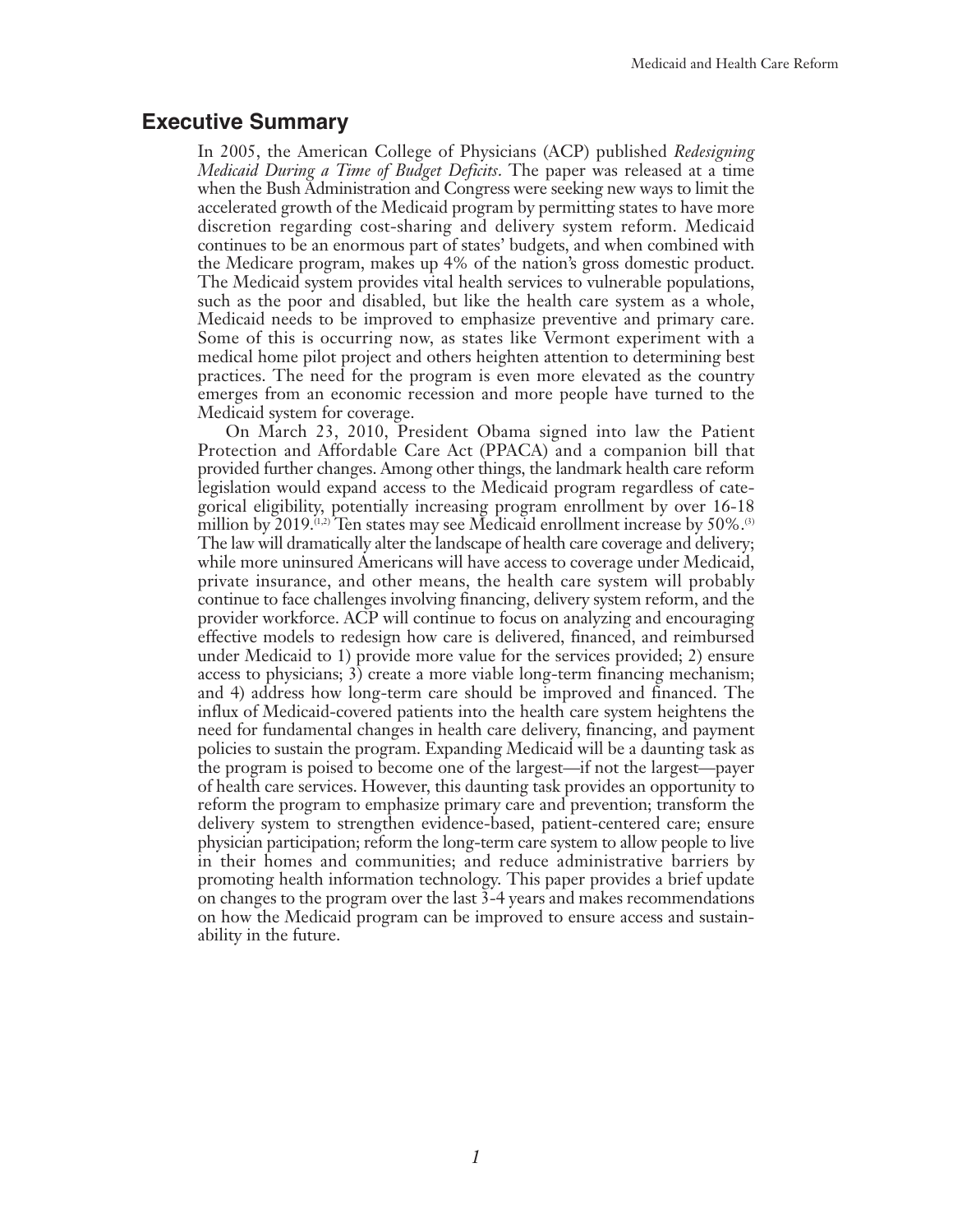## **Positions**

**Position 1: The Medicaid program should serve as the coverage foundation for low-income children, adults, and families regardless of categorical eligibility. Medicaid minimum eligibility standards should be uniform on a national basis, and federally mandated Medicaid coverage expansions should be fully subsidized by the federal government. Further, policymakers should refrain from enacting policy changes that would result in vulnerable persons being dropped from Medicaid coverage.**

**Position 2: Medicaid payment rates must be adequate to reimburse physicians and health care facilities for the cost of providing services, to enhance physician and other provider participation, and to ensure access to Medicaid covered services. Policymakers must permanently increase payment for Medicaid primary care and other specialists' services to at least the level of Medicare reimbursement.**

**Position 3: Medicaid resources must be allocated in a prudent manner that emphasizes evidence-based care and mitigates inefficiencies, waste, and fraud. Efforts to reduce fraud, abuse, and waste under the Medicaid program should not create unnecessary burdens for physicians who do not engage in illegal activities.**

**Position 4: In the case of long-term care, Medicaid beneficiaries should be offered more flexibility to choose among alternatives to nursing home care, such as community or home health care, since these services could be less costly and more suitable to the individual's needs. States and the federal government should collaborate to ensure access to home and community-based, long-term care services. Individuals with long-term care needs should be able to supplement their Medicaid coverage with long-term care insurance products.**

**Position 5: States' efforts to reform their Medicaid programs should not result in reduced access to care for patients. Consumer-driven health care reforms established in Medicaid should be implemented with caution and consider the vulnerable nature of the patients typically served by Medicaid. A core set of comprehensive, evidencebased benefits must be provided to enrollees.**

**Position 6: Federal and state stakeholders must work together to streamline and improve the Medicaid waiver process, ensuring timely approval or rejection of waiver requests and sufficient transparency to allow for public consideration and comment.**

**Position 7: Medicaid should be held accountable for adopting policies and projects that improve quality of care and health status, including reducing racial and ethnic disparities and effectively managing chronic disease and mental health.**

**Position 8: Congress should establish a counter-cyclical funding mechanism for Medicaid, similar to the funding mechanism for unemployment insurance, to increase the amount of federal dollars to the program during economic downturns. Substantial structural changes to Medicaid are necessary if states are to meet the needs of the nation's most vulnerable populations.**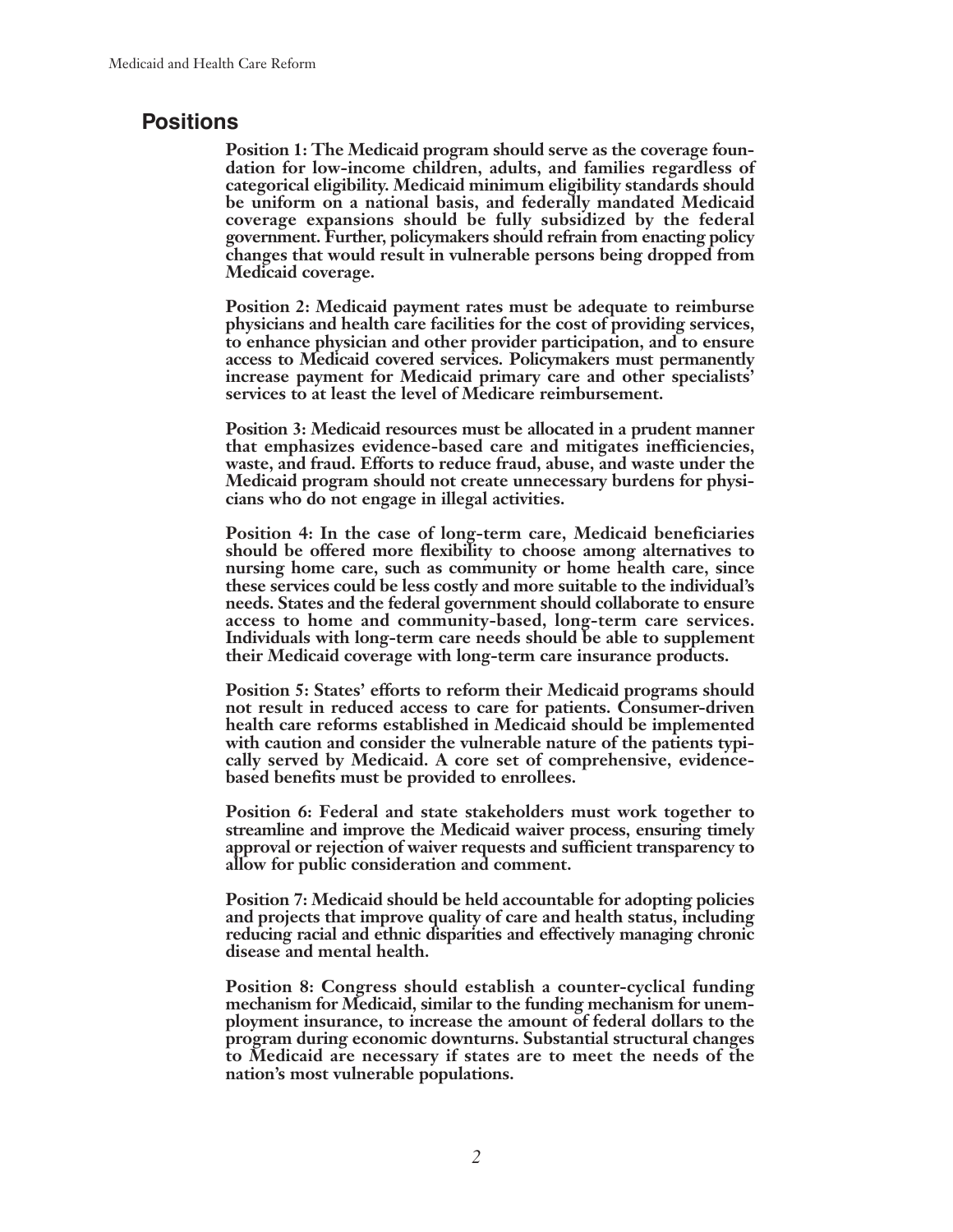**Position 9: States and the federal government should reduce barriers to enrollment for Medicaid coverage. Efforts should be made to ease enrollment for all eligible persons, including automatic enrollment based on income. Implementation of citizenship documentation requirements should not impede access to Medicaid and Children's Health Insurance Programs (CHIP) for those who are lawfully eligible. States and the federal government should provide culturally and linguistically competent outreach and education to ensure understanding and enrollment of Medicaid-eligible individuals.**

**Position 10: States should work to improve the physician and patient experience in dealing with the Medicaid program. Solutions should include reducing administrative barriers and facilitating better communication and prompt pay standards between payers and physicians. Financial assistance should be provided to Medicaid-participating physicians to purchase and implement health information technology.**

**Position 11: Medicaid programs should ensure access for Medicaid enrollees to innovative delivery system reforms, such as the patientcentered medical home, a team-based care model that emphasizes care coordination, a strong physician-patient relationship, and preventive services.**

**Position 12: Medicaid program stakeholders should consider alternative financing structures to ensure solvency, high quality of care, and uninterrupted access for beneficiaries, while alleviating the program's financial pressure on states. Particularly, financing and delivery of care for dual-eligible beneficiaries must be reformed.**

**a. A physician—particularly a primary care physician—should be included among the membership of the Medicaid and CHIP Access Commission.**

### **Background**

Currently, states are permitted to operate their Medicaid program within broad parameters established by the federal government. State Medicaid programs are required by federal law to cover certain benefits, like diagnostic screening and related treatment for children, and to provide coverage to certain populations, such as lower-income pregnant women. Adults without dependent children, regardless of income, are generally prohibited by federal law from receiving Medicaid benefits.

States are able to cover optional populations and benefits beyond the mandatory thresholds, such as pregnant women with higher incomes. This flexibility has allowed states to tailor their Medicaid program to the needs of their state but leads to wide variation in the generosity of Medicaid programs across the country. Before enactment of provisions in the PPACA of 2010 that become effective in 2014, the income and categorical exclusions in the program kept many poor and near-poor individuals from receiving Medicaid coverage. In addition to childless adults, low-income parents and legal immigrants have generally been excluded from coverage or face significant barriers to receiving coverage. For instance, in 20 states a parent in a family of four making federal minimum wage earns too much to qualify for Medicaid.<sup>(4)</sup> States are permitted to seek federal waivers to provide coverage beyond federal guidelines. A number of states, for example, have a federal waiver that permits them to offer Medicaid coverage to childless adults. Much of this will change in 2014, however, as the PPACA will expand Medicaid access to all individuals with incomes below 133% of the federal poverty level (FPL). Eligible individuals and small businesses will be able to access private insurance through state-based health exchanges, and some will be eligible for tax credits to assist in the purchase of exchange-based insurance.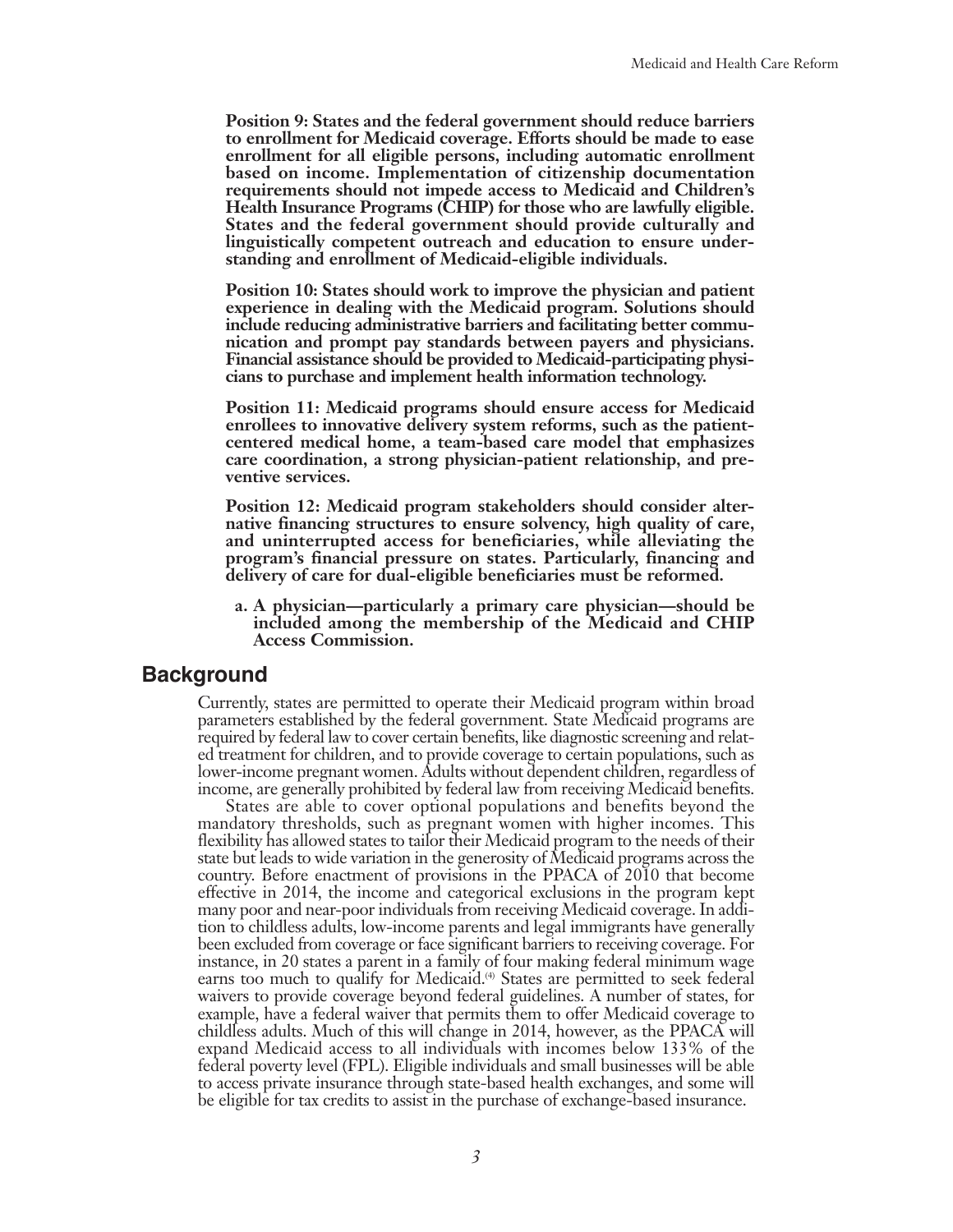#### *Enrollment*

Between 2000 and 2007, total enrollment in Medicaid increased from 31.8 million to 42.3 million. From 2000-2002, the nation was mired in a deep recession, leading Medicaid enrollment to increase and program spending to grow by 12.9% per year.(5) Since the 2005 publication of ACP's *Redesigning Medicaid During Times of Budget Deficits*, the Medicaid program has seen enrollment fluctuate. From 2005-2007 total enrollment in the program stabilized or dropped because of a number of factors, including an improved economy and tightened citizenship documentation requirements.<sup>(5,6)</sup> As the economy fell into another economic recession in late 2007, total enrollment in the 50 states and the District of Columbia grew again in response to increases in unemployment and lack of access to employer-sponsored health insurance. In June 2009, nearly 3.3 million more people were enrolled in the Medicaid program than in June 2008, the largest one-year enrollment increase since the early days of the program. $\sigma$ 

Medicaid enrollment numbers do not fully reflect the number of individuals eligible for the program. The Congressional Budget Office (CBO) estimates that at any time in 2009, about 64 million nonelderly people will be eligible for Medicaid or Children's Health Insurance Programs (CHIP) coverage but that only 43 million will be enrolled. $(8)$ 

#### *Spending*

Medicaid is financed through a combination of federal and state funds. The federal share is determined by a formula called the Federal Medical Assistance Percentage (FMAP), which is generally based on a state's per capita income relative to the national average and cannot fall below a 50% match. Poor states receive more funding—Mississippi, for instance, receives a 76% match.<sup>(4)</sup> Medicaid is a major source of state spending; about 17% of state revenue is devoted to financing the program.<sup>(4)</sup>

From 2000-2007, Medicaid spending grew slightly faster than national health care spending. This was largely because of flagging economic conditions, which caused Medicaid enrollment to swell. Despite the total growth in the program, Medicaid spending per beneficiary met or had been below growth in Gross Domestic Product (GDP) and other benchmarks. This was partially due to efforts to rein in Medicaid costs through such actions as increased use of managed care, reduced reimbursements to physicians and other providers, transition from an emphasis on institution-based to home and communitybased long-term care, and the transfer of dual-eligible prescription drug costs to the Medicare program.<sup>(5)</sup> In 2007, following a small decline in total enrollment, Medicaid spending increased primarily because of rising acute care spending, rather than enrollment. In 2008, federal Medicaid spending increased by 8.4%, while state spending declined by 0.1%, a result of supplemental Medicaid funding provided by the federal stimulus package (see below).<sup> $\circ$ )</sup>

Economic downturns particularly affect the Medicaid program, since the need for its services grows while state revenues decline during recessions. The Kaiser Family Foundation estimates that a 1% increase in unemployment is met with a 3-4% decline in state revenues, making it difficult for states to fund their portion of Medicaid.(10) Shrinking revenues have forced states to grapple with cuts to their Medicaid programs. New Mexico is facing a \$300 million shortfall after increasing enrollment by nearly 10% from June 2007 to June 2008. The state has already capped the amount Medicaid managed care plans can spend on administrative costs and is considering eliminating benefits for optional services.<sup>(11)</sup> In reaction to the state of the nation's economy, Congress passed the American Recovery and Reinvestment Act (ARRA) of 2009, a legislative initiative intended to strengthen the economy. Included in the stimulus bill was a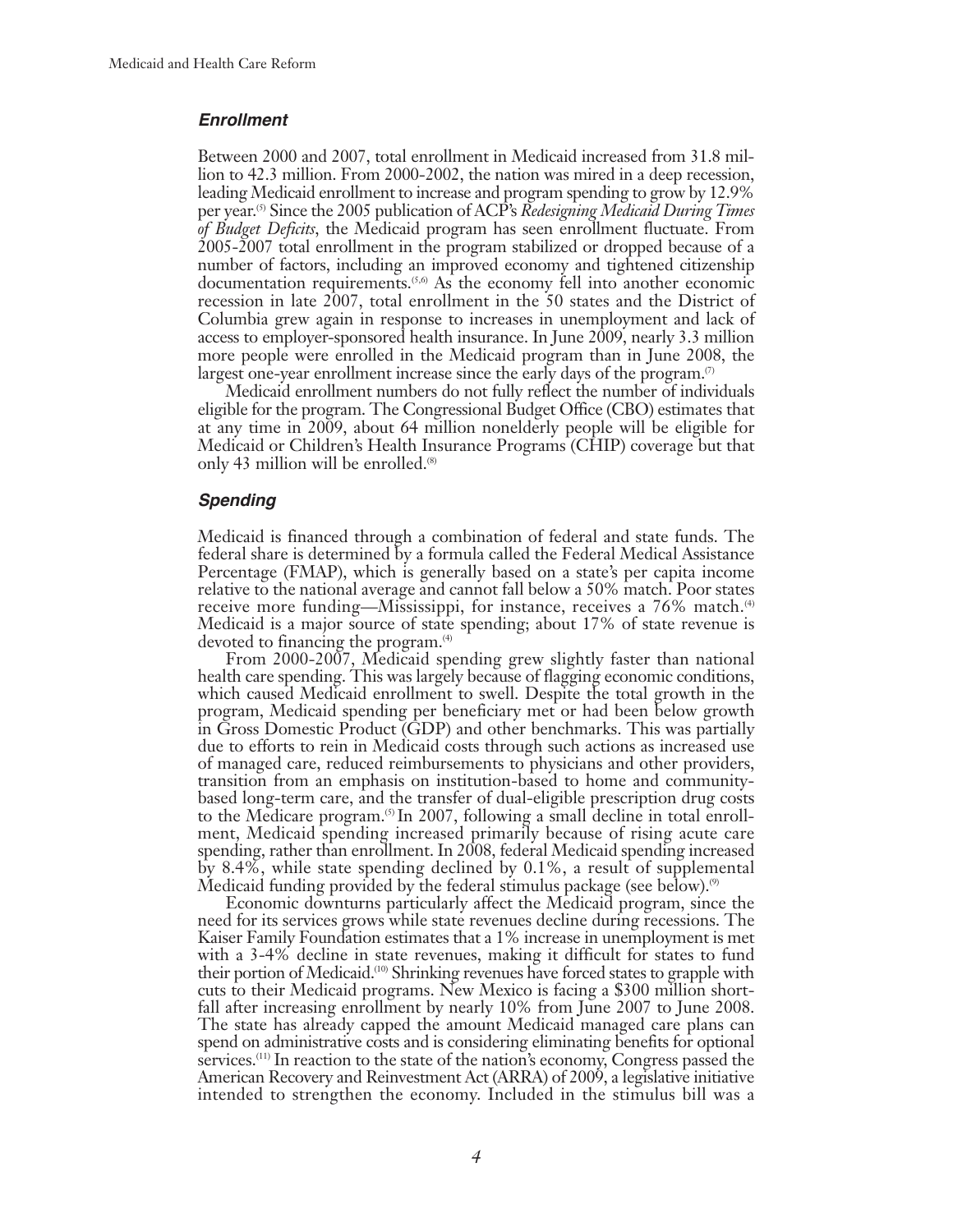significant temporary increase in the federal reimbursement for state Medicaid programs, providing states a total of \$87 billion through December 2010; a smaller reimbursement enhancement was extended to states until June 2011. The legislation stipulated that to receive the money, states could not reduce Medicaid enrollment in 2010, forcing cash-strapped states to consider cutting Medicaid provider reimbursement rates and/or optional benefits.<sup>(12)</sup> Total Medicaid spending is likely to continue to grow as the recession leaves more individuals in need of its coverage.(13) A 2010 survey of Medicaid directors found that many states have been unable to expand their CHIP programs despite the availability of enhanced federal matching funds because of dwindling state revenues.<sup>(12)</sup>

While the majority of Medicaid spending is directed toward acute care services, a substantial portion is spent on providing long-term care. In FY 2008, nearly 61% of Medicaid spending was directed to acute care while about 34% was spent on long-term care services and 5% was devoted to disproportionate share hospital payments.<sup>(16)</sup> The following charts illustrate the distribution of Medicaid acute and long-term care funding in FY2008.(14) The data show that 23% of acute care funding is spent on providing inpatient hospital care while only 6% is directed to physician, lab, and X-ray services.

# **Distribution of Medicaid Spending on Acute** Care, FY2008



**Definitions(14):** *Outpatient Services* includes outpatient hospital and clinic services, as well as payments made to rural health clinics and federally qualified health centers (FQHCs). *Other Services* include dental, other practitioners, abortion, sterilization, transportation, physical and occupational therapy, services for individuals with speech, hearing and language disorders, programs of all-inclusive care for the elderly (PACE), dentures, eyeglasses, prosthetic devices, other diagnostic and rehabilitative services (including EPSDT), and other uncategorized services. *Payments to Medicare* are primarily premiums paid by Medicaid for Medicare enrollees. Medicaid may also pay Medicare cost-sharing for some individuals, but these amounts typically should be reported as payments for other services (e.g., "Inpatient Hospital"). *Managed Care & Health Plans* includes payments to health maintenance organizations (HMOs), prepaid health plans (PHPs), and other health plans, as well as primary care case management (PCCM) fees.

**Source:** Statehealthfacts.org. Distribution of Medicaid Spending on Acute Care, FY 2008. Kaiser Family Foundation. 2010. Accessed at http://statehealthfacts.org/ comparetable.jsp?ind=179&cat=4 on July 21, 2010.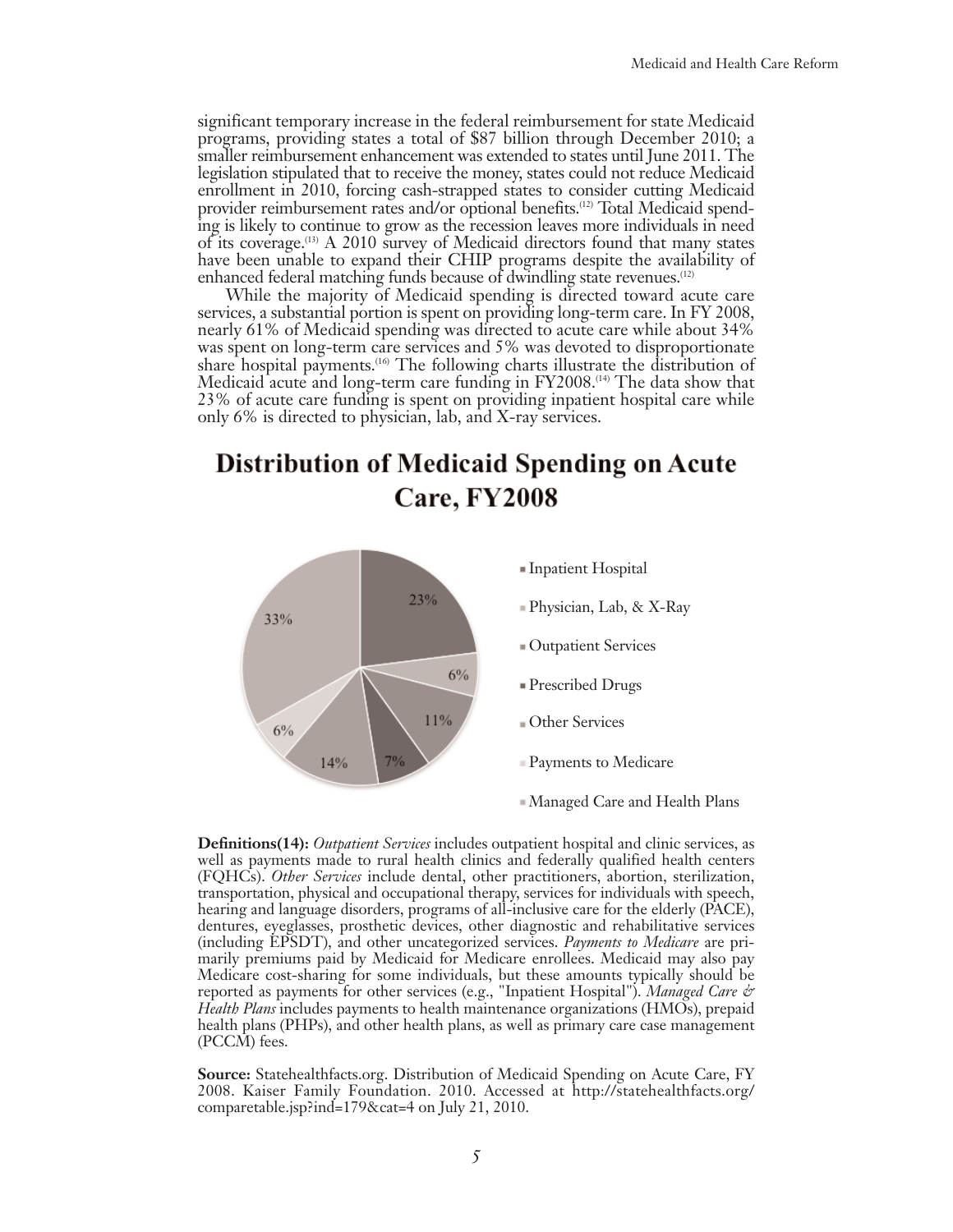# **Distribution of Medicaid Spending on Long** Term Care, FY 2008



**Definitions (14):** ICF-MR stands for Intermediate Care Facility for the Mentally Retarded. Mental Health Facilities include inpatient psychiatric services for individuals age 21 and under, and other mental health facilities for people age 65 and older. Home Health & Personal Care includes standard "Home Health Services", "Personal Care", "Targeted Case Management", "Hospice", "Home and Community-Based Care" for the functionally disabled elderly, and services provided under "Home and Community-Based" services waivers.

**Source:** Statehealthfacts.org. Distribution of Medicaid Spending on Long Term Care, FY 2008. Kaiser Family Foundation. 2010. Access at http://statehealthfacts.org/ comparetable.jsp?ind=180&cat=4 on October 14, 2010.

#### *Reimbursement Rates for Physicians and Other Nonphysician Providers*

Historically, Medicaid reimbursement rates have lagged behind those of private insurers and Medicare. In 2008, Medicaid physician fees were 72% of Medicare fees.(15) Medicaid reimbursement rates differ wildly among states. In 2008, Wyoming's rates for primary care services were the highest in the nation (excluding Alaska) at 67% above the national average of fee-for-service Medicaid fees, while Rhode Island's rates were the lowest at 57% of the average.(16) Medicaid rates typically increase at a much slower rate than inflation. From 2003-2008, average Medicaid physician rates for a range of services increased by 15.1%; over the same period, the rate of medical inflation (Medical Care Services component of Consumer Price Index) was just over 28%.(15) Over the 5-year period, primary care services rates were increased 20% compared with obstetrics services, which increased 8%.

States have control of Medicaid physician and other provider reimbursements and because of their often precarious budget status, Medicaid payment rates often dip during times of state budget problems. Along with enrollment,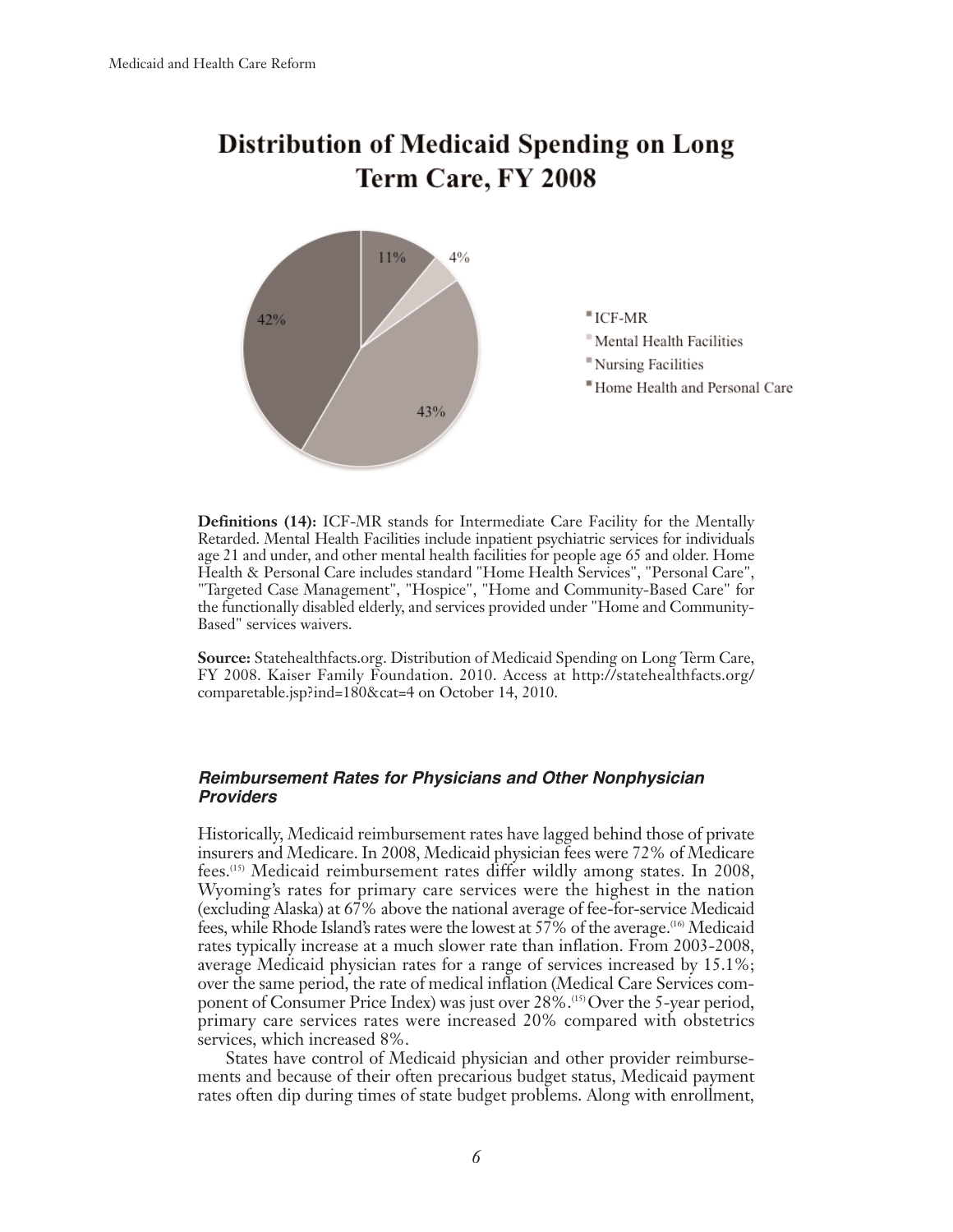Medicaid reimbursement rates fluctuate based on the health of the economy. In the early 2000s, physician and other provider payment rates were cut to reduce spending during the economic downturn; as the economy improved, many states restored or increased pay rates.(17) The recent recession has forced most states to consider once again cutting Medicaid rates to address deficits. One survey found that in 2004, a total of 21 states had cut reimbursement rates. The California legislature attempted to reduce Medicaid reimbursement rates but was blocked by the Ninth U.S. Circuit Court of Appeals in San Francisco.<sup>(18)</sup> The Michigan legislature is considering a 12% cut to the state's Medicaid program, most of which may come from reductions in hospital, physician, and nursing home reimbursement rates.<sup>(19)</sup> Cuts to reimbursement rates in Georgia were averted because of an infusion of stimulus package funds and tobacco settlement–related assistance.(20) As of September 2009, a total of 39 states were cutting or freezing rates for FY 2010.<sup>(17)</sup> Stimulus funding directed to states during the recession has helped stanch deeper cuts to physician and other provider reimbursement. Additionally, some states increased their Medicaid reimbursement rates to match program expansions. Massachusetts, in enacting its landmark health care reform package, increased its Medicaid rates in 2007 in an effort to encourage participation by physicians and other providers of health care.

#### *State Reform Activity*

In reaction to growing fiscal problems or political decisions, a number of states took advantage of changes in federal laws or pursued waivers that permitted them greater flexibility to curb costs, increase beneficiary cost-sharing, and/or reform the Medicaid delivery system. These changes have given states greater flexibility in tailoring their Medicaid programs toward a so-called consumerdirected model.

**Florida** was provided a Medicaid waiver where enrollees in some counties would be required to select from a variety of private insurance plans offering different provider networks, benefits, and cost-sharing levels. During the 7-month demonstration period, enrollees were informed that they would have to select an insurance plan or one would be provided for them. Plans are required to provide the minimum Medicaid benefit package, but can vary the extent of services by amount, duration, and scope, such as limits on prescription drug coverage. Although this model allowed Medicaid beneficiaries greater choice in health coverage, a survey of participants in 2 counties shows that many enrollees did not realize they had been shifted to a private plan and had difficulties understanding plan information.(21) Given the vulnerable nature of the Medicaid population, such misunderstandings may lead to difficulties accessing appropriate care, and some evidence shows that Florida's Medicaid access problems are worsening since implementation of the reform effort.<sup> $(22)$ </sup> Some enrollees have reported problems finding a plan that included their doctors in the network.(22) In addition, many doctors have reported dissatisfaction with the program, with 47% describing the reform effort as making the Medicaid program worse (compared with 8% reporting that it had improved the program).<sup>(2)</sup> Florida physicians also reported issues with the increased administrative burden as well as low reimbursement rates. Many physicians also expressed that the ease of authorizations for needed services had worsened since reform was enacted.<sup>(23)</sup> In April 2010, Florida's House voted to shift nearly all Medicaid beneficiaries into Medicaid managed care plans. A more modest state Senate proposal would expand the pilot program from 5 to 19 counties.<sup> $(24)$ </sup>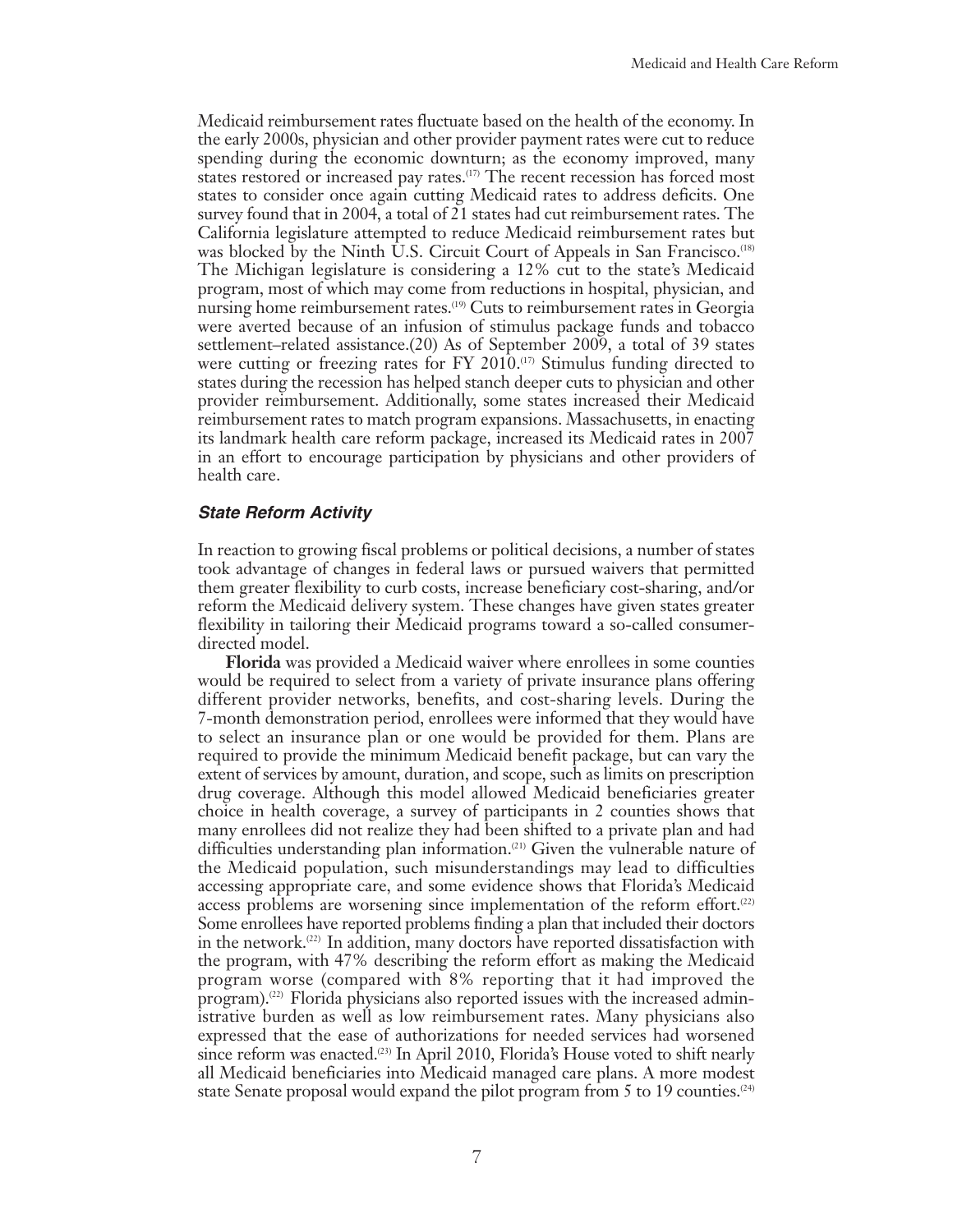**Missouri** also made drastic changes to its Medicaid program. In the early 2000s, the state faced a severe budget crisis and in 2005 made sweeping cuts to the Medicaid system. As a result, 100,000 Medicaid enrollees were removed from the program, physicians and other providers saw reimbursement cuts, and beneficiaries who remained in the system had their cost-sharing increased or their benefits slashed. Between 2004 and 2006, Medicaid and CHIP enrollment dropped by 15.4%, or about 147,000 people.<sup> $(25)$ </sup> The state eliminated its Medical Assistance for Workers with Disabilities program, which allowed lower-income disabled workers to buy in to the Medicaid program. The reductions led to an increase in the number of uninsured, uncompensated care provided by hospitals, and forced health clinics to seek more funding through donations and patient fees. The reforms enacted by the state failed to reduce costs; however, spending was slowed. $(25)$ 

**West Virginia** initiated a controversial program whereby eligible Medicaid beneficiaries receive "enhanced" benefits if they adhere to a "Medicaid Member Agreement" that requires them to attend regular doctor visits, enroll in preventive and wellness programs, and avoid unnecessary emergency department care. Beneficiaries enrolled in the enhanced benefit program receive unlimited prescription drugs. Those who do not sign up or do not abide by the terms of the agreement receive a "basic" package of curtailed benefits that limits items and services, such as prescription drugs and mental health coverage.<sup> $(26)$ </sup> The patient's doctors would be required to monitor and report patient compliance to their agreement. In response to criticism of this policy, the state vowed it would begin monitoring HMO claims data to determine patient compliance, but this system has not been implemented as of August 2008 and physicians remain largely confused about their enforcement role.<sup>(26, 27)</sup>

Since initiation of the program, few beneficiaries have signed up for the enhanced benefits; about 13% of eligible children and 10% of eligible adults are enrolled in the enhanced plan as of February 2009.<sup> $(27)$ </sup> This is probably due to beneficiary confusion and poor implementation on behalf of the state Medicaid department. Surveys have found that physicians and other health care professionals remain concerned about lack of communication from the state regarding their role in completing member agreements and structuring beneficiary assessments. Physicians and other health care professionals and patient advocates surveyed largely believe that the program as structured will not change the health behaviors of enrollees.(27) In 2008, the West Virginia Medicaid department was the target of a lawsuit that alleged children were being denied crucial benefits because of the reformed Medicaid program.<sup>(28)</sup>

ACP issued a policy paper developed by its Ethics, Professionalism, and Human Rights Committee regarding West Virginia's Medicaid Redesign program and the concept of influencing patient responsibility in health care. The paper recommends that, "incentives to promote behavior change should be designed to allocate health care resources fairly without discriminating against a class or category of people. The incentive structure must not penalize individuals by withholding benefits for behaviors or actions that may be beyond their control. Incentives to encourage healthy behaviors should be appropriate for the target population. The American College of Physicians supports the use of positive incentives for patients such as programs and services that effectively and justly promote physical and mental health and well-being."<sup>(29)</sup>

**Wisconsin.** While many states have been forced to halt proposed expansions or trim certain program benefits, Wisconsin has managed to maintain Medicaid coverage for existing enrollees and expand eligibility to more citizens using federal Medicaid/CHIP matching funds, state general revenue, and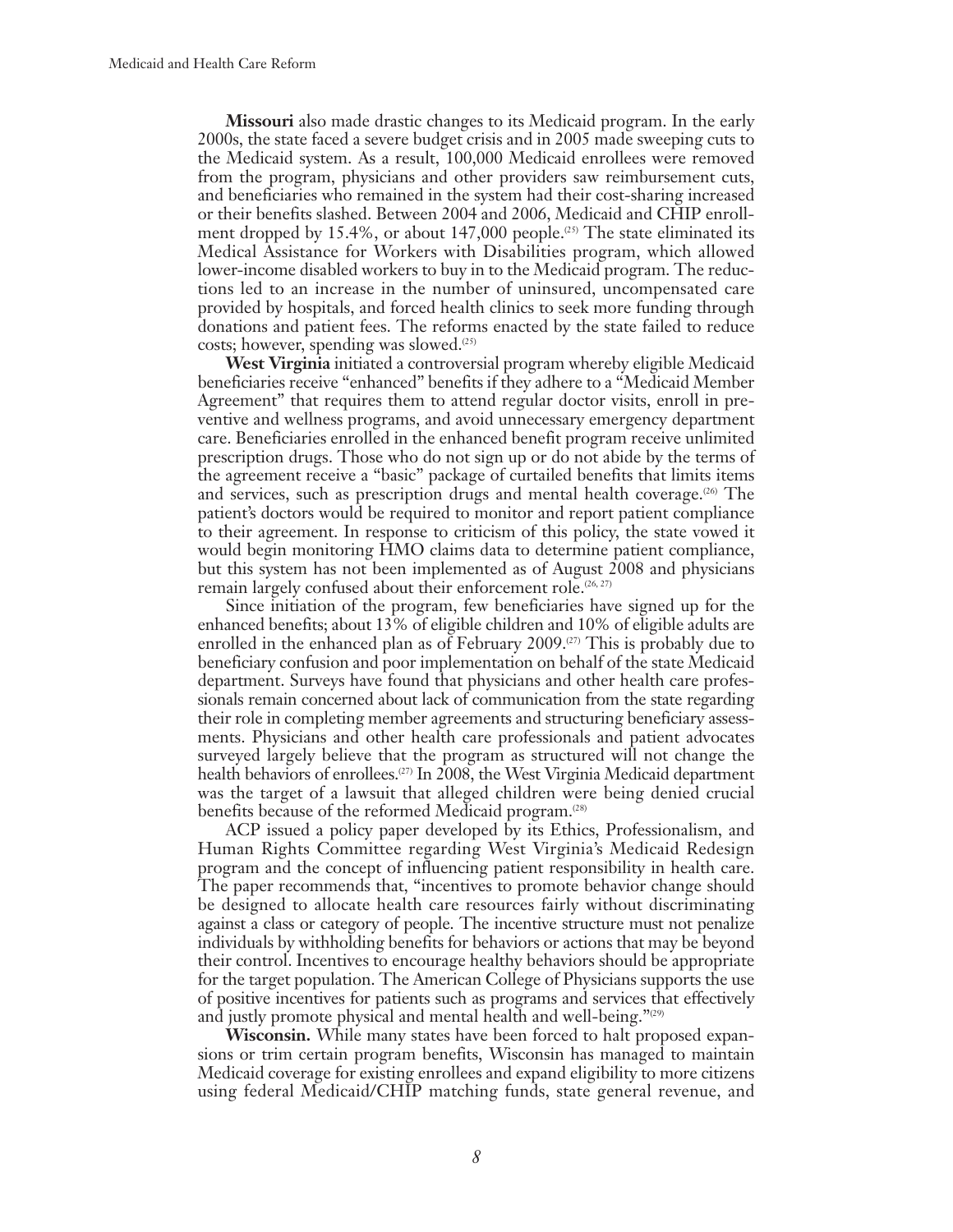specific state allotments for some newly insured individuals.<sup>(30)</sup> Even during the economic recession, the state has made it a goal to ensure that 98% of state residents have access to affordable health insurance by expanding its BadgerCare program to all children, adults with no dependent children, and adults on BadgerCare waitlists.(31) By covering all current and newly eligible beneficiaries in one program—BadgerCare Plus—the state has managed to improve program administration and facilitate enrollment.

To improve outreach and increase enrollment, coverage for adults and children is provided through the program and the "welcome mat" message that the program is open to all children has helped reduce the stigma and confusion regarding who qualifies.<sup>(32)</sup> Additionally, community health center staff is trained to assist eligible people with enrollment. To help ensure program solvency, different coverage levels are offered to different groups. Childless adults below 200% FPL receive a more limited benefit and a higher application fee. Further, most BadgerCare Plus beneficiaries are required to enroll in a managed care plan.(32) However, enrollment of childless adults in the BadgerCare Plus Core plan was suspended in October 2009 and applicants were transferred to a waitlist. Childless adults on the waitlist are eligible for coverage under a limited benefit health plan called BadgerCare Plus Basic Plan until Core Plan enrollment resumes.(33)

#### *Other Activity*

States also continue to establish and integrate managed care in their Medicaid programs, particularly for the purpose of quality improvement. In FY 2008, about one third of states expanded their use of Medicaid managed care programs.(10) Similarly, many states have developed pay-for-performance programs chiefly through managed care or primary care case management initiatives. In FY 2009, 37 states expressed that they would establish a pay-for-performance program compared with 20 states in FY 2006.(10,34) Some state Medicaid directors have expressed concern that implementation of pay-for-performance initiatives may cause physicians to leave the program. To encourage participation, some states have offered enhanced reimbursement rates for physicians and other health care professionals who establish a medical home for Medicaid enrollees.<sup>(34)</sup> In addition, a number of states have required Medicaid health plans to utilize common quality measures and reporting methods to mitigate administrative burden and complexity.(35)

#### *Changes at Federal Level*

In 2005 Congress passed the Deficit Reduction Act (DRA), legislation which permitted states to use greater cost-sharing responsibilities on Medicaid enrollees and pursue other program changes to yield cost-savings. The DRA was expected to reduce federal spending on Medicaid by about \$10 billion over 10 years. $(36)$  In addition to allowing states to pursue cost-sharing and benefit changes for certain populations through a state plan amendment, savings were garnered by restricting asset transfers for long-term care service qualification and tightening citizenship documentation rules.

Before the DRA, individuals could provide a written declaration of their citizenship without having to show additional proof of immigration status.<sup> $(37)$ </sup> Undocumented immigrants are prohibited from receiving Medicaid coverage. Under the DRA, those applying for or renewing Medicaid coverage are required to provide proof of their U.S. citizenship and identity. Some groups, such as those receiving Social Security disability benefits, are exempt. Since enactment of the new documentation requirements, a number of states have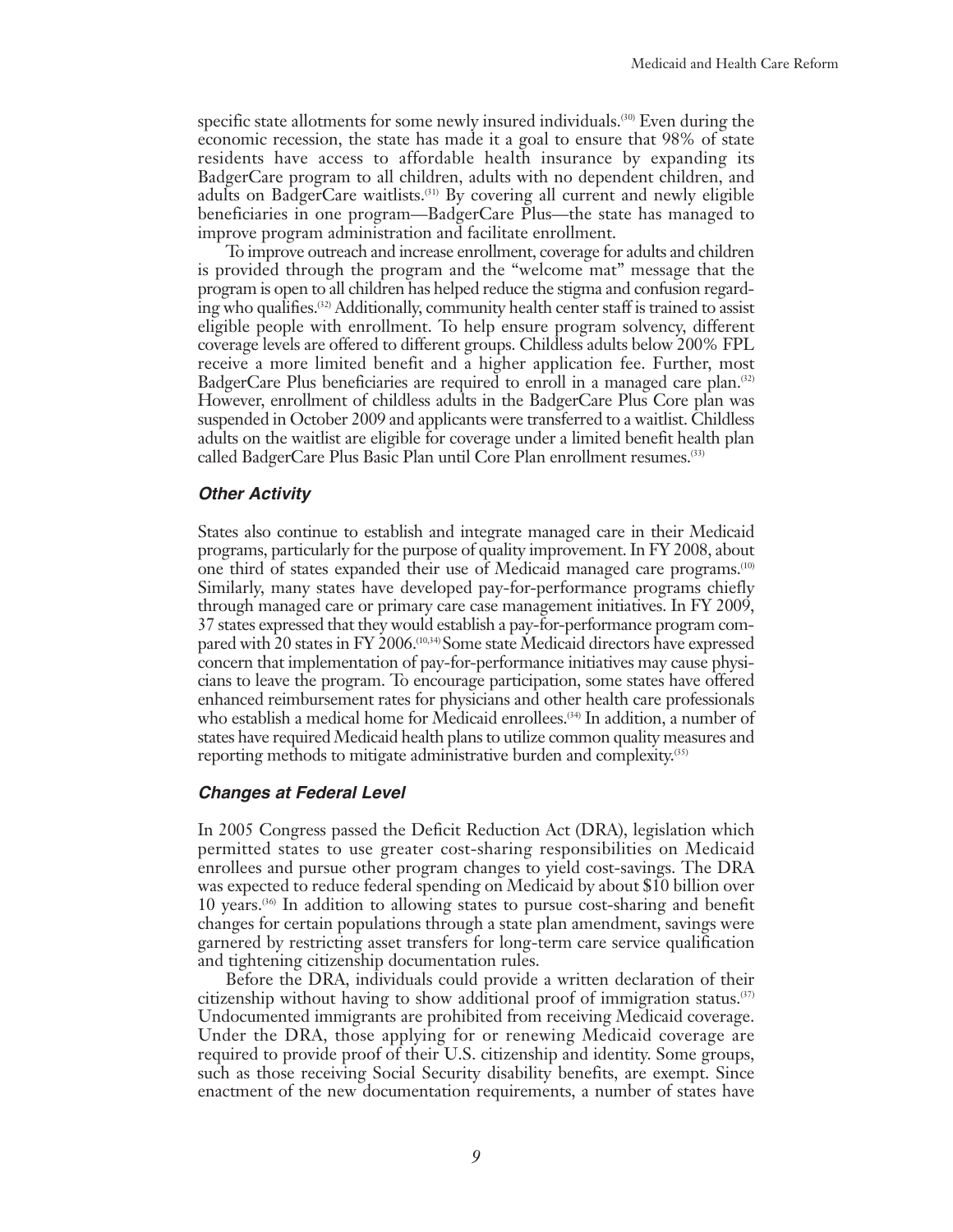reported delays in the eligibility determination process as well as decreased Medicaid enrollment. Further, states have devoted more resources to outreach and education related to the documentation requirements.(37) The Government Accountability Office (GAO) found that because of these cost increases, savings from the provision were likely to be less than initially predicted and only 5 of the 44 states studied by the GAO reported that they expected to see costsavings because of the provision.<sup> $(38)$ </sup> To improve the process, some states have established electronic application pilot programs, increased enrollment assistance staff, and heightened attention to retaining experienced enrollment staff.<sup>(39)</sup>

Under the Bush Administration, the federal government issued a number of regulations that sought to change reimbursement policy for government providers and rehabilitation services. They also targeted Medicaid payments for case management, graduate medical education, and other services. The regulations met significant criticism from members of Congress, states, advocacy groups, and providers, many of whom expressed concern that the federal government was simply shifting costs to states.(10) In response, Congress voted to delay implementation of the regulations until April 2009. In 2009, the Obama Administration rescinded three of the controversial rules and is considering taking action on others.<sup>(40)</sup>

In an effort to accelerate the nation's economic recovery, President Obama signed the American Recovery and Reinvestment Act of 2009. Among the provisions was targeted funding for state Medicaid programs. The legislation temporarily curbs federal Medicaid cuts that some states would have experienced because of the economic downturn. All states receive a temporary 6.2-percentage point boost in their federal share of Medicaid costs, and states that experienced significant unemployment received additional financial support.<sup>(41)</sup>

#### *Brief Overview of Changes to Medicaid in Health Care Reform*

The landmark health care reform legislation expands Medicaid coverage to nonelderly individuals with incomes up to 133% FPL regardless of categorical eligibility. Nonincome asset and resource tests will not be considered in determining eligibility for most applicants.<sup>(42)</sup> This expansion of coverage will greatly increase Medicaid coverage among childless adults, a population generally ineligible for Medicaid. The law will provide full federal funding for the expansion population during the years 2014-2016 and then gradually reduce funding to 90% of the expansion population cost in 2020 and subsequent years. The expansion occurs in 2014; however, states can pursue a Medicaid state plan amendment to cover all individuals with incomes up to 133% FPL beginning in 2010. States that already cover adults with incomes up to 100% will also receive an enhanced federal reimbursement to cover nonpregnant, childless adults.(43) The CBO estimates that by 2019, Medicaid and CHIP coverage will be expanded to an additional 16 million people under the law.(44) The law also requires states to maintain coverage of currently Medicaid and CHIP-eligible children until 2019 and Medicaid-eligible adults until 2014.(42) The Medicaid enrollment process is also streamlined as the law would permit hospitals and other providers to make presumptive eligibility determinations for all populations and would require states to coordinate with state insurance exchanges and CHIP.(42)

The law enacts a number of delivery system reforms and changes in the way physicians are paid through Medicaid. To address primary care workforce shortages, the health reform legislation will increase Medicaid reimbursement rates for evaluation and management services and immunizations provided by internists and other primary care physicians in the years 2013 and 2014. Reimbursement rates will be no less than the Medicare rates for such services.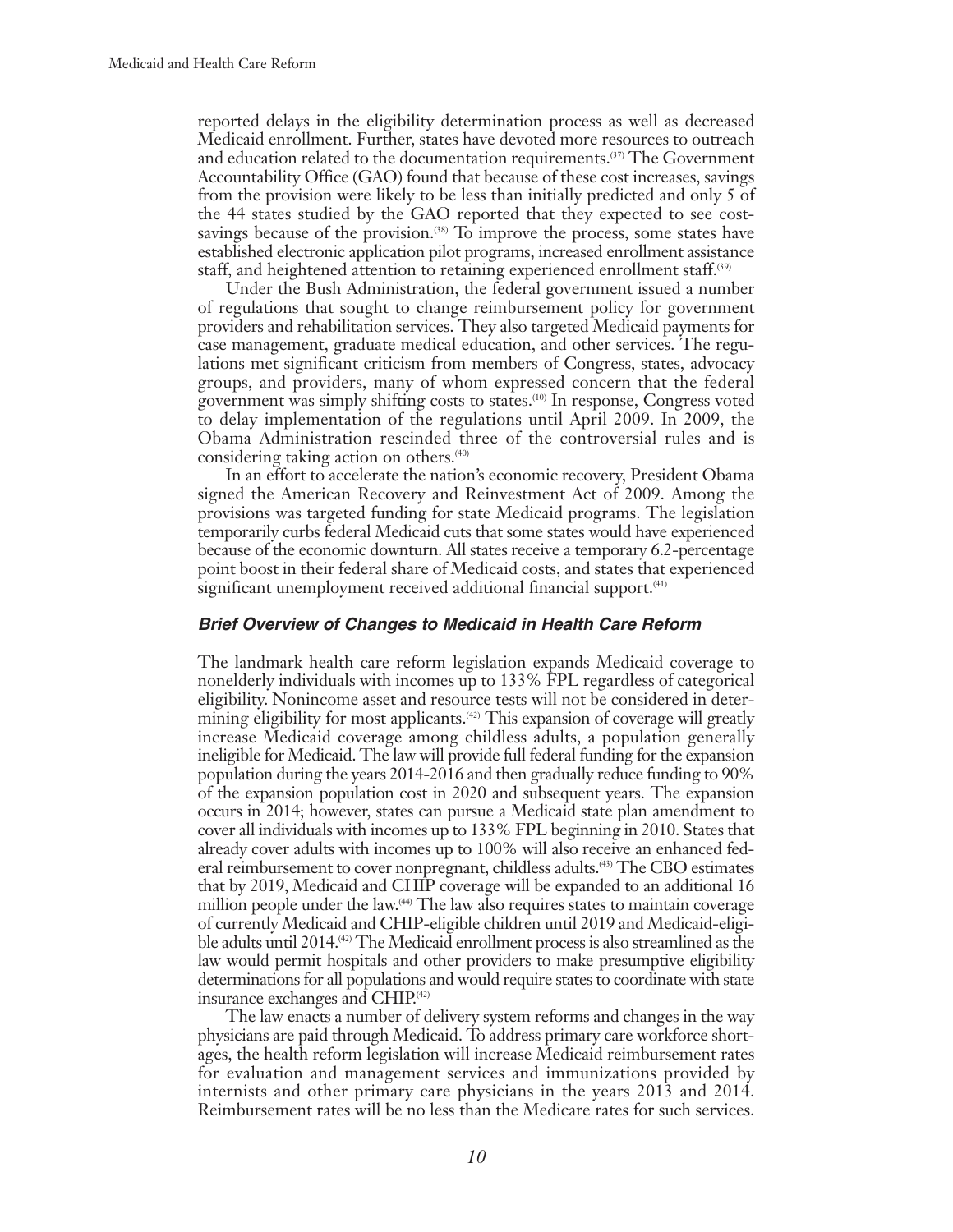The law will also establish a demonstration project to test medical homes for individuals with chronic disease as well as a bundled payment demonstration in eight states. The scope of the Medicaid and CHIP Payment Access Commission will be expanded to assess adult services provided through Medicaid.<sup>(42)</sup>

#### **Positions**

**Position 1: The Medicaid program should serve as the coverage foundation for low-income children, adults, and families regardless of categorical eligibility. Medicaid minimum eligibility standards should be uniform on a national basis, and federally mandated Medicaid coverage expansions should be fully subsidized by the federal government. Further, policymakers should refrain from enacting policy changes that would result in vulnerable persons being dropped from Medicaid coverage.**

ACP's 2008 paper *Achieving Affordable Health Insurance Coverage for All Within Seven Years: A Proposal from America's Internists, Updated 2008* established the College's recommendation that states should have the option of expanding Medicaid eligibility to all individuals with incomes at or below 100% FPL regardless of categorical eligibility. The College iterated that the additional cost of a coverage expansion should be financed by a dollar-to-dollar FMAP increase. The PPACA, signed into law on March 23, 2010, as well as its companion reconciliation legislation, largely reflect the College's policy on Medicaid expansion by increasing Medicaid eligibility to all individuals with incomes at or below 133% FPL and providing federal financing for nearly all of the expansion's cost. At this early stage it is unknown whether major revisions to the Medicaid program will occur in the future. Some opponents of the legislation have expressed their intention to repeal or modify the law.<sup>(45)</sup> The College believes that the Medicaid program should remain the foundation of health coverage for low-income individuals and families. Any future efforts to alter the program should not endanger the coverage of those most in need.

While the College continues to support broad Medicaid coverage expansions, policymakers must provide the needed funding to state governments to ensure that coverage expansions do not create deficits in state budgets. During the first 2 years of health care reform implementation, the federal government will provide all funding for newly eligible individuals; after that, the federal share of funding will gradually decrease and states will ultimately have to fund 10% of the expansion population's coverage cost. States have expressed significant concern that the Medicaid coverage expansion enacted in the health care reform legislation will place great financial strain on state budgets and be particularly harmful as the nation struggles to stabilize during the economic recession.(46) Further, the federal government may need to provide additional funds to states that experience a marked increase in Medicaid enrollment of individuals currently eligible for the program. Tennessee, for instance, predicts that over 60,000 individuals currently eligible for the state's TennCare program will enroll between 2014 and 2019, potentially costing the state  $$91\overline{3}$  million.<sup>(47)</sup> ACP reiterates its position that Medicaid coverage expansions not result in an unfunded mandate to states and that any expansion be fully financed by the federal government.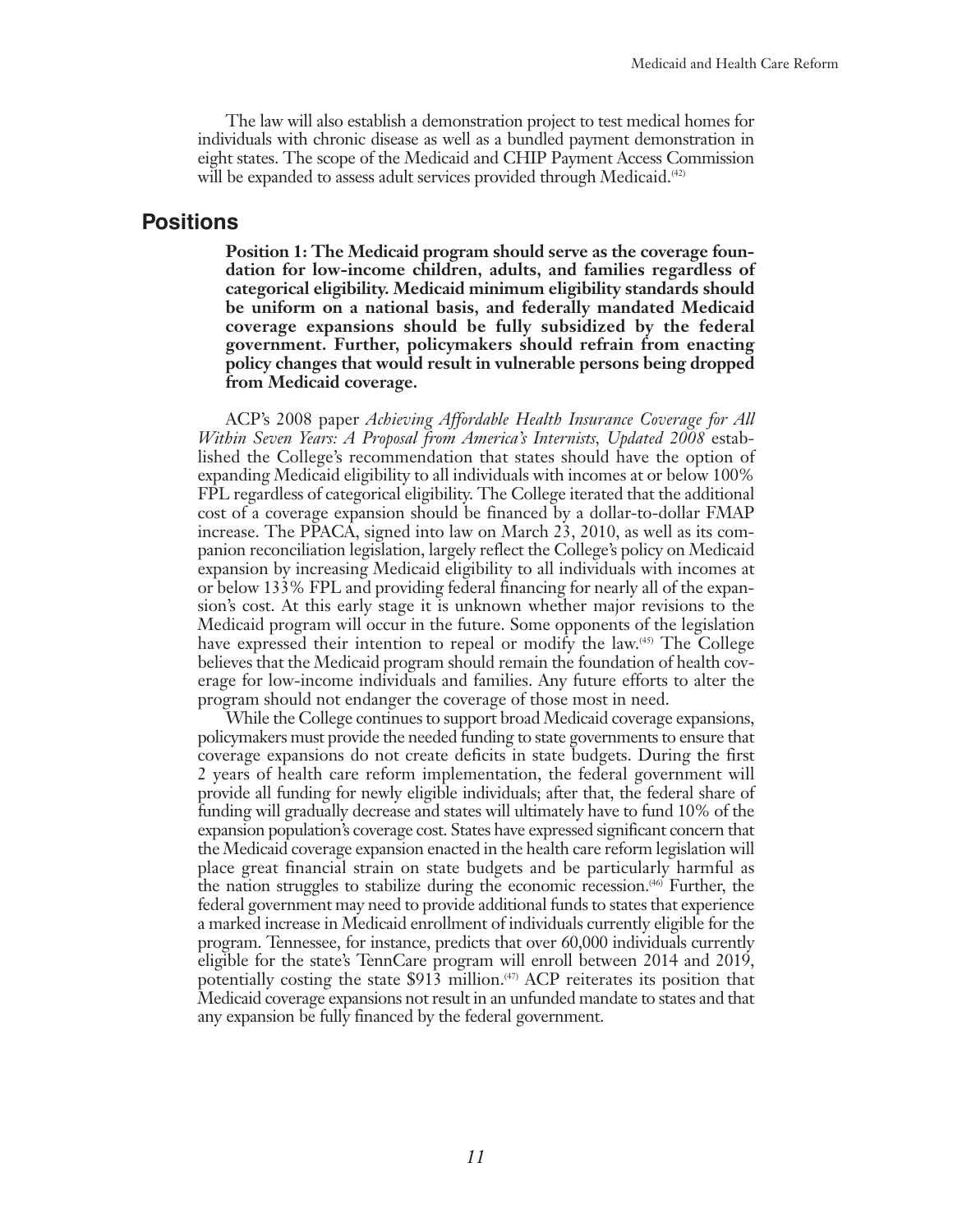**Position 2: Medicaid payment rates must be adequate to reimburse physicians and health care facilities for the cost of providing services, to enhance physician and other provider participation, and to ensure access to Medicaid covered services. Policymakers must permanently increase payment for Medicaid primary care and other specialists' services to at least the level of Medicare reimbursement.**

ACP strongly supports ensuring that all legal residents have access to quality health coverage, but increases in coverage must be met with a focused effort to expand the number of physicians — particularly primary care physicians—to meet the health care demands of the currently and newly insured. Although evidence shows that Medicaid beneficiaries are just as able to access primary and preventive care as those with private insurance, some health policy stakeholders have expressed concern that Medicaid's provider infrastructure may not be able to absorb an immense coverage expansion.<sup>(48-50)</sup> Further, low Medicaid and private payer reimbursement rates for primary and preventive care services have helped to exacerbate the shortage of primary care physicians.<sup>(51)</sup> A 2008 survey of primary care physicians found declining reimbursement to be the most "significant impediment to patient care delivery in today's practice environment by a large margin."<sup>(52)</sup> The survey also found that more than one third had stopped accepting Medicaid patients and two thirds indicated that Medicaid reimbursement payments did not cover the cost of providing care.(52) A survey of physicians conducted by the Center for Studying Health System Change indicated that in 2008, 53% of physicians reported accepting all or most new Medicaid patients and 28% stated they were accepting no new Medicaid patients. Comparatively, the same survey found that 87% reported accepting all or most new patients with private insurance and 74% accepted all or most Medicare patients.(53) Sixty-seven percent of primary care physicians believe that the Medicaid program will struggle to meet the increased demand for primary care services initiated by the PPACA Medicaid expansion.<sup>(54)</sup>

The situation in Massachusetts may shed light on the deleterious impact of inadequate Medicaid reimbursement. When Massachusetts reformed its health care system to require all citizens to have health coverage, the primary care infrastructure was unable to meet the increased patient demand and delays in care occurred in some areas.<sup>(55)</sup> A 2009 Massachusetts Medical Society physician survey categorized the commonwealth's internist shortage as "severe" and found that only 44% of internists in Massachusetts were taking new patients, down from  $58\%$  in  $2008$ .<sup> $(56,57)$ </sup> Further, the survey found that the number of Massachusetts internists accepting Medicaid patients had declined. Only 60% of internists accepted Medicaid beneficiaries in 2009 compared with 79% in 2005.(57)

The CBO estimates that implementation of the health care reform law will result in an additional 16 million enrollees receiving Medicaid or CHIP coverage.<sup>(2)</sup> One estimate suggests that more than 17 million nonelderly, uninsured adults have incomes at or below 133% FPL, making them potentially eligible for Medicaid coverage under the health reform law.(58) Further, 1 in 3 individuals in this income category is diagnosed with a chronic condition, and many more may have an undiagnosed chronic condition.<sup>(58)</sup> This major infusion of adults into the health care system could potentially be problematic if physician participation in the Medicaid program is insubstantial. With this enormous influx of new patients, the supply of internists and other primary care physicians will need to be increased. As the Medicaid program is expanded to cover more of the uninsured, stakeholders must strengthen efforts to boost reimbursement rates and reduce the onerous administrative burdens that exist in Medicaid to encourage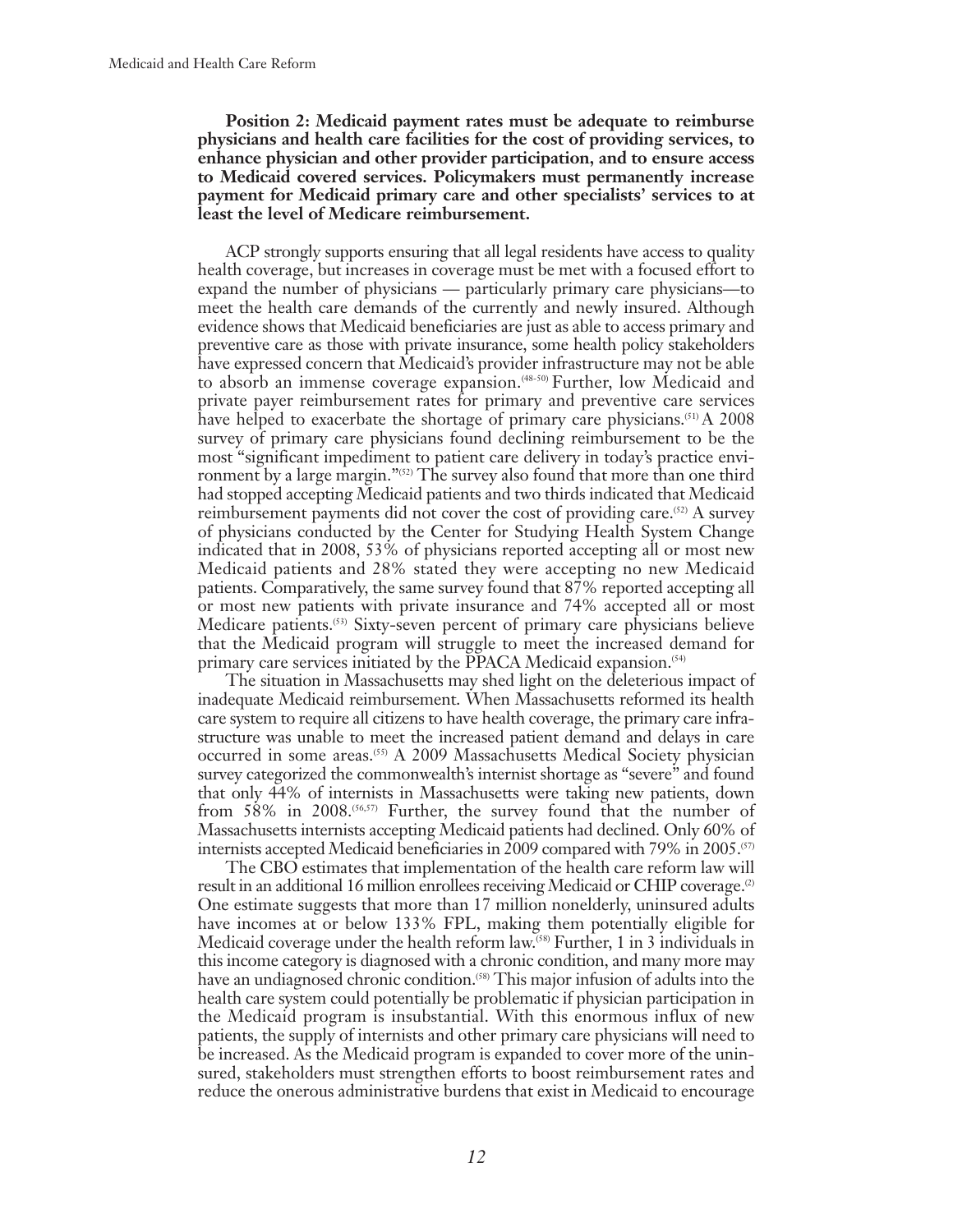participation among physicians.(59,60) Evidence shows that low reimbursement rates are among the reasons physicians elect to not participate in Medicaid or limit their participation.(61) Physician acceptance of new Medicaid patients is higher in states with Medicaid payment rates that are closest to Medicare levels, compared with states where Medicaid payment is low relative to Medicare.<sup>(62)</sup>

Medicaid payment rates are abjectly low compared with Medicare and private insurance. Typically, Medicaid primary care payments are 66% of Medicare reimbursement rates.(63) In 2008, Massachusetts' Medicaid reimbursement rates for primary care services were 78% of Medicare rates, above the national average, illustrating that even when Medicaid payments are above the national average, shortages can still occur.(15) However, stable Medicaid payments may help influence growth in some specialties. The workforce situation for Massachusetts neurosurgeons improved as recruitment and retention data were positive compared with past years' evidence that indicated that noncompetitive salaries threatened the commonwealth's neurosurgery workforce. Medicaid reimbursement for neurosurgery services in the commonwealth remained stable, potentially bolstering the workforce projection.<sup>(57)</sup> A UnitedHealth survey of physicians determined that half of primary care physicians would increase their Medicaid case load if Medicaid reimbursement rates were brought up to the level of Medicare rates.(54)

To address this important concern, the health care reform law provides an increase in Medicaid reimbursement for evaluation and management services provided by internists and other primary care physicians.<sup>(64)</sup> In 2013 and 2014, payment for such services will be increased to Medicare levels. The increase will be applied to Medicaid fee-for-service and managed care plans. Additionally, the health reform law enhances funding for safety-net providers like community health centers, a crucial part of Medicaid's safety net.<sup>(65)</sup> Such a payment enhancement is an important step toward balancing the bias against primary and prevention-based, patient-centered care, but it is not enough. At a minimum, Medicaid payment rates for primary and preventive care services should be permanently brought up to the level of Medicare to encourage physician participation. The 2-year increase provided in the health care reform law has been criticized as potentially being insufficient to compel physicians to participate in the expanded Medicaid program.<sup>(66)</sup> An abrupt reduction in Medicaid physician reimbursement rates may endanger patient access to care, and state Medicaid programs are hesitant to trim Medicaid physician payments because of this concern.(67) Again, Massachusetts offers evidence of the effect of insubstantial reimbursement rates; the health care reform effort initially boosted Medicaid reimbursement, but the increase ended after only 2 years because of budget pressures.<sup>(68)</sup> Additionally, with a dramatic expansion of Medicaid coverage to those with incomes up to 133% FPL, federal and state governments must also work to strengthen access to services provided by specialists. While the nation faces a dearth of primary care physicians, it also faces shortages in a number of specialists accepting Medicaid. In 2008, Medicaid paid only 72% of Medicare reimbursement for all services.<sup>(69)</sup>

#### **Position 3: Medicaid resources must be allocated in a prudent manner that emphasizes evidence-based care and mitigates inefficiencies, waste, and fraud. Efforts to reduce fraud, abuse, and waste under the Medicaid program should not create unnecessary burdens for physicians who do not engage in illegal activities.**

The Medicaid program is a significant component of federal and state budgets. With the impending program expansion initiated by the PPACA, the Medicaid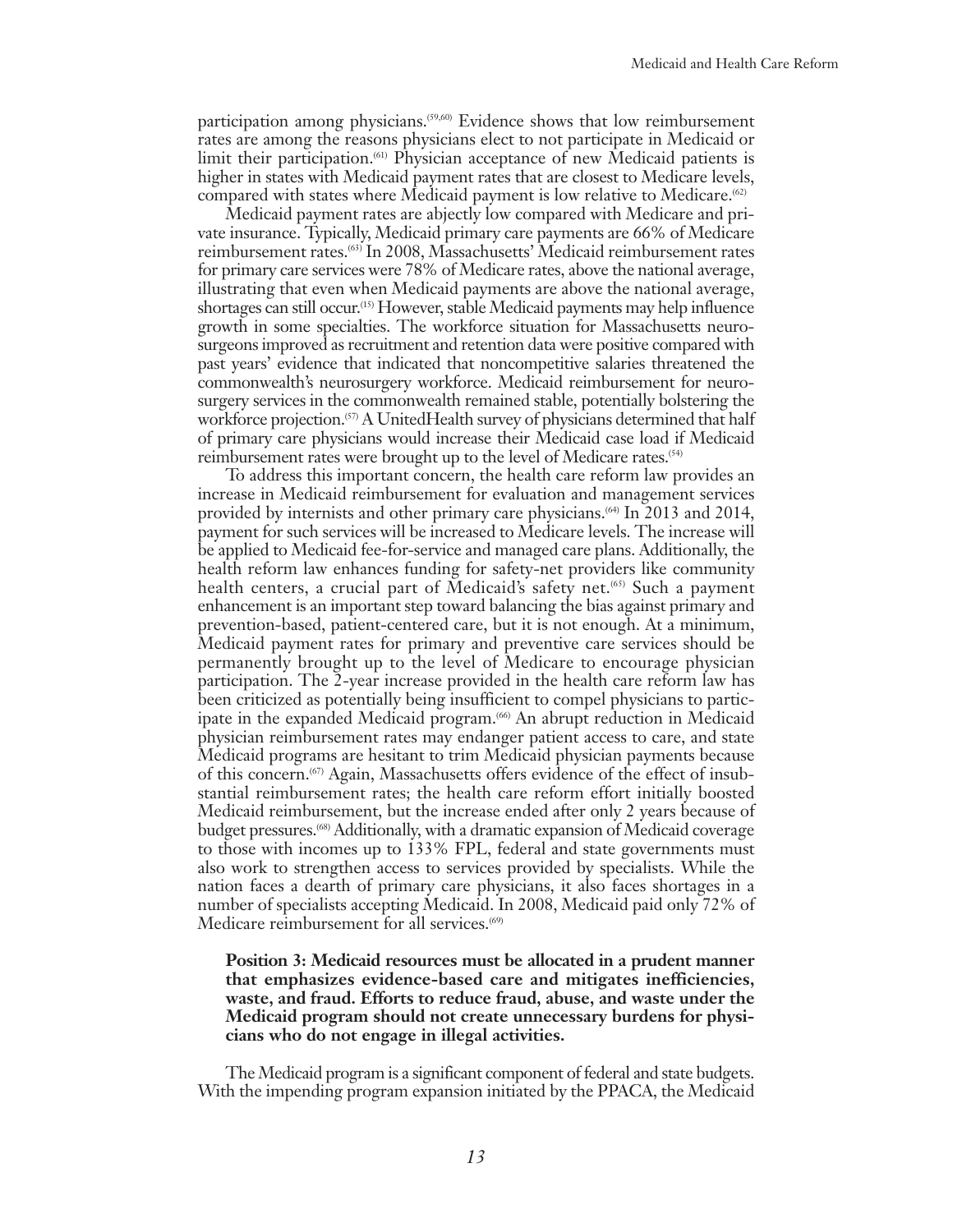program will continue to grow and policymakers and stakeholders will have to work together to ensure that Medicaid funds are spent wisely. As noted elsewhere in this paper, the College supports reforming the health care delivery system to emphasize the patient-centered medical home for Medicaid recipients, promote preventive rather than reactive care, and dramatically improve access to home and community-based long-term care. However, a number of other efforts should be made to help guarantee program solvency for future generations; specifically, the Medicaid program must crack down on fraud, waste, and improper payments and must prioritize use of health care services that are known to result in positive health outcomes.

#### *Reducing Fraud and Abuse*

According to the GAO, the Medicaid program is rife with fraud and waste, resulting in billions of dollars in improper payments made throughout the health care system. In FY 2008, Health and Human Services (HHS) reported that over \$18 billion in federal funds were directed to improper payments in the Medicaid system, the largest amount for any federal program reported for that fiscal year.<sup>(70)</sup> Examples of improper payments and fraudulent activities include incorrect coding, payment for medically unnecessary services, false cost reports, and payment for a service for which a third-party is responsible.<sup> $(71)$ </sup> For instance, Medicaid programs in 4 of 5 states reviewed reimbursed for more than 24 hours worth of care in a single day.<sup> $(72)$ </sup> In an effort to protect the integrity of the Medicaid system, a number of federal and state agencies are tasked with investigating and eliminating fraud and abuse in the Medicaid program. The HHS' Office of Inspector General, Center for Medicare & Medicaid (CMS), state-based Medicaid Fraud Control Units and other entities often collaborate to address fraud and abuse charges throughout the various Medicaid programs. Despite the attention of federal and state stakeholders, the dual financing nature of the Medicaid program complicates investigation and enforcement efforts, as administrative barriers and program variation from state to state impede the collaborative process.(70) Further, financial resources for fraud and abuse reduction efforts have been generally insufficient.(73)

Recently the federal government has strengthened its focus to address improper payments by increasing funding for efforts in fraud and abuse elimination, establishing protections for whistleblowers who report false claims, and improving agency coordination. For instance, the health care reform bill establishes within CMS the Office of Program Integrity to prevent, rather than react to, fraud and abuse in the Medicare and Medicaid systems.(73) Existing antifraud initiatives, such as the collaborative work of the U.S. Attorney General and HHS under the Health Care Fraud and Abuse Control program, have been successful in reducing fraudulent activity in Medicaid and other federal health care programs. Not only do such initiatives protect the integrity of the Medicaid program, they also yield substantial financial benefit. The HHS Office of Inspector General reported that from FY 2006 to FY 2008, Medicare and Medicaid-related expected audit disallowables and investigative receivables yielded a return of \$17 for every \$1 invested in oversight.<sup> $(74)$ </sup> While the College strongly supports efforts to address fraud and abuse in the Medicaid program and encourages adequate funding for such activities, it reiterates its position that law-abiding physicians and other health practitioners participating in the Medicaid program should not be subject to onerous administrative barriers related to antifraud activities.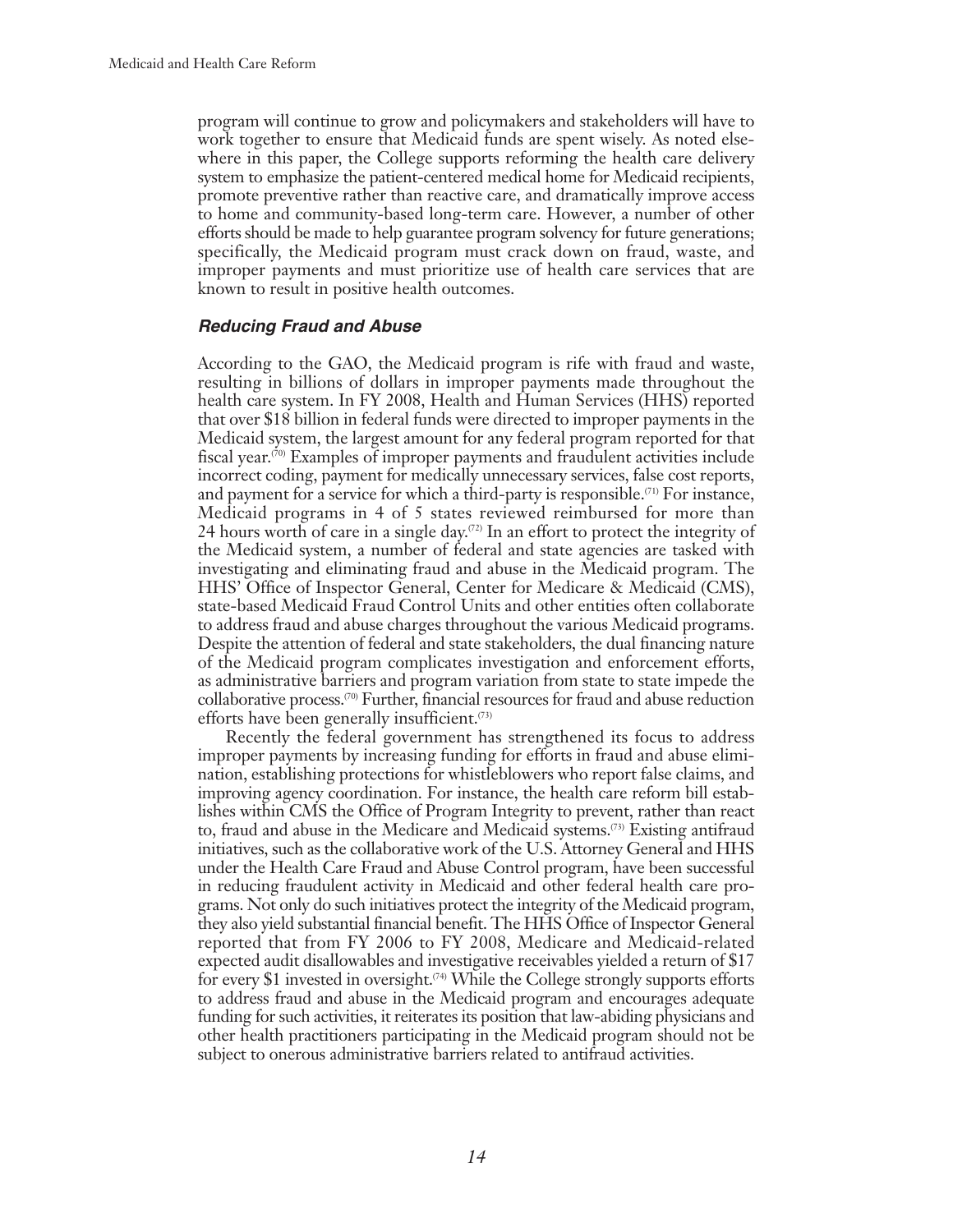#### *Comparative Effectiveness Research*

Medicaid programs could also improve resource utilization by implementing comparative effectiveness research recommendations. Comparative effectiveness research assesses the efficacy, safety, and cost of similar medical procedures, drugs, and medical devices to treat an illness or condition. According to the Medicare Payment Advisory Commission (MedPAC), "effectiveness implies 'real world' performance of clinically relevant alternatives provided to patients with diverse clinical characteristics in a wide variety of practice settings. $\frac{n(s)}{s}$ Comparative effectiveness strategies are essential to promoting evidence-based care and helping physicians and other health care providers decide which procedures and treatments will result in the best outcomes for their patients; however, the nation's health care system has been slow to conduct and disseminate such research. There currently exists a patchwork of public and private entities, including the Agency for Healthcare Research and Quality (a division of HHS), and private sector entities, such as Blue Cross Blue Shield Evaluation Center, which do not usually consider cost in their comparative clinical effectiveness research.(75) Federal entities conducting such evaluations are severely underfunded and are vulnerable to fluctuations in the availability of financial resources as well as to political pressure.(76)

A number of Medicaid programs use comparative effectiveness research to assist in coverage decisions. The Oregon Health and Science University established the Drug Effectiveness Review Program (DERP) to evaluate and compare the clinical effectiveness of a variety of drugs to help create a preferred drug list for the Oregon Medicaid program.<sup>(77)</sup> In cases where two drugs are deemed to be equally effective, cost is considered. While the program provides objective information about the relative effectiveness of drugs, it does not provide a recommendation or rating system, resulting in varied interpretations of the evidence.(78,76) The Missouri Medicaid program saved \$4 million a year after switching most patients from an expensive brand-name cholesterol-lowering drug to its generic equivalent, based on the DERP recommendation.<sup>(79)</sup> Physicians of patients who do not respond positively to the generic drug are permitted to prescribe an alternate treatment, including the brand-name drug. Currently, 11 states are partnered with the DERP, and AARP and the Consumers Union have adapted the program's data for consumer use.<sup>(80,81)</sup>

Starting in 2006, Washington State began a health technology assessment program that evaluates new medical technology, diagnostic tests, imaging procedures, and drugs to determine their safety and clinical and cost-effectiveness.(82) If a device, such as an upright MRI scanner, is deemed not to yield a substantial health benefit, the state's health care programs—including fee-forservice Medicaid plans—will not cover it. The Washington State program also uses the DERP recommendations in determining preferred drugs.(83) Such decisions are made by a group of health practitioners from across the health care spectrum.<sup>(82)</sup> By establishing an objective team of practitioners shielded from outside influence, decisions can be made based on independent scientific evidence rather than political or other concerns. While it is difficult to determine the long-term cost-savings generated from the health technology assessment program, one estimate predicts that the program would have resulted in firstyear savings of \$21 million, at a cost of \$1 million.<sup>(84, 85)</sup>

The subject of comparative effectiveness research generates significant controversy. However, physicians and other health practitioners should be equipped with objective research to provide effective care. Not only is such research an essential part of reducing wasteful spending in the bloated health care system,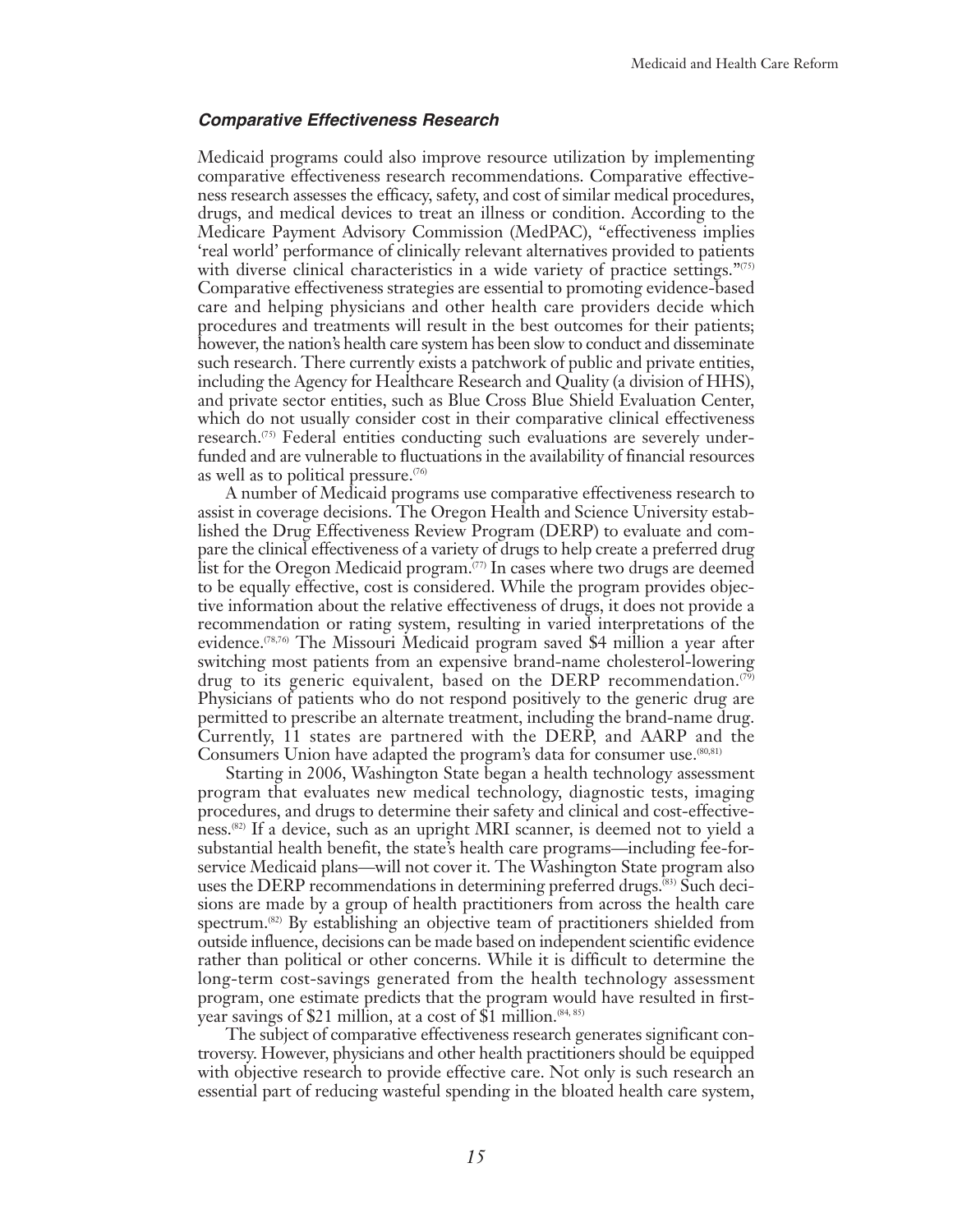but it is a crucial step toward ensuring that all patients receive the best care possible. In ACP's position paper *Improved Availability of Comparative Effectiveness Information*, the College expressed its strong support for efforts to improve access to information comparing clinical management strategies and the formation of an adequately funded, independent entity to sponsor and/or produce trusted research on comparative effectiveness of health care services. Further, the College recommended that all payers, including Medicaid, employ both comparative clinical and cost-effectiveness information as factors to be explicitly considered in their evaluation of a clinical intervention. However, the College also notes that cost should never be used as the sole criterion for evaluating a clinical intervention and should be considered along with the comparative effectiveness of the intervention.<sup>(86)</sup>

In recognition of its potential benefits, the federal government has increased attention and resources on comparative effectiveness research. In 2009, the Obama Administration directed over \$1 billion toward comparative effectiveness research efforts and the health reform law established the Patient-Centered Outcomes Research Institute to provide independent clinical comparative effectiveness research for the Medicare program; however, the Institute is unable to consider cost in its evaluation process. $(79, 87)$ 

It is vital that Medicaid programs aggressively target fraud and abuse to preserve the integrity and ensure the solvency of the Medicaid system. Programs must also use comparative effectiveness research when determining benefit packages so beneficiaries have access to the best possible evidence-based care.

**Position 4: In the case of long-term care, Medicaid beneficiaries should be offered more flexibility to choose among alternatives to nursing home care, such as community or home health care, since these services could be less costly and more suitable to the individual's needs. States and the federal government should collaborate to ensure access to home and community-based long-term care services. Individuals with long-term care needs should be able to supplement their Medicaid coverage with long-term care insurance products.**

Medicaid is the primary payer of long-term care services, providing for 40% of long-term care funding in 2006.(88) The demand for long-term care services is expected to double by 2040, and the Medicaid system will need to be fundamentally changed to meet this need.(89) In addition to traditional nursing home care, home health care is also reliant on public programs, as 80% of total home health care spending in 2008 was provided by public insurers including Medicaid and Medicare.(9) Although Medicaid is required to cover institutional services for qualifying beneficiaries, home and community-based services (HCBS) are optional through a waiver or state plan amendment, although all state Medicaid programs provide some level of coverage for such services. Since home and community-based services are established through the Medicaid waiver process, coverage varies throughout the country; some states target HCBS only to certain geographic areas or beneficiaries and a complex assortment of income and asset requirements further complicate access to such benefits. Funding for HCBS varies significantly across states: North Dakota devotes only 5% of Medicaid long-term care funding for the elderly and adults with disabilities to HCBS, while Washington State spends over half of its Medicaid long-term care budget for that population on  $HCBS$ .<sup> $(90)$ </sup>

The number of Medicaid beneficiaries receiving HCBS has risen steadily over the last decade, as more state programs elect to provide a more cost-effective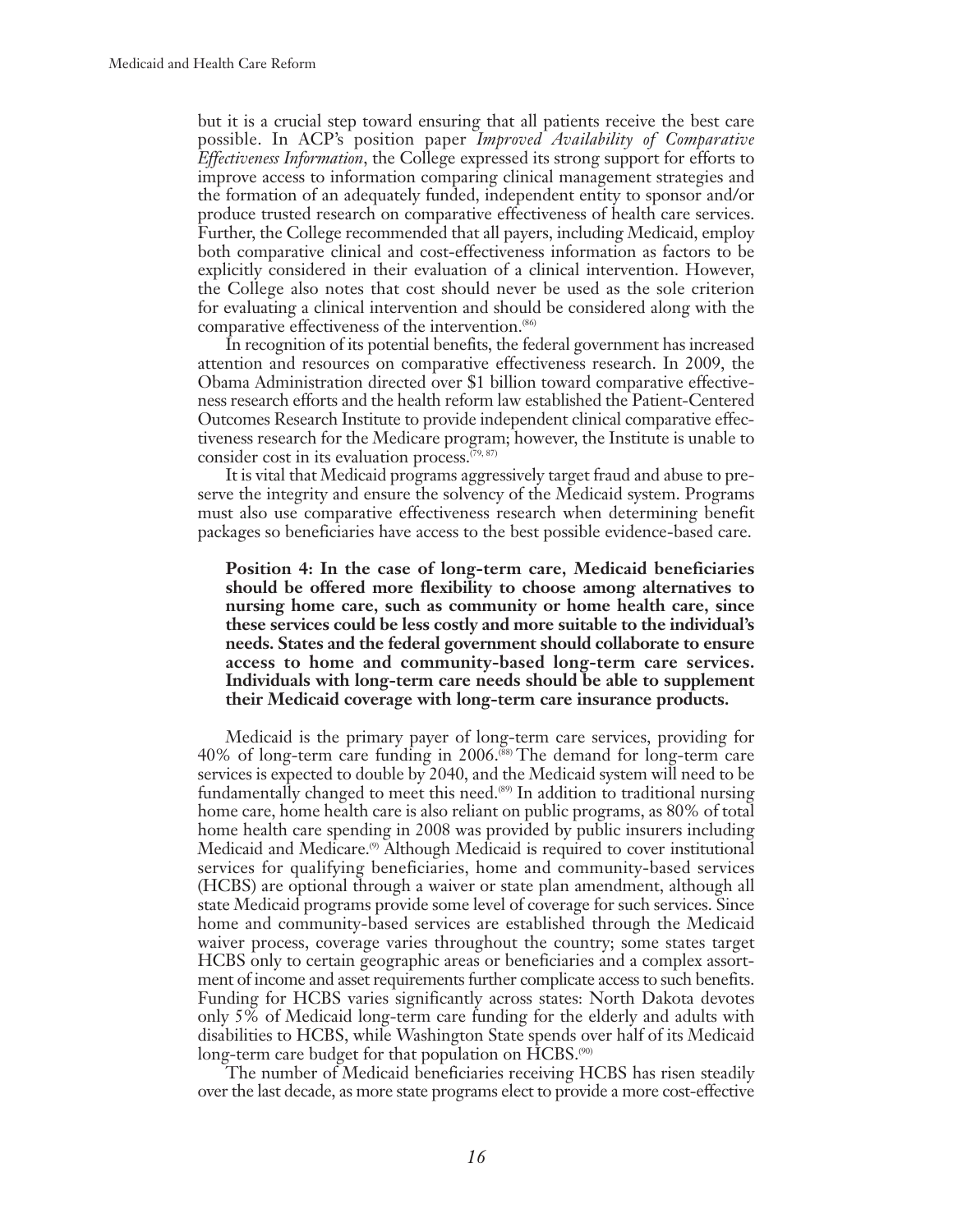and beneficiary-preferred alternative to traditional institutional care.<sup>(5)</sup> HCBS spending has risen 95% since 1999, totaling \$41.8 billion in 2007.<sup>(91)</sup> Evidence shows that following initial investment, HCBS are more cost-effective and have higher beneficiary-reported satisfaction rates compared to institutional care.<sup>(91,92)</sup> Further, states face growing demand for such services. According to AARP, 84% of individuals aged 50 and older report that they would prefer to age in their homes.(93) Reflecting this need, 38 states reported having waiver waiting lists totaling approximately 400,000 people.<sup> $(91)$ </sup>

Despite the increasing need for HCBS, Medicaid long-term care remains biased toward institution-based services and support. Beneficiaries who qualify for long-term care services are guaranteed access to institutional care but may not have access to HCBS services due to the fragmented nature of coverage and funding. A number of proposals aim to balance this institutional bias by either mandating that states offer certain HCBS to various populations or by providing financial inducements for establishment and/or expansion of such services. One way to incentivize HCBS is to increase the federal Medicaid reimbursement rate while reducing the rate for nursing home services. For instance, the federal Medicaid reimbursement for HCBS services would increase 5%, while the rate for nursing home services would decrease by that amount. Similar incentives were established in the Deficit Reduction Act of 2005 to encourage the Money Follows the Person program.<sup>(94)</sup> To qualify for an FMAP increase, states would have to meet certain requirements, potentially including establishment of single access points to facilitate enrollment and improved service coordination.<sup>(94)</sup> Such a policy would potentially enable states to strengthen their underfinanced HCBS programs, ensuring that Medicaid beneficiaries are able to choose among the care setting appropriate to their needs.(95)

In ACP's 2005 position paper on Medicaid reform, the College expressed its support for permitting Medicaid beneficiaries to purchase supplemental longterm care insurance policies. A number of states have established Partnership for Long-Term Care (LTC) programs, which protect beneficiaries who have bought private LTC insurance from being forced to spend-down assets to qualify for Medicaid benefits. While this is one option to help beneficiaries maintain coverage, it may not lead to reductions in Medicaid spending.(96) Proposals that seek to partner Medicaid long-term coverage with supplemental private long-term care insurance must provide strong consumer protections such as inflation protection and premium stabilization to shield beneficiaries from insurance market volatility.(97) The health care reform law would establish or extend a number of innovative programs that may improve access to effective home and community-based services for those with long-term care needs. The legislation creates the Community Living Assistance Services and Supports (CLASS) program, a voluntary federal long-term care insurance program. Under the CLASS program, active workers who pay into the program for five years and require assistance performing certain daily activities would receive financial assistance to pay for community-based services providing for such needs.<sup>(98)</sup> Since the CLASS program may alleviate the need for Medicaid LTC services, the CBO estimates that Medicaid could save \$2 billion from 2010-2019.<sup>(98)</sup> Medicaid beneficiaries also eligible for CLASS program benefits will be able to use CLASS funding to help supplement services designed to improve independence in an HCBS setting or help offset the cost of nursing home care.<sup>(99)</sup> The law would further address Medicaid LTC services by establishing the Community First Choice Option. The program would permit states to provide community-based attendant services to disabled individuals with incomes up to 150% FPL who would otherwise require institutional-level services. An enhanced federal reimbursement would be granted to states that implement the option.<sup>(42)</sup>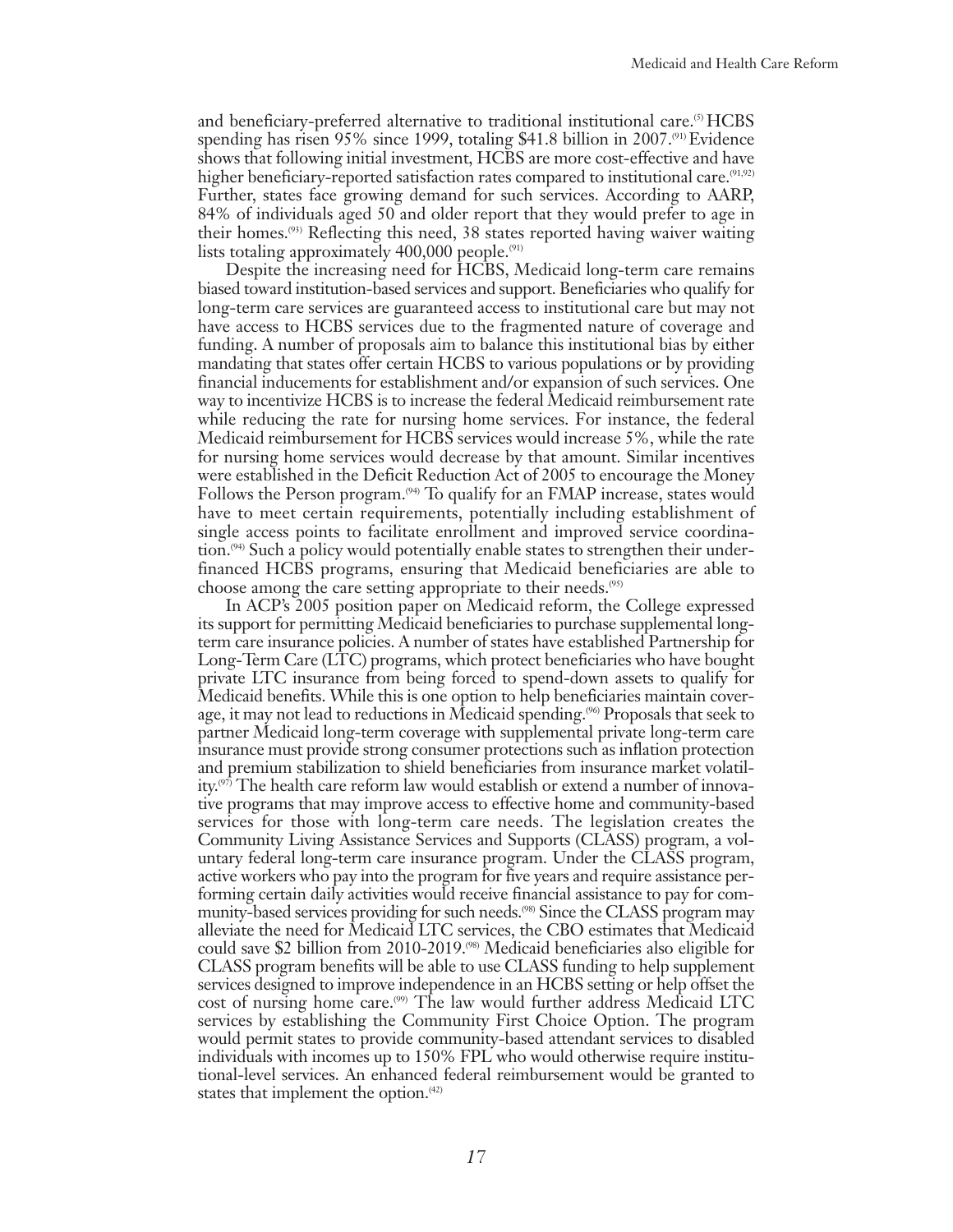In addition to the CLASS program and the Community First Choice Option, the law extends the Money Follows the Person demonstration project; improves the HCBS state plan amendment option; and establishes the State Balancing Initiative Program, which will provide an enhanced FMAP to qualifying states that accelerate access to noninstitution-based LTC services.(42)

Stakeholders must work toward comprehensively reforming the nation's long-term care structure. Primarily, prevention and care coordination must be integrated into the health care delivery system to reduce the need for complex institution-based care. Reforming the long-term care system may require addressing issues in Medicare (particularly post-acute care coverage), housing, transportation, caregivers, and the long-term care workforce. As the baby boom generation ages, the health care system may be faced with an immense burden that could strain the long-term care infrastructure. Most people would prefer to spend their elder years in their homes and communities, and the transition to HCBS must be aggressively pursued by strengthening financial incentives and providing states the flexibility needed to transform their long-term care system.

**Position 5: States' efforts to reform their Medicaid programs should not result in reduced access to care for patients. Consumer-driven health care reforms established in Medicaid should be implemented with caution and consider the vulnerable nature of the patients typically served by Medicaid. A core set of comprehensive, evidencebased benefits must be provided to enrollees.**

Although the Florida Medicaid Reform pilot intends to steer patients toward preventive services while reducing overall costs to the program, many patients have found their access to care restricted. Tightened prescription drug formularies, poor implementation, and limited provider networks have forced many patients to go without adequate care. The increased complexity of the program has been a burden to patient and provider alike.<sup> $(22)$ </sup> In addition, Missouri's efforts to drop or restrict care for hundreds of thousands of patients failed to have the intended effect of reducing overall program spending growth.(25) Evidence shows that increasing the cost-sharing levels on Medicaid enrollees may force those with little or no income out of the program. For instance, a study of the Oregon Health Plan efforts to increase cost-sharing led many individuals to leave the program. Those who left because of the cost-sharing burden reported "inferior access to care, used primary care less often, and used hospital emergency rooms more often than those who left [the program] for other reasons."(100) Given the financial vulnerability of Medicaid beneficiaries, efforts to expose enrollees to a higher level of cost-sharing needs to be done with caution and should not reduce access to care or force beneficiaries to forgo care because of cost. Consumer-driven health plans—particularly those with very high deductibles—may create particular challenges for the Medicaid population, which already places most enrollees in managed care plans that aggressively control use of services.<sup>(101)</sup> States often cap the amount of costsharing that Medicaid enrollees are required to yield; however, more needs to be done to develop and enforce these rules.(102) Some evidence suggests that the need for preventive care services provided through Medicaid is exacerbated as patients with high-deductible plans are unable to afford the cost of care. In 2010, the New Hampshire Medicaid program primarily enrolled children of parents who had either lost their employer-based health plans or had an unaffordable health plan with a high-deductible, and among this population, the need for preventive services had increased.(12)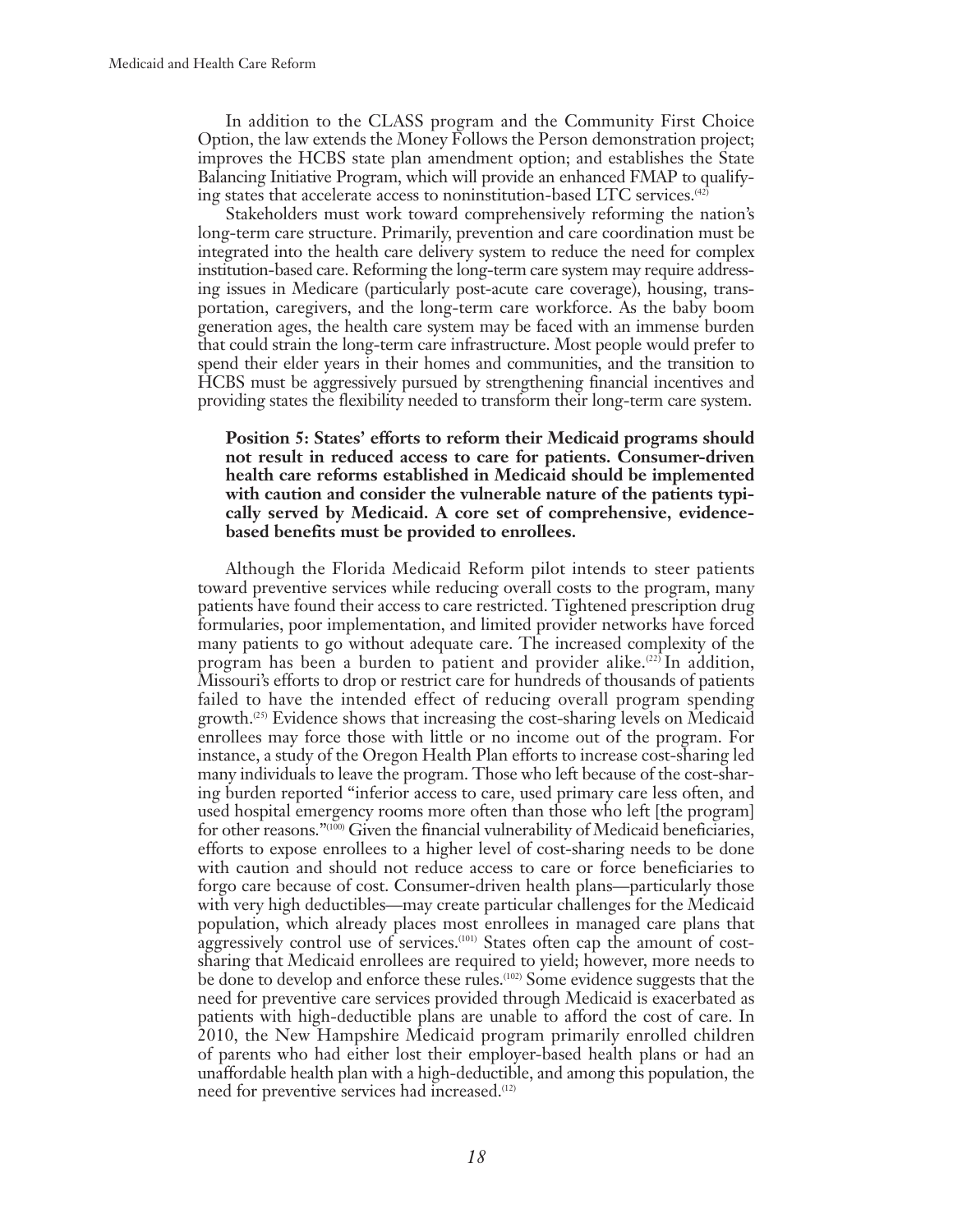States facing harsh budget projections should focus on improving the delivery of health care services rather than simply transferring the financial burden of coverage to poor beneficiaries. ACP strongly supports improving care coordination, emphasizing preventive services, and strengthening chronic disease management for Medicaid beneficiaries. As stated under Position 11, innovative, evidencebased, delivery system reforms, such as the patient-centered medical home, have helped reduce health care costs while improving health outcomes of patients.

Additionally, the health reform law provides a benchmark or benchmarkequivalent package of benefits for newly eligible adult enrollees. This package will provide, at a minimum, the same level of benefits as those provided by Exchange-based plans and states may have the option of providing additional benefits beyond the core set of services.(103) While this benefits package may be sufficient for the majority of newly eligible adult beneficiaries, some Medicaid enrollees, particularly the indigent and homeless population or those with complex mental health needs, may need additional benefits not included in the minimum package. The Medicaid program must ensure that these vulnerable people have access to comprehensive, effective care that suits their needs.<sup>(104)</sup>

#### **Position 6: Federal and state stakeholders must work together to streamline and improve the Medicaid waiver process, ensuring timely approval or rejection of waiver requests and sufficient transparency to allow for public consideration and comment.**

ACP maintains its position that the Medicaid waiver process should be streamlined to facilitate establishment of approved plans, encourage public input, and improve coordination between federal and state agencies. While the DRA allowed certain aspects of the Medicaid program to be altered through the state plan amendment process, waivers may remain an option for states seeking to expand Medicaid coverage and/or reduce costs. Since the Medicaid waiver process can have far-reaching consequences and sometimes lead to negative outcomes for vulnerable individuals, the College reiterates that the waiver process should be more transparent and allow for significant public input from stakeholders – including patients, physicians and other health care professionals. To facilitate public interaction, HHS should, at a minimum, widely disseminate waiver notices and other information by publishing in the Federal Register and allow a minimum 30-day comment period before approving or disapproving a waiver.<sup>(105)</sup> States should also communicate Medicaid waiver intentions through a variety of media and public hearings to ensure that stakeholders are made aware of proposals and have a chance to offer comments.

The health care reform law includes a provision that makes progress toward meeting this goal. The PPACA requires the Secretary of HHS to issue regulations that mandate the process for publication and public comment related to Medicaid 1115 waivers.

#### **Position 7: Medicaid should be held accountable for adopting policies and projects that improve quality of care and health status, including reducing racial and ethnic disparities and effectively managing chronic disease and mental health.**

Medicaid is particularly important to racial and ethnic minorities, providing a vital safety-net for low-income and disabled individuals. According to 2007 U.S. Census statistics, half of the nation's nearly 40 million Medicaid enrollees were racial and ethnic minorities.(106) Racial and ethnic minorities often have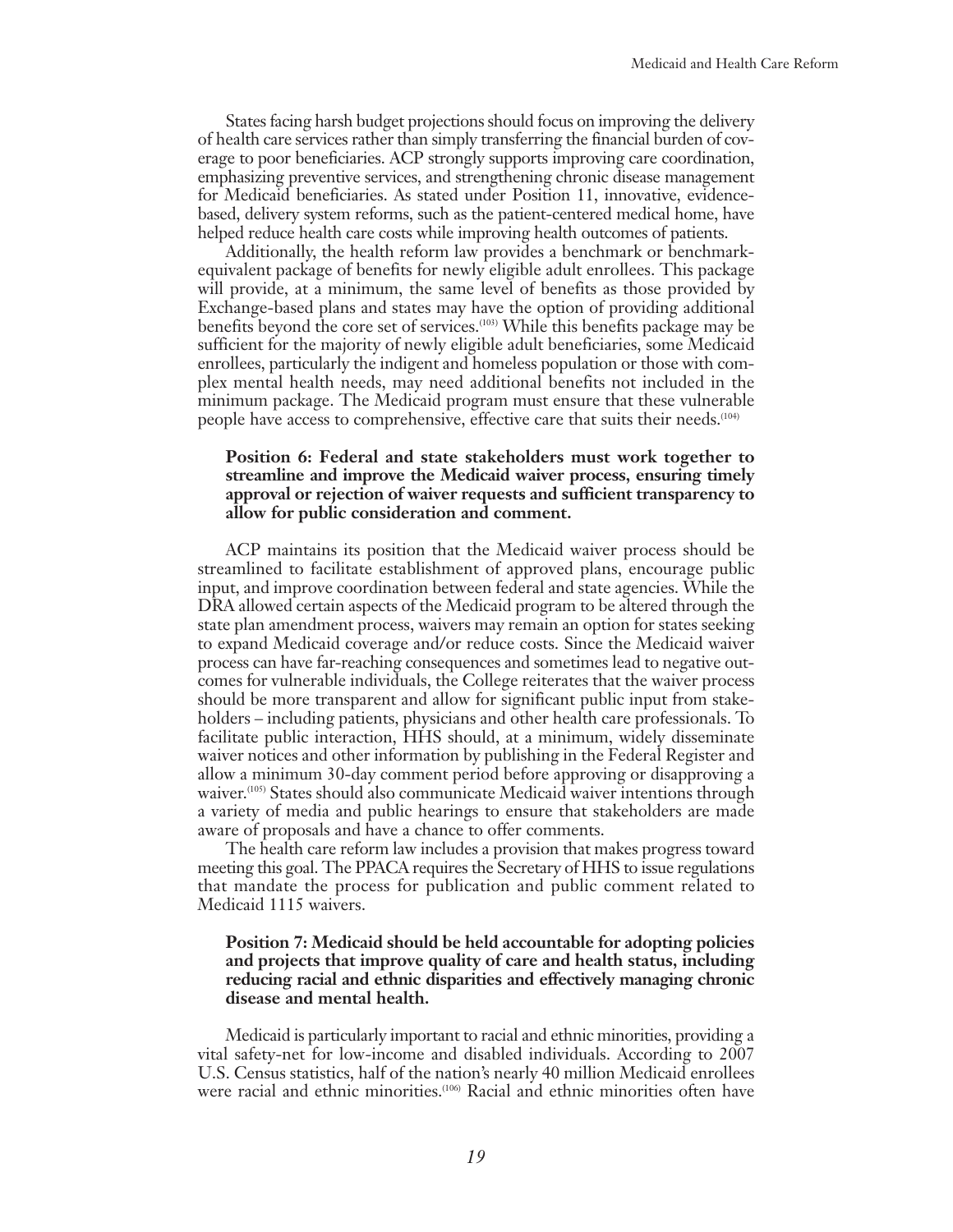complex health care needs and often have higher rates of chronic disease than whites.<sup>(107)</sup> Further, individuals with low socioeconomic status are often in poorer health than those in higher levels, potentially due to elevated exposure to adverse environmental conditions and limited access to affordable and accessible quality health care, among other factors.<sup>(108)</sup> ACP steadfastly maintains that all patients, regardless of race, ethnic origin, gender, nationality, primary language, socioeconomic status, sexual orientation, cultural background, or religion, deserve high-quality health care and that the Medicaid program is crucial to delivering such care. Eliminating racial and ethnic disparities is a moral and fiscal imperative: Disparities between African American and white Medicaid beneficiaries result in over \$2 billion in excess Medicaid costs.<sup>(109)</sup> The College strongly supports reforming the Medicaid delivery system to emphasize patientcentered care, specifically by establishing patient-centered medical homes for Medicaid beneficiaries. A Commonwealth Fund survey found that access disparities among whites and racial and ethnic minorities are lessened when care is received through the medical home model; according to the survey, three fourths of white, non-Latinos; African Americans; and Latinos with medical home access reported getting the care they needed when they needed it.<sup>(110)</sup> The same survey found that only 38% of adults (including white, non-Latinos; African American; and Latino patients) with no regular source of care or provider were able to access care on a timely basis. Additionally, Medicaid managed care plans have also implemented programs to improve patient-physician interaction, culturally sensitive patient education, and data tracking to determine causes and potential solutions of health disparities.<sup>(111)</sup>

#### **Position 8: Congress should establish a counter-cyclical funding mechanism for Medicaid, similar to the funding mechanism for unemployment insurance, to increase the amount of federal dollars to the program during economic downturns. Substantial structural changes to Medicaid are necessary if states are to meet the needs of the nation's most vulnerable populations.**

The Medicaid program is particularly vulnerable during economic downturns, as states with budget problems curb coverage and decrease enrollment despite increasing need. For instance, a 1 percentage point rise in the unemployment rate would increase Medicaid and CHIP enrollment by 1 million.(112) Despite the greater need for public health programs in times of economic distress, it is predicted that states needing to balance their budgets would be forced to reduce Medicaid and CHIP spending by 3 to 4% for every 1% increase in unemployment.<sup>(113)</sup>

The American Recovery and Reinvestment Act of 2009 provided vital federal funding to state Medicaid programs to help them preserve enrollment and access to crucial services. A study of 2008 health care sector spending showed that stimulus funding shifted Medicaid costs to the federal government in the last quarter of 2008, saving states \$7 billion in Medicaid spending.<sup>(9)</sup> To receive the boost in federal Medicaid funding, states were required to maintain existing Medicaid eligibility and mandatory benefit standards; however, states were permitted to trim costs as needed, and many states have cut or have considered cutting reimbursements for Medicaid providers or optional benefits like dental services. The boost in federal Medicaid funding is temporary and unless Congress provides an extension, the stimulus funding will end in June 2011. A survey of Medicaid directors found that most believe the federal government must maintain an enhanced funding boost for a significant period,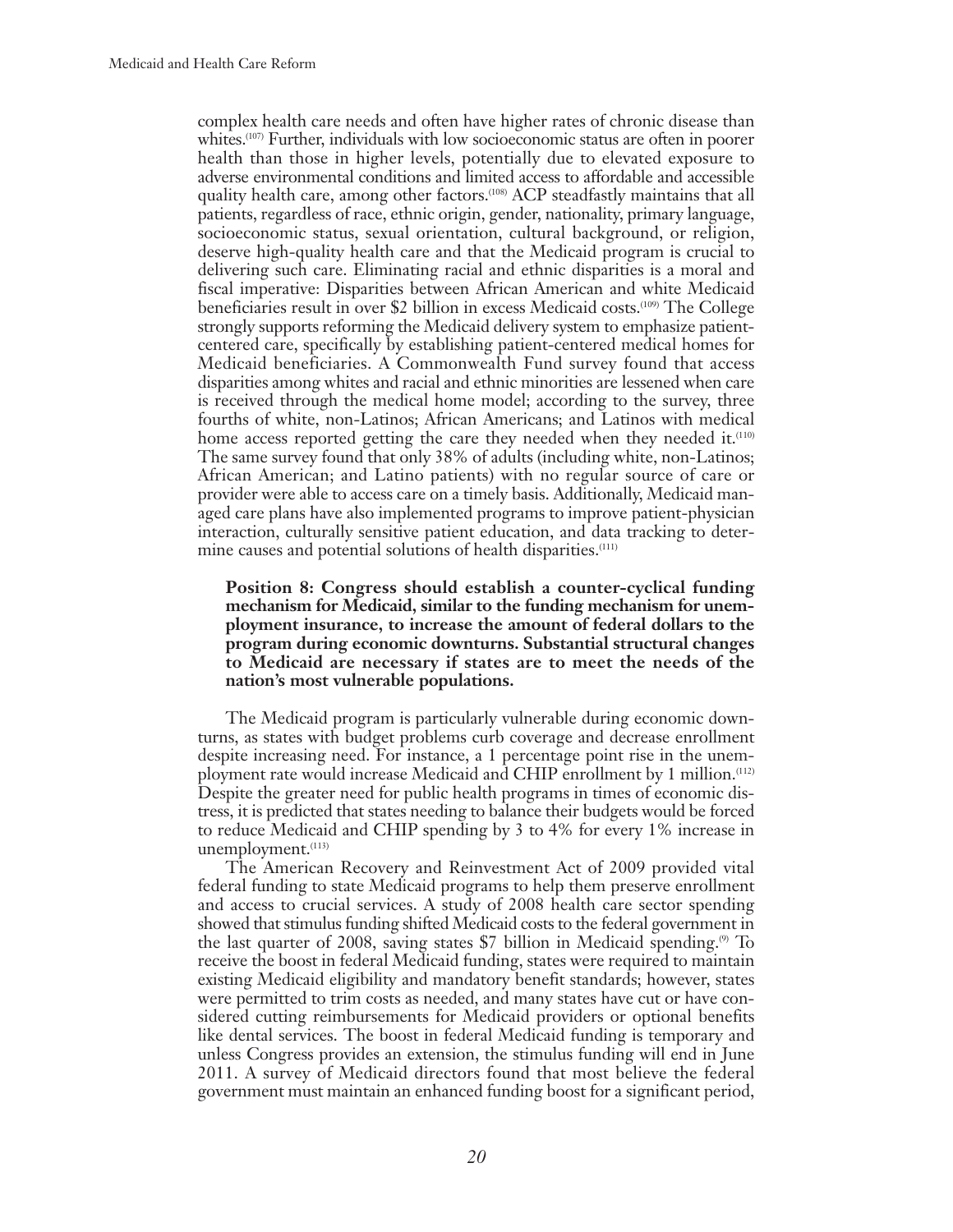to be phased down as the economy stabilizes. The maintenance of increased funding may help Medicaid programs maintain their current eligibility standards while accommodating new enrollees who are unable to access health insurance through other means.

To maintain and strengthen the Medicaid program during times of economic stress, the federal government should provide a counter-cyclical funding mechanism substantial enough to accommodate the increased need for Medicaid as unemployment increases (and access to employer-based health coverage decreases) while allowing states to meet budget stabilization requirements. A number of Medicaid directors have expressed concern that implementation of Medicaid reform and eligibility expansion will place an additional strain on state Medicaid departments, many of whom have been forced to trim or furlough experienced staff or forgo equipment upgrades because of dwindling budgets.<sup>(12,114)</sup> To ensure a smooth program transition in 2014, it is an imperative that resources are made available to accommodate the enormous influx of currently and newly eligible Medicaid beneficiaries.

**Position 9: States and the federal government should reduce barriers to enrollment for Medicaid coverage. Efforts should be made to ease enrollment for all eligible persons, including automatic enrollment based on income. Implementation of citizenship documentation requirements should not impede access to Medicaid and CHIP for those who are lawfully eligible. States and the federal government should provide culturally and linguistically competent outreach and education to ensure understanding and enrollment of Medicaideligible individuals.**

ACP supports providing health coverage to all legal residents. However, millions of people who are eligible for Medicaid and CHIP are not enrolled and do not receive benefits. It is unclear why some eligible individuals fail to enroll in the Medicaid program. Eligible individuals may not realize that they qualify for the program, may be deterred by a perceived stigma associated with the program, and/or may have difficulty navigating the enrollment process. $^{(8)}$  Many states apply arbitrary tests and rules that complicate the process, reviewing an applicant's assets, disability status, and household composition, among others.(115) Efforts must be made to simplify the enrollment process and eliminate inefficiencies and redundancies that needlessly hinder access to Medicaid while protecting applicant privacy. In the College's 2009 monograph *Individual Mandates in Health Insurance Reform*, ACP expressed its support for an individual mandate providing that, among other requirements, federal and state stakeholders monitor and enforce a mandate through efficient and effective means, such as data matching.<sup>(116)</sup> Data matching processes are used in the Medicare Part D program; when the Social Security Administration determines that a Medicare beneficiary has also received Medicaid or Supplemental Security Income assistance, they are automatically enrolled in the low-income subsidies program, which provides financial assistance for the prescription drug benefit.<sup>(117)</sup> This streamlined process has helped to enroll most eligible beneficiaries. In February 2009, 81% of eligible beneficiaries received Part D financial assistance and only 12% had filled out application forms for the benefit.(117) Other examples of eligibility determination based on government data include the Massachusetts Commonwealth Care program, the National School Lunch Program, and the Special Supplemental Nutrition Program for Women, Infants, and Children.(117) Similar data-matching concepts should be applied to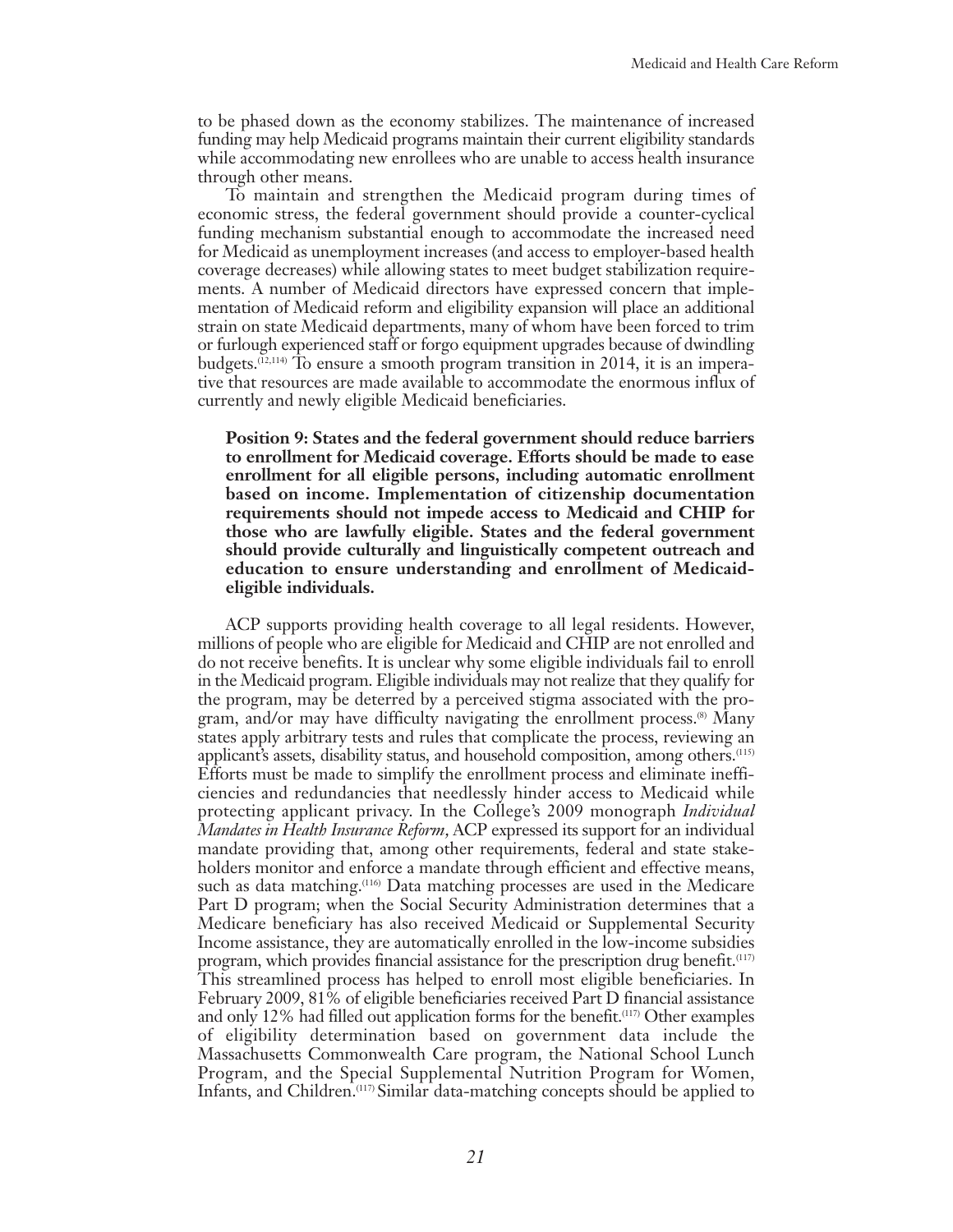the Medicaid program so eligible people are integrated into the program with their consent.

Under PPACA, qualified health insurance plans, CHIP, and Medicaid must use the same universal, standard enrollment application form and applicants will be able to apply for coverage through Medicaid, qualified health plans, and CHIP through a Web site operated by the state. The standard application form may be filed online, by mail, telephone, or in person. The eligibility screening process ensures that individuals applying for Exchange-based coverage who qualify for Medicaid or CHIP will be directed to those programs and limits unnecessary paperwork. The law also requires states to establish data-matching systems with adequate privacy and data security safeguards to determine enrollment. While this is an encouraging step toward integrating advanced application and enrollment procedures, states should be permitted to enroll individuals based on information they already have, such as income and asset information, eliminating the need for an individual to submit an enrollment application. The 2009 Children's Health Insurance Program Reauthorization Act (CHIPRA) included a provision establishing an "express lane" eligibility process option that determines CHIP eligibility based on existing federal government records; eligible people are alerted by the program of their eligibility status (and may also be enrolled or reenrolled pending consent) without having to apply.<sup>(118)</sup> ACP has supported automatic enrollment procedures in a reformed health care system that ensures availability of affordable, regulated, and comprehensive health insurance.

Given the fact that many Medicaid beneficiaries have limited health literacy and many have limited proficiency in the English language, education and outreach initiatives should be made in a culturally and linguistically competent manner. In rolling out their health reform effort, Massachusetts encouraged stakeholders, such as hospitals, health plans, and businesses, to assist in public awareness campaigns that were presented in a culturally competent, multilingual manner.(119) The Commonwealth Connector also teamed up with the Boston Red Sox to help with the effort. Federal and state resources should be allocated to attend to this need. One example of a successful culturally competent outreach and enrollment initiative is the Latino Health Insurance Program, which utilized Spanish-speaking community outreach workers to visit potentially eligible individuals and provide counsel on health plan availability. The program also assisted people with obtaining a primary care physician and other providers. A review of the program found that over 70% of adults signed up for health coverage after educational sessions and 100% of eligible children were enrolled in appropriate plans.<sup> $(120)$ </sup> Most of the adults who did not sign up were ineligible for coverage but were directed to other health services. The PPACA requires states to establish procedures for outreach to vulnerable and underserved populations to educate them about potential eligibility in Medicaid and CHIP. States must consider the complex needs of such individuals and tailor messaging accordingly. Likewise, citizenship documentation requirements must be coupled with efforts to educate and inform current and potential Medicaid enrollees of changes to the eligibility determination process.

**Position 10: States should work to improve the physician and patient experience in dealing with the Medicaid program. Solutions should include reducing administrative barriers, and facilitating better communication and prompt pay standards between payers and physicians. Financial assistance should be provided to Medicaid-participating physicians to purchase and implement health information technology.**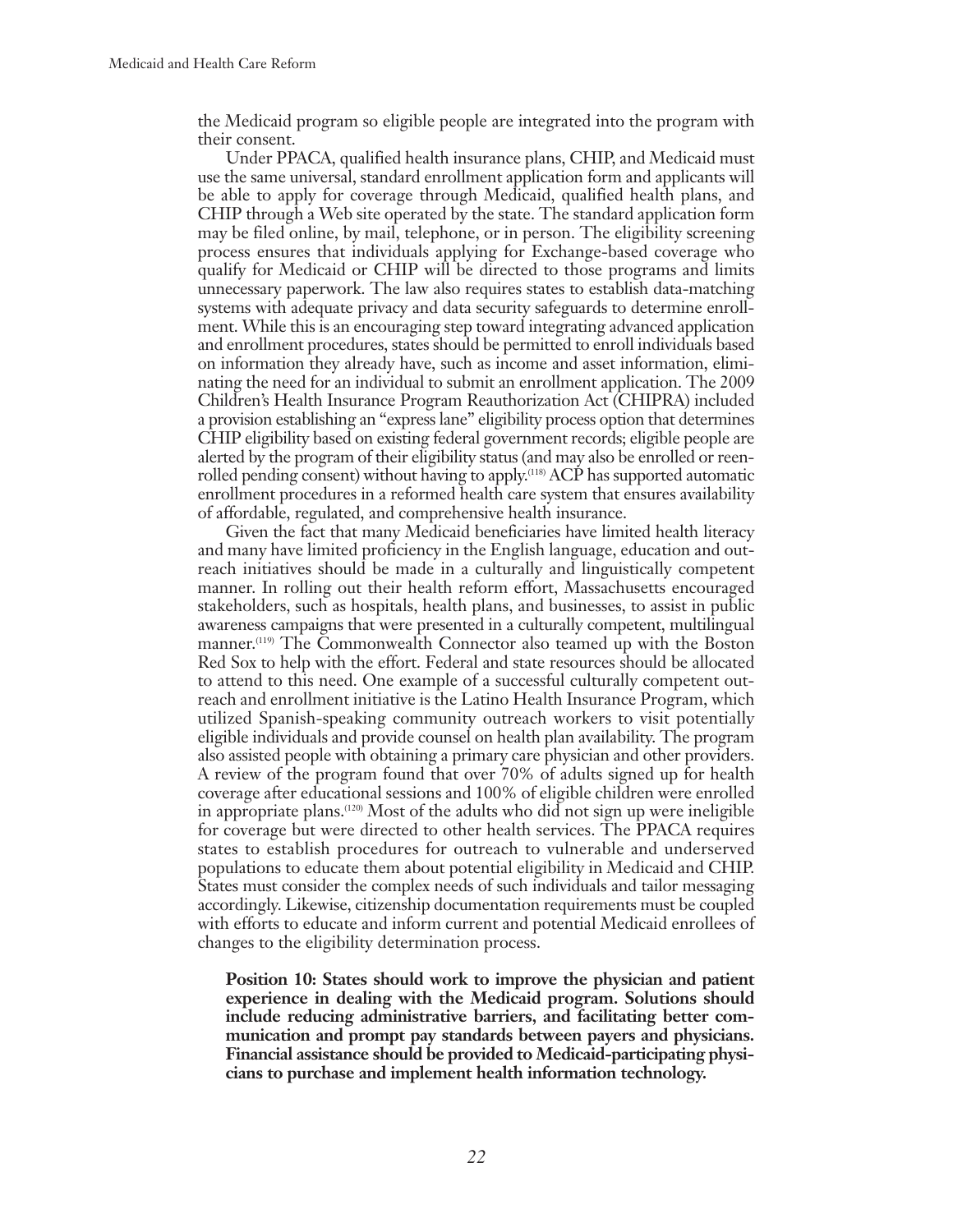Along with relatively low reimbursement levels, another significant factor that plagues physicians who participate in Medicaid is the substantial administrative hassle and slow payment turnaround. One survey found that 70% of Medicaid-participating physicians cited billing requirements and paperwork as reasons for not accepting new Medicaid patients.<sup>(60)</sup> Payment delays, claims rejection, and preauthorization requirements all add to the growing administrative burden faced by physicians who participate in Medicaid. One study suggests that the benefits of increased reimbursement may not be enough to balance the administrative difficulties physicians face and that because of the administrative burden, states with high reimbursement rates often have similar participation levels of states with low rates. For instance, physicians in states with significant reimbursement delays were less likely to accept new patients.<sup>(121)</sup> Further, inefficient claims processing and other spending due to administrative errors significantly drains the health care budget. It is estimated that such inefficiencies cost the health care system up to  $$210$  billion.<sup>(122)</sup> Increased use of electronic claims processing should be encouraged to reduce the administrative burden faced by Medicaid-participating physicians.

To achieve a smoother transaction of medical records between physicians and payers, such as Medicaid, federal and state governments must accelerate investment and implementation of a health information technology infrastructure. Not only can health information technology systems improve quality, but they can be a vital tool in reducing the administrative burden facing physicians and other health care professionals and payers. Physicians and other providers who utilize health information technology claims processing systems may achieve a 50 to 75% reduction in transaction costs, as well as savings garnered from reduced processing time and paper use.<sup>(123)</sup> Electronic claims processing systems that utilize electronic data interchange ensures physicians are paid faster than through traditional paper processing. Transitioning from a paper to electronic remittance process would yield significant savings for physician and other providers; however, much work needs to be done to expand use of electronic claim activity, as only 20% of physician practices filed all claims through such systems in 2008.<sup>(123)</sup> The federal government has experience implementing innovative payment systems. The Medicare program already utilizes electronic fund transfers, enabling payments to be directly deposited.(124) Federal and state governments should work to provide such a system for all Medicaid payments.

Realizing the potential for health information technology to improve health care quality and reduce inefficiency, the American Recovery and Reinvestment Act of 2009 included a provision providing funds for investment in health information technology. Physicians and other health care professionals who serve a high volume of Medicaid patients will receive federal funding to assist with the purchase, implementation, and operation of health information technology infrastructure.(125) To qualify for funds under this provision, physicians must demonstrate that their health information technology is for "meaningful use." The College supports Medicaid assistance for health information technology and urges that subsidies be substantial to promote viable physician participation and encourage adoption. However, the funding provided for health information technology activities may not be enough, particularly for independent private physicians.(114) Given the significant investment required of physicians and other health care providers to purchase and implement health information technology, it is important that the Medicaid program provide continued assistance and resources to establish a viable, comprehensive, interoperable information technology infrastructure that will help improve the delivery of quality care and reduce onerous administrative hassles.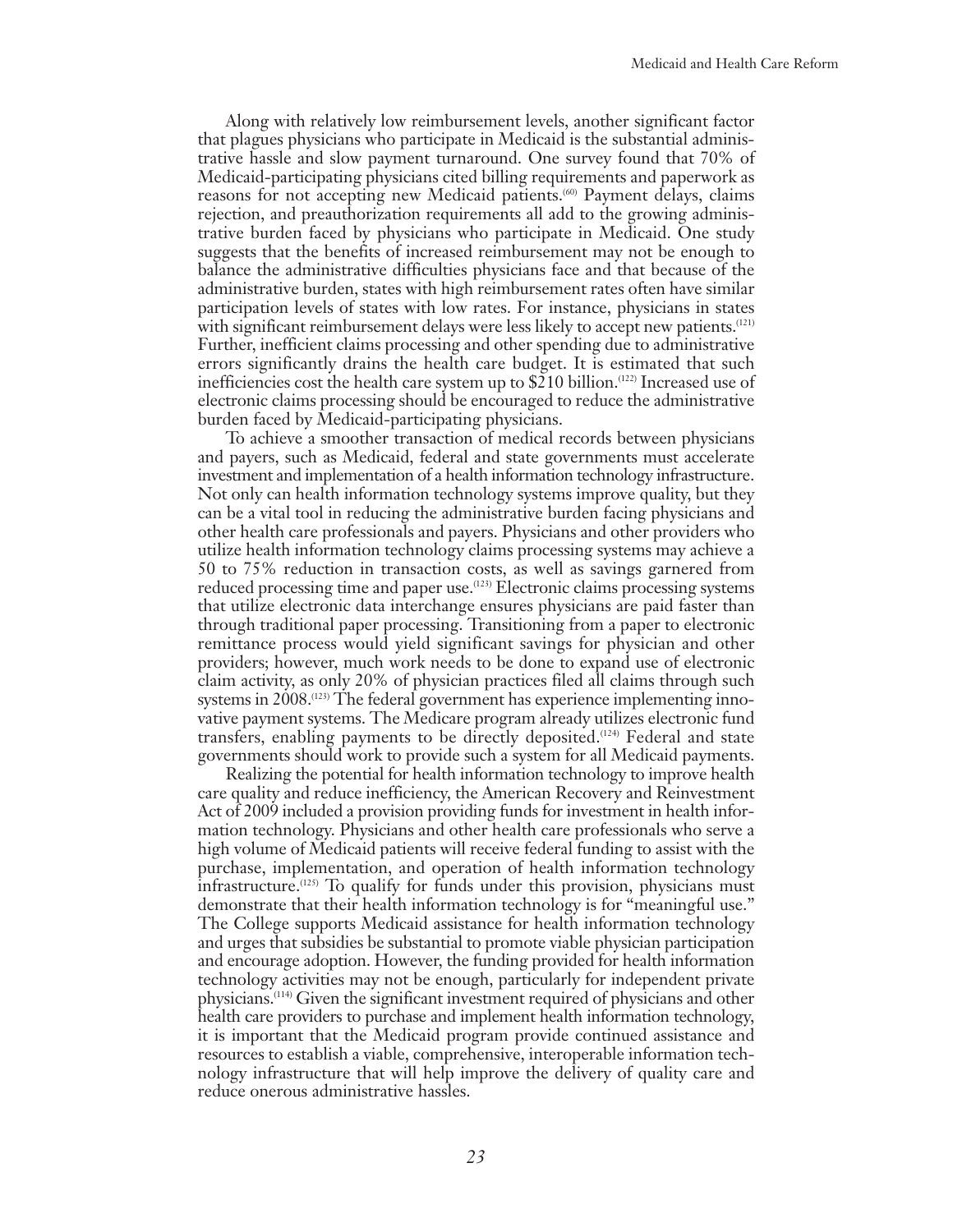**Position 11: Medicaid programs should ensure access for Medicaid enrollees to innovative delivery system reforms such as the patientcentered medical home, a team-based care model that emphasizes care coordination, a strong physician-patient relationship, and preventive services.**

In the ACP white paper titled *Controlling Health Care Costs While Promoting the Best Possible Health Outcomes*, ACP recommended, "Public and private health insurers should encourage preventive health care by providing full coverage, with no cost-sharing, for preventive services recommended by an expert advisory group, such as the U.S. Preventive Services Task Force." However, a recent GAO study found that access to preventive services of eligible adults under the Medicaid program varied widely. The agency reviewed whether states covered eight recommended preventive services, such as colorectal cancer screening and blood pressure measurement. The GAO recommended that HHS increase guidance to states to expand obesity-prevention services to children, and similar guidance on providing preventive services, with an emphasis on obesity-related services, for adults.<sup> $(126)$ </sup> The study also found that only 62% of managed carebased Medicaid programs and about half of fee-for-service programs promoted medical home initiatives. States, such as Illinois, Pennsylvania, and Arizona, have recently developed medical homes for improving primary care access and care coordination for specific populations of Medicaid beneficiaries. Increased efforts to improve the coordinated care of dual-eligible patients are also needed.

The College is a strong supporter of promoting the patient-centered medical home, which emphasizes preventive care, patient-physician engagement, and better collaboration and care coordination among providers and payers across the health care delivery system. A number of states have successfully implemented patient-centered medical home models.(127) Community Care of North Carolina (CCNC), a medical home program for the state's Medicaid population, has achieved improvements in the quality of care and cost-savings. In fiscal year 2006, it was estimated that the program saved \$150 to \$175 million compared with the state's Primary Care Case Management program.(128) The core elements of the CCNC program include establishing primary care providers as a patient's medical home; enhanced reimbursement for care management services; and an emphasis on disease management, care coordination, and quality improvement. The program is centered on local networks of physicians, case managers, hospitals, social service agencies that collaborate and coordinate enrollee care and system navigation. A statewide CCNC clinical advisory board and state CCNC office also provide support.<sup>(128)</sup>

In February 2010, the Florida Medicaid Medical Home Task Force released a report outlining recommendations for a Medicaid medical home proposal. The Task Force recommended that the proposal focus on Medicaid beneficiaries in areas with a high concentration of uncoordinated care, ensure that beneficiaries have access to a readily available primary care provider to coordinate care, and provide sufficient reimbursement that incorporates health information technology and possibly case management and pay for performance/incentive payments. The Task Force report estimates that a medical home pilot will yield cost-savings over time, despite the initial investment.(127) As an alternative to the mandatory managed care legislation pushed in the Florida House, the Florida Medical Association released a white paper suggesting that expanding the medical home concept to all Medicaid enrollees would limit cost increases and maintain access to care better than mandatory managed care, which, the paper maintains, would provide cost-savings at the expense of access to care.<sup>(129)</sup>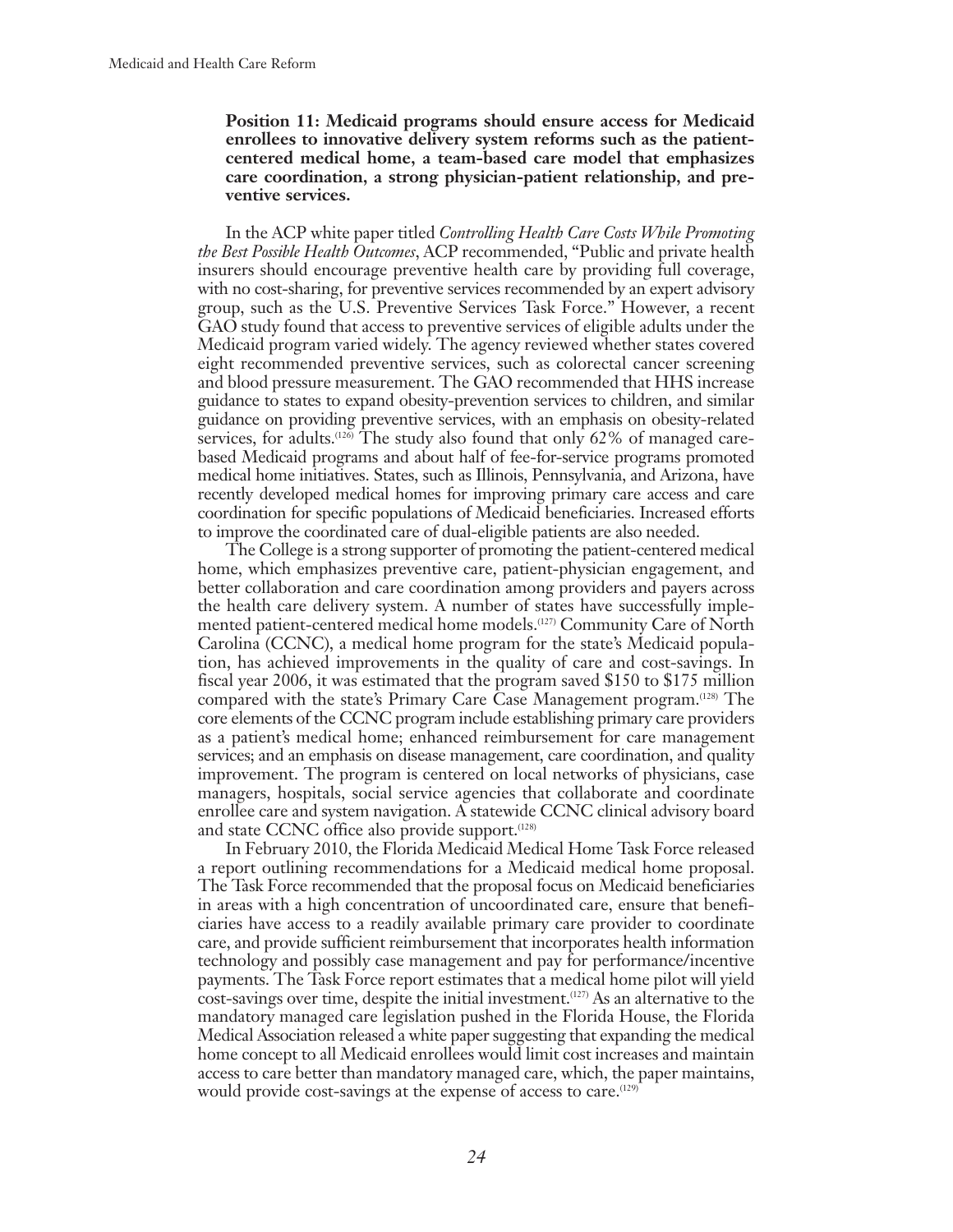Massachusetts has also worked to emphasize primary care and counter workforce shortages by testing a patient-centered medical home model. The medical home initiative has brought together various stakeholders, including primary care practices and major commercial and Medicaid payers in the commonwealth. A report issued by the Massachusetts Patient-Centered Medical Home Initiative Council noted that "there is growing evidence that transforming primary care into a medical home model improves access, quality, and patient experience, and reduces costs."(130)

Federal initiatives, such as the medical home demonstration project in the health reform law, are encouraging. The law facilitates the establishment of medical homes for Medicaid beneficiaries with complex health needs by providing a state plan option where beneficiaries with chronic conditions and/or a mental health need can designate a health home.(131) A number of Medicaid programs, private insurers, and Medicare are participating in the Multi-payer Advanced Primary Care Practice Initiative, a collaborative effort among various payers to test the patient-centered medical home model. According to HHS the demonstration will evaluate whether medical homes are able to improve safety, patient decision-making, and delivery of quality care.(132) The health care reform law also provides enhanced federal funds to state Medicaid programs that cover without cost-sharing preventive services that have in effect a rating of "A" or "B" from the U.S. Preventive Services Task Force. While these are positive steps toward improving access to crucial, coordinated health care services, ACP supports efforts to include all Medicaid beneficiaries in medical home projects.

**Position 12: Medicaid program stakeholders should consider alternative financing structures to ensure solvency, high quality of care, and uninterrupted access for beneficiaries, while alleviating the program's financial pressure on states. Particularly, financing and delivery of care for dual eligible beneficiaries must be reformed.**

#### **a. A physician—particularly a primary care physician—should be included among the membership of the Medicaid and CHIP Access Commission.**

Medicaid spending is a significant part of most state budgets.(133) As the impact of the economic recession continues and employer-sponsored health insurance availability declines, more individuals will seek health insurance coverage through public programs, such as Medicaid. In the face of rising unemployment, balanced budget requirements, and dwindling revenue, many states have been forced to consider cutting payment rates for physicians and other health care professionals and/or ancillary benefits, such as dental and vision services.(12) Many state Medicaid directors, while supportive of the idea of a Medicaid expansion through the federal health reform law, have expressed concern that it will have a deleterious effect on state budgets.<sup>(30)</sup> While temporary enhancements in federal Medicaid funding have been a crucial component in maintaining existing program enrollment and will probably be required in the future to mitigate disruption in the delivery of services, a more permanent solution to state Medicaid funding issues may be needed.

Dual eligible beneficiaries—elderly and/or disabled individuals eligible for Medicare and Medicaid—are a small yet costly segment of the nation's public health insurance system. More than half of this population has an annual income less than \$10,000, a cognitive or mental impairment, and less than a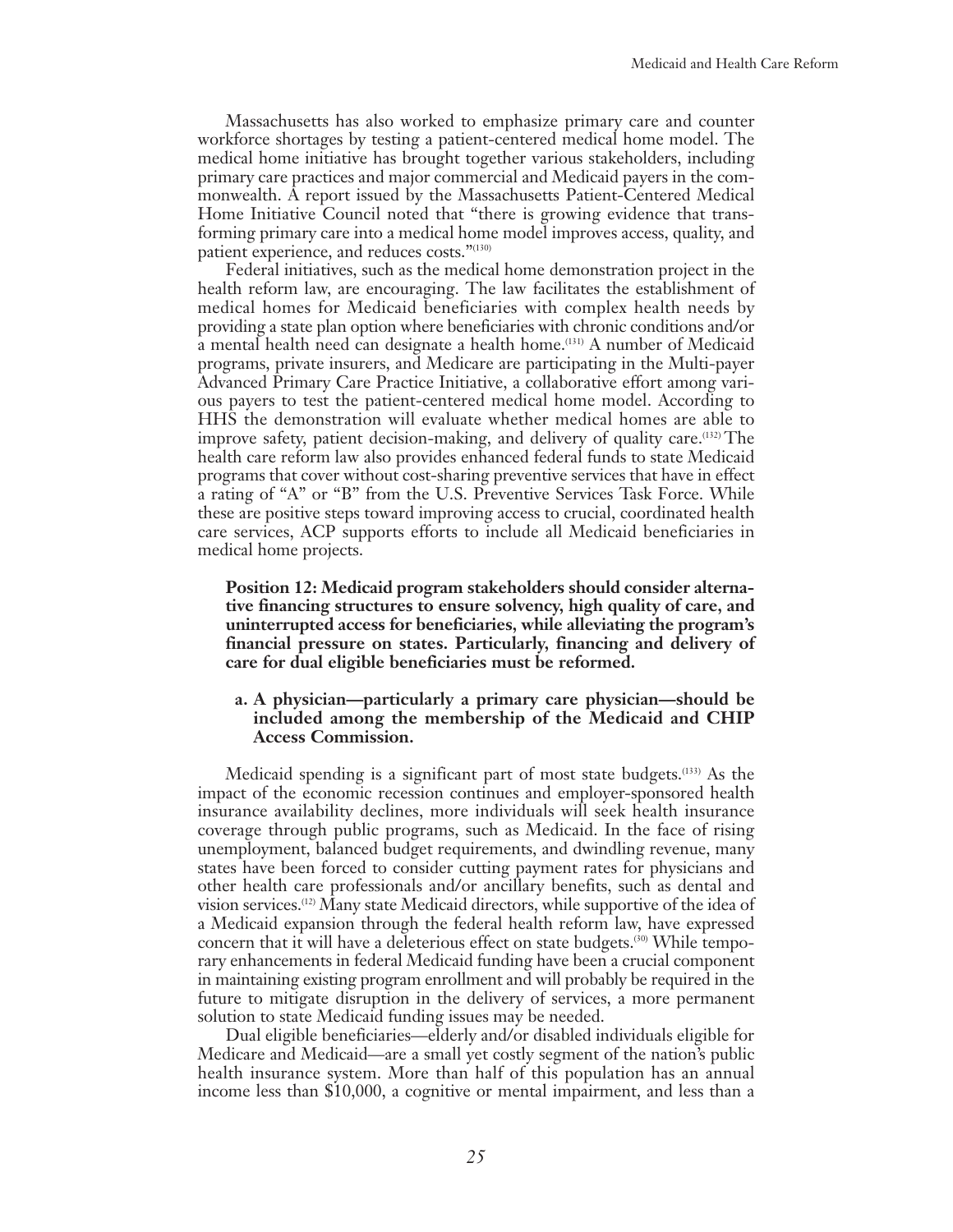high school education.<sup>(134)</sup> In 2005, annual per-patient spending for dual eligibles was five times that of regular Medicare patients.<sup>(134)</sup> A large portion of state Medicaid spending is devoted to caring for dual eligibles. North Dakota, for instance, directs a staggering 59% of its Medicaid dollars to caring for such patients. Across all states, dual eligibles make up 39% of state Medicaid spending.<sup>(135)</sup> Dual eligible persons are largely cared for through the Medicare program, while Medicaid typically provides financial assistance for cost-sharing and some services not covered by Medicare, such as long-term care and vision and dental services. Additionally, Medicaid provides coverage to disabled individuals during the Medicare 24-month waiting period. Since states and the federal government share responsibility for dual eligible care, opportunities for effective care management and efficient administration of services are limited, particularly due to the disconnect between Medicare's acute care services and Medicaid's long-term care benefits. According to the MedPAC, current dual eligible policy incentivizes cost-shifting, poor care coordination and cooperation, and prevents access to care.<sup>(136)</sup>

States have long argued that care of dual eligibles should be the responsibility of the federal government.<sup>(137)</sup> Among the rationale for such a shift, state governors maintain that better care coordination will be possible if dual eligibles were cared for solely by Medicare and that the federal government is more able to shoulder the financial burden of dual eligibles.(138) Another argument is that states do not have control over the delivery of acute care services under Medicare but are required to provide cost-sharing assistance for such services.<sup>(139)</sup> Since the federal government is not mandated to balance its budget and is better able to absorb the cost of caring for patients with complex health care needs, the federal government should assume a larger share of responsibility for the care of dual-eligible persons.

States would save a significant amount if the federal government assumed the responsibility of cost sharing and premium support for Medicare acute care services. Such a policy already exists for Medicare's drug benefit, where the federal government provides premium assistance for low-income beneficiaries. Transferring long-term care services and financing for dual eligibles from Medicaid to Medicare would probably provide the most financial relief for cash-strapped states. Under this scenario, Medicare would be responsible for acute and long-term care services, potentially incentivizing and facilitating delivery system reform that improves effective chronic disease management and care coordination, although uniform long-term care standards and coordination requirements may have to be established to achieve such goals.<sup>(139)</sup> Shifting this responsibility to Medicare, along with establishing evidence-based care coordination, may improve patient health and reduce overall costs while eliminating cost-shifting between payers.<sup>(139)</sup>

An alternate means of integrating dual eligible care and creating cost-savings is to direct Medicare and Medicaid funding to states to provide care through a medical home model. Dual eligible care would be managed through the state Medicaid program to ensure better care coordination.<sup> $(140)$ </sup> Conversely, another solution would be to allow Medicaid to share in Medicare savings derived from care coordination. Currently, if a state's Medicaid program established a care coordination program that reduced the number and/or intensity of Medicare acute care services, the Medicaid program would not absorb savings. Policy could be altered to ensure that Medicare directs at least a portion of its savings derived from a reduction in acute care episodes connected to effective state Medicaid care coordination programs.<sup>(94)</sup>

The health reform law requires the establishment of the Federal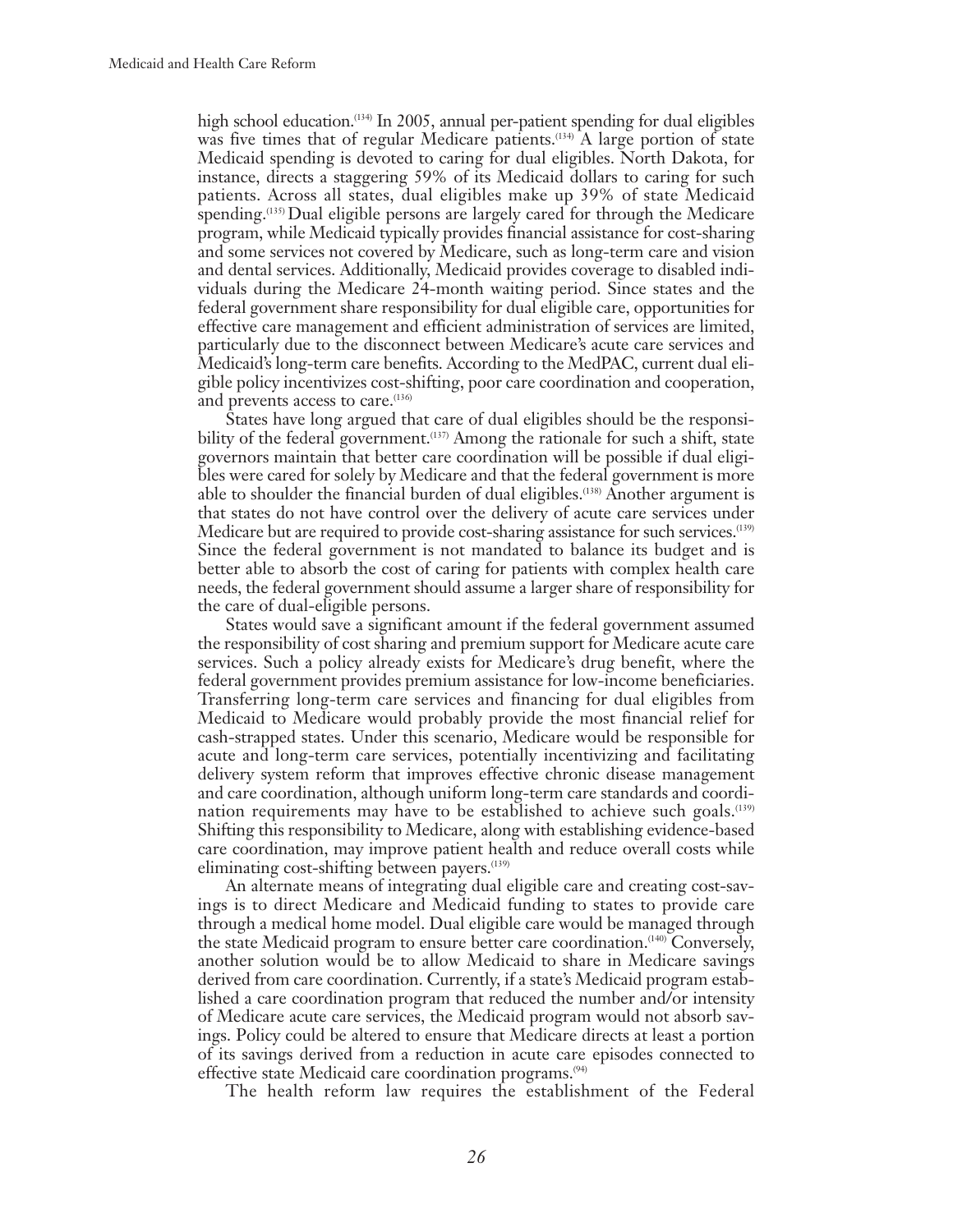Coordinated Health Care Office, a new federal entity charged with improving cooperation among payers and physicians and other health care professionals serving dual eligibles. Specifically, the office will support state efforts to coordinate and align acute and long-term care services with other Medicare items and services available to dual eligibles. Other goals include eliminating costshifting between physicians and other health care professionals and between the Medicaid and Medicare programs, simplifying access to services, and improving care continuity and transitions and the quality of acute and long-term care available to dual eligibles.

Care of dual eligible beneficiaries places a significant financial burden on state budgets. The fragmented, uncoordinated nature of dual eligible care hinders the delivery of preventive services and complicates cooperation among physicians and other health care professionals. Policymakers may want to consider an alternate means of financing the Medicaid program by requiring the federal government to cover the financial costs of dual eligible care and/or enhancing the federal reimbursement to states that establish effective, evidence-based care coordination for vulnerable Medicaid beneficiaries.

The health reform law also expands the scope of the Medicaid and CHIP Payment and Access Commission to include oversight of adults. This new entity will be charged with issuing recommendations on coverage, quality of care, and dual eligible issues.(42) Given internists' substantial role in delivering care to patients who will be insured through Medicaid under PPACA, it is crucial that the commission include a physician—particularly one practicing primary care among its membership.

## **Conclusion**

The Medicaid program faces significant changes in the next few years as millions of current and newly eligible people will receive Medicaid coverage. With this challenge comes the opportunity to reform Medicaid to ensure its future sustainability and solvency. A reformed program must put coordinated primary care at the forefront, must emphasize quality care over volume-based care, and must provide beneficiaries with more options to meet their longterm care needs. Primary care physicians will assume a major role in providing care to Medicaid beneficiaries, but the program must do more to ensure that physicians can afford to provide care, that information can be shared across the health care infrastructure, and that administrative burdens are mitigated to allow physicians more time to care for patients.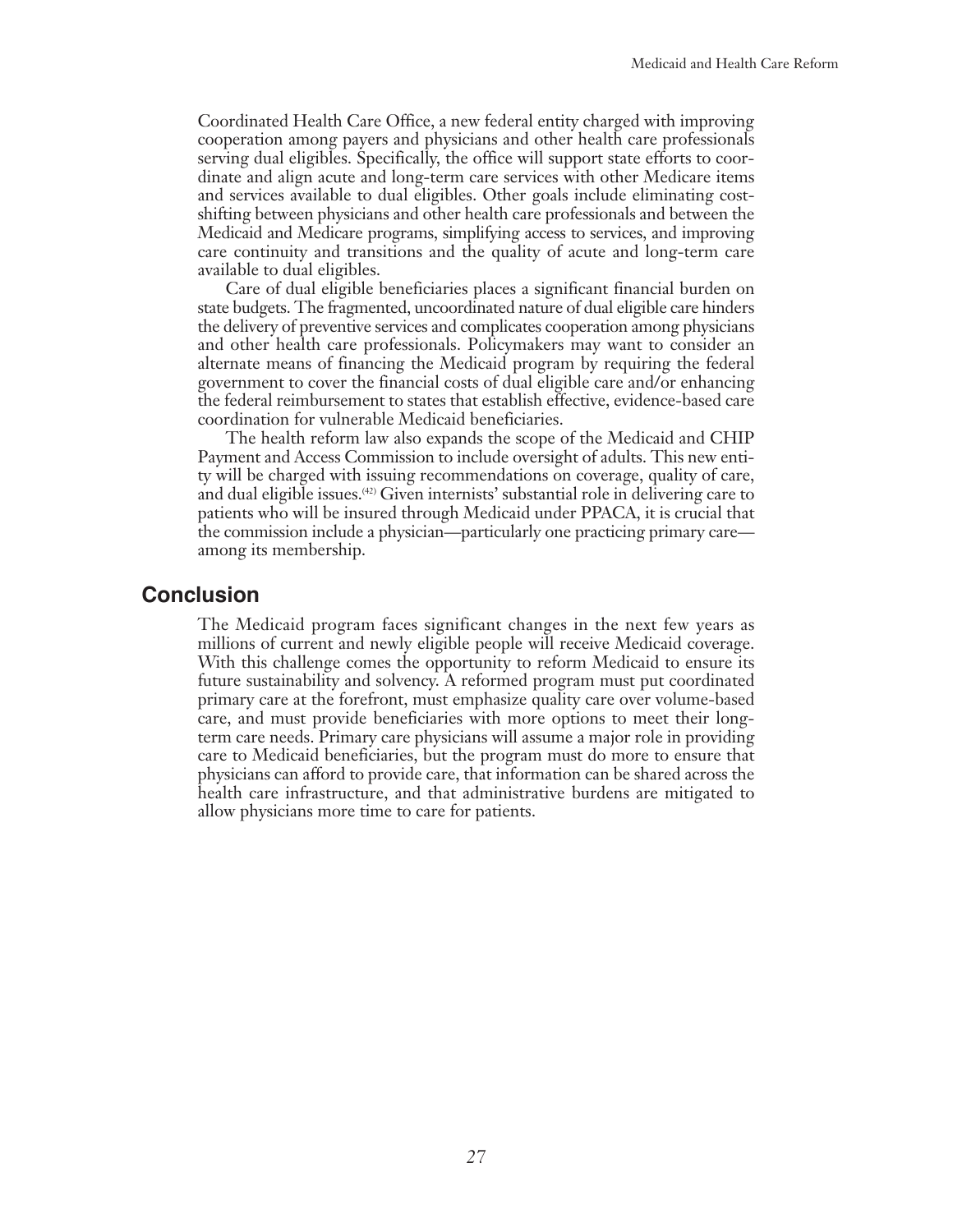| <b>State</b>   | <b>Fee Index</b> | <b>State</b>   | <b>Fee Index</b> | <b>State</b> | <b>Fee Index</b> |
|----------------|------------------|----------------|------------------|--------------|------------------|
| US Avg.        | 0.66             | US Avg.        | 0.66             | US Avg.      | 0.66             |
| ${\rm AL}$     | 0.78             | KY             | 0.8              | <b>ND</b>    | 1.01             |
| AK             | 1.4              | LA             | 0.9              | OH           | 0.66             |
| AZ             | 0.97             | ME             | 0.53             | OK           | $\mathbf{1}$     |
| AR             | 0.78             | <b>MD</b>      | 0.82             | <b>OR</b>    | 0.78             |
| CA             | 0.47             | MA             | 0.78             | PA           | 0.62             |
| CO             | 0.87             | M <sub>I</sub> | 0.59             | RI           | 0.36             |
| <b>CT</b>      | 0.78             | <b>MN</b>      | 0.58             | <b>SC</b>    | 0.86             |
| DE             | $\mathbf{1}$     | <b>MS</b>      | 0.84             | <b>SD</b>    | 0.85             |
| DC             | 0.47             | <b>MO</b>      | 0.65             | TX           | 0.68             |
| FL             | 0.55             | <b>MT</b>      | 0.96             | UT           | 0.76             |
| GA             | 0.86             | <b>NE</b>      | 0.82             | VT           | 0.91             |
| H <sub>I</sub> | 0.64             | NV             | 0.93             | VA           | 0.88             |
| ID             | 1.03             | NH             | 0.67             | <b>WA</b>    | 0.92             |
| IL             | 0.57             | NJ             | 0.41             | WV           | 0.77             |
| ${\rm IN}$     | 0.61             | <b>NM</b>      | 0.98             | WI           | 0.67             |
| IA             | 0.89             | NY             | 0.36             | WY           | 1.17             |
| KS             | 0.94             | <b>NC</b>      | 0.95             |              |                  |

**Appendix. Medicaid-to-Medicare Primary Care Services Fee Index, 2008**

**Source(15):** Zuckerman S et al. Trends in Medicaid Physician Fees, 2003-2008. Health Affairs. 2009;28(3):w510-519.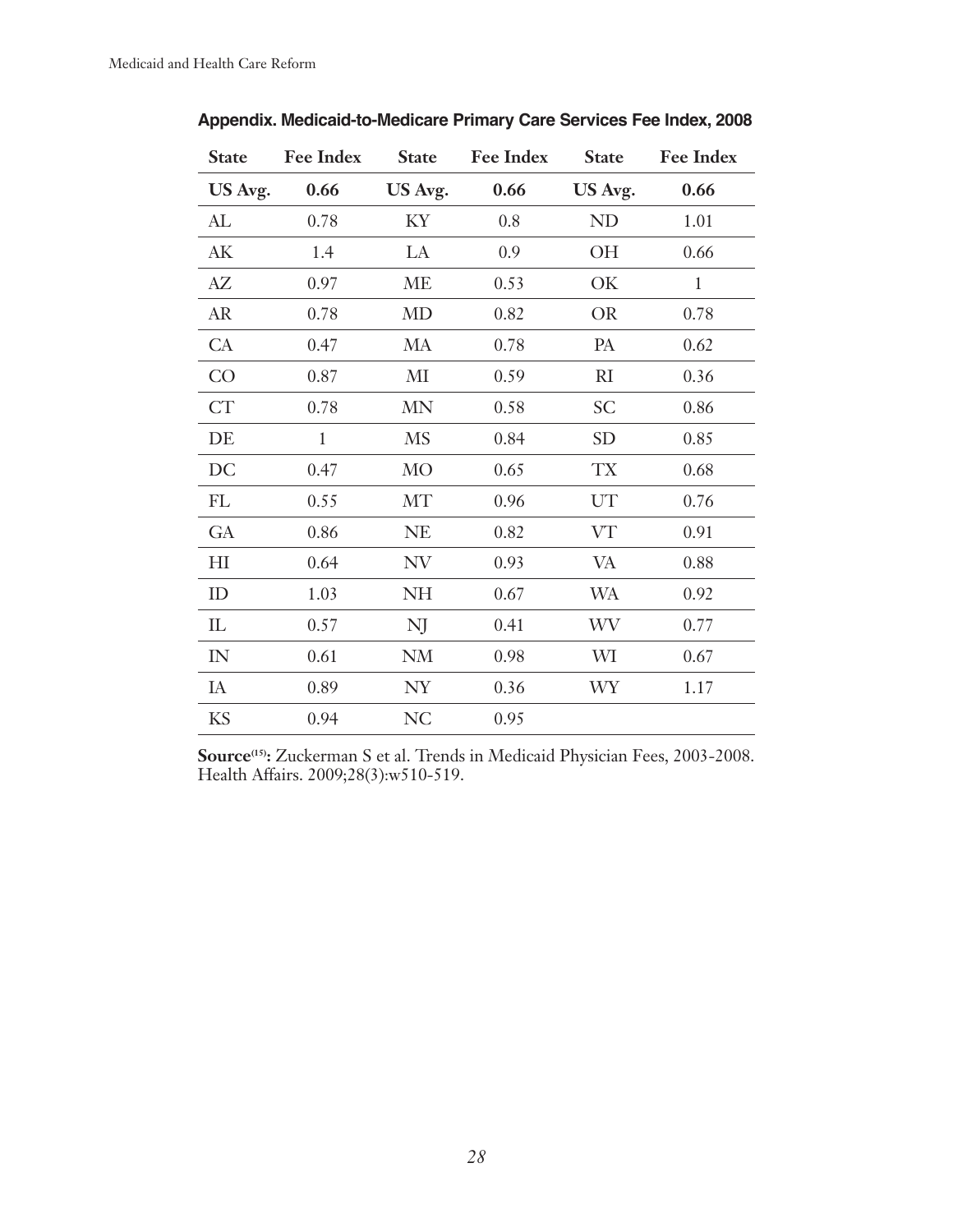# **References**

- 1. **Foster RS.** Estimated Financial Effects of the "Patient Protection and Affordable Care Act," as Passed by the Senate on December 24, 2009. CMS Office of Chief Actuary. January 10, 2010. Accessed at www.cms.gov/ActuarialStudies/Downloads/S\_PPACA\_2010-01-08.pdf on April 5, 2010.
- 2. **Congressional Budget Office.** H.R. 4872, Reconciliation Act of 2010 (Final Health Care Legislation). CBO. March 20, 2010. Accessed at www.cbo.gov/ftpdocs/113xx/doc11379/ AmendReconProp.pdf on January 24, 2011.
- 3. **Norman J.** Report: Medicaid Enrollment to Climb by More Than 50 Percent in 10 States. CQ Today. April 15, 2010. Accessed at www.cq.com/display.do?docid=3641821&productId=5&binderName= healthbeat-20100415 on April 16, 2010.
- 4. **Kaiser Family Foundation.** Medicaid: A Primer. Kaiser Family Foundation, 2009. Accessed at www.kff.org/medicaid/upload/7334-03.pdf on October 6, 2009
- 5. **Holahan J, Yermane A.** Enrollment Is Driving Medicaid Costs-But Two Targets Can Yield Savings. Health Affairs. 2009;28(5):1453. Accessed at http://content.healthaffairs.org/ content/28/5/1453.full on February 2, 2011.
- 6. **Ellis E et al.** Medicaid Enrollment in 50 States: June 2008 Data Update. Kaiser Family Foundation, September 2009. Accessed at www.kff.org/medicaid/upload/7606-04.pdf on September 22, 2009.
- 7. **Kaiser Family Foundation.** Annual Change in Medicaid Enrollment in 50 States and DC, June 2000 to June 2009. Presentation Slide. Accessed at http://slides.kff.org/chart.aspx?ch=1365 on February 24, 2010.
- 8. **Congressional Budget Office.** Key Issues in Analyzing Major Health Insurance Proposals. CBO. December 2008. Accessed at http://cbo.gov/ftpdocs/99xx/doc9924/12-18-KeyIssues.pdf on March 5, 2010.
- 9. **Hartman M et al.** Health Spending Growth At A Historic Low in 2008. Health Affairs. 2010;29(1):147.
- 10. **Smith V et al.** Headed for a Crunch: An Update on Medicaid Spending , Coverage and Policy Heading into an Economic Downturn: Results from a 50-State Medicaid Budget survey for state fiscal Years 2008-2009. Kaiser Family Foundation, September 2008. Accessed at www.kff.org/medicaid/upload/7815.pdf on September 22, 2009.
- 11. **Jennings T.** New Mexico looks to other states for idea on Medicaid fix. New Mexico Independent. September 19, 2009. Accessed at http://newmexicoindependent.com/36818/medicaid-crisisdoesnt-have-silver-bullet-fix-lawmakers-told on September 22, 2009.
- 12. **Smith V, Rosenstein S.** Medicaid's Continuing Crunch in the Recession: A Mid-Year Update for State FY 2010 and Preview for FY 2011. Kaiser Commission on Medicaid and the Uninsured. February 2010. Accessed at www.kff.org/medicaid/upload/8049.pdf on February 2, 2011.
- 13. **Holahan, J, Yemane A, Rousseau D.** Medicaid Expenditures Increased by 5.3% in 2007, Led By Acute Care Spending Growth. Kaiser Family Foundation, September 2009. Accessed at http://kff.org/medicaid/upload/7978.pdf on September 22, 2009.
- 14. **Statehealthfacts.org.** Distribution of Medicaid Spending by Service, FY2008. Kaiser Family Foundation. Accessed at http://statehealthfacts.org/comparetable.jsp?ind=178&cat=4 on August 9, 2010.
- 15. **Zuckerman S et al.** Trends in Medicaid Physician Fees, 2003-2008. Health Affairs. 2009;w510. Accessed at http://content.healthaffairs.org/cgi/reprint/hlthaff.28.3.w510v1?ijkey=FtFdm/8MJT tuk&keytype=ref&siteid=healthaff on April 8, 2010.
- 16. **Statehealthfacts.org.** Medicaid Physician Fee Index, 2008. Accessed at http://statehealthfacts.org/ comparetable.jsp?ind=195&cat=4 on September 22, 2009.
- 17. **Smith V et al.** The Crunch Continues: Medicaid Spending, Coverage and policy in the Midst of a Recession. Kaiser Family Foundation. September 2009. Accessed at www.kff.org/medicaid/ upload/7985.pdf on April 6, 2010.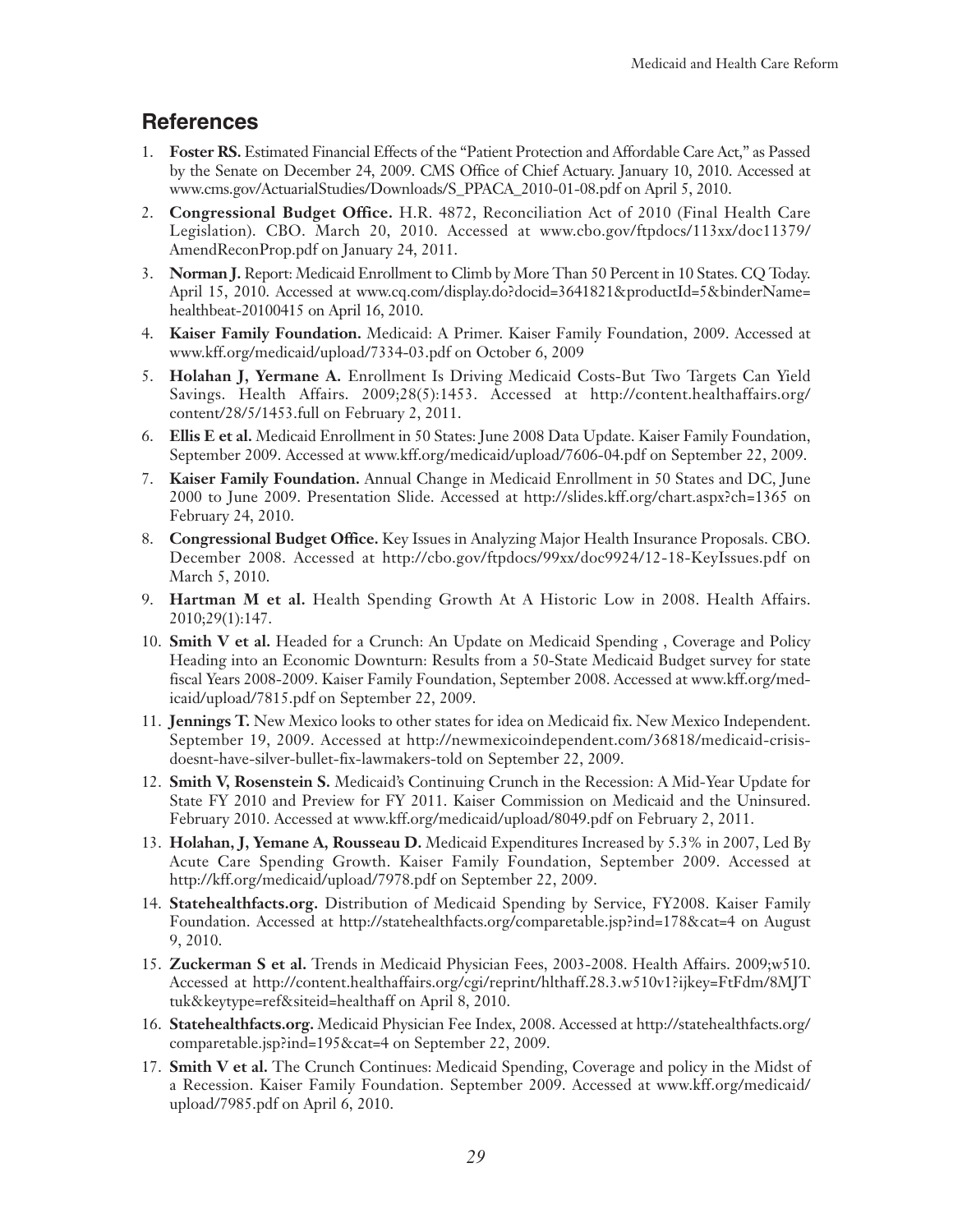- 18. **Egelko B.** State can't cut Medi-Cal payments to hospitals. San Francisco Chronicle. March 4, 2010. Accessed at www.sfgate.com/cgi-bin/article.cgi?f=/c/a/2010/03/03/BAIO1CAG36.DTL on March 12, 2010.
- 19. **Greene J.** "Michigan's hospitals, doctors, nursing homes brace for Medicaid budget cuts. Crain's Detroit Business. September 21, 2009. Accessed at www.crainsdetroit.com/article/20090921/ FREE/909219978 on September 22, 2009.
- 20. **Sweeney T.** Overview of the Department of Community Health's FY 2010 Budget. Georgia Budget and Policy Institute, June 2009. Accessed at www.gbpi.org/documents/20090629dch.pdf on September 22, 2009.
- 21. **Coughlin T et al.** Florida's Medicaid Reform: Informed Consumer Choice? Health Affairs. 2008;27(6):w523. Accessed at http://content.healthaffairs.org/content/27/6/w523.full on February 2, 2011.
- 22. **Alker J et al.** Florida's Experience with Medicaid Reform: What has been learned in the first two years? Jessie Ball DuPont Fund, October 2008. Accessed at http://hpi.georgetown.edu/ floridamedicaid/pdfs/briefing7.pdf on September 23, 2009.
- 23. **Alker J and Hoadley J.** Waving Cautionary Flags: Initial reactions from doctors and patients to Florida's Medicaid changes. Jessie Ball DuPont Fund. May 2007. Accessed at http://hpi. georgetown.edu/floridamedicaid/pdfs/briefing2.pdf on September 23, 2009.
- 24. **Saunders J.** House passed Medicaid overhaul. Health News Florida. April 19, 2010. Accessed at www.healthnewsflorida.org/index.cfm/go/public.articleView/article/17224 on April 20, 2010.
- 25. **Zuckerman S et al.** Missouri's 2005 Medicaid Cuts: How Did They Affect Enrollees and Providers? Health Affairs. 2009;28(2):w335. Accessed at http://content.healthaffairs.org/ content/28/2/w335.full?sid=7e6b2e19-6fe1-4ff1-91f6-ea37cb5ffeb4 on February 2, 2011.
- 26. **Alker J.** West Virginia's Medicaid Redesign: What is the Impact on Children? Georgetown University Health Policy Institute Center for Children and Families. August 2008. Accessed at http://ccf.georgetown.edu/index/cms-filesystem-action?file=ccf%20publications/state-specific/wv% 20factsheet%202008.pdf on October 6, 2009
- 27. **Hendryx M et al.** Evaluation of Mountain Health Choices: Implementation, Challenges, and Recommendations. Institute for Health Policy Research, West Virginia University. March 2009. Accessed at www.hsc.wvu.edu/wvhealthpolicy/reports/RWJ%20Policy%20Brief%20FINAL %2003.27.09.pdf on October 6, 2009
- 28. **Eyre E.** State Medicaid office target of lawsuit. Charleston Gazette. December 16, 2008. Accessed at www.wvgazette.com/News/200812150661 on October 6, 2009
- 29. **American College of Physicians.** Ethical Considerations for the Use of Patient Incentives to Promote Personal Responsibility for Health: West Virginia Medicaid and Beyond. Philadelphia: American College of Physicians; 2010. Position Paper. Accessed at www.acponline.org/ running\_practice/ethics/issues/policy/personal\_incentives.pdf on February 2, 2011.
- 30. **Napel ST et al.** State of the States. Robert Wood Johnson Foundation website, January 2010. Accessed at www.rwjf.org/files/research/55308.pdf on March 3, 2010.
- 31. **Helgerson JA.** BadgerCarePlus: Governor Jim Doyle's Roadmap to Universal Access to Health Care for All Wisconsinites Even During Difficult Economic Times. PowerPoint Presentation. February 22, 2010. Accessed at www.allhealth.org/BriefingMaterials/JasonHelgerson-1715.pp on February 2, 2011.
- 32. **Witgert KE.** BadgerCare Plus: Medicaid and Subsidies Under One Umbrella. Robert Wood Johnson Foundation Issue Brief. August 2009. Accessed at www.rwjf.org/files/research/ 47472brief.pdf on February 2, 2011.
- 33. **Wisconsin Department of Health Services.** Core Plan Health Care for Adults with No Dependent Children. WDHS. July 12, 2010. Accessed at www.dhs.wisconsin.gov/badgercareplus/core/index.htm on August 9, 2010.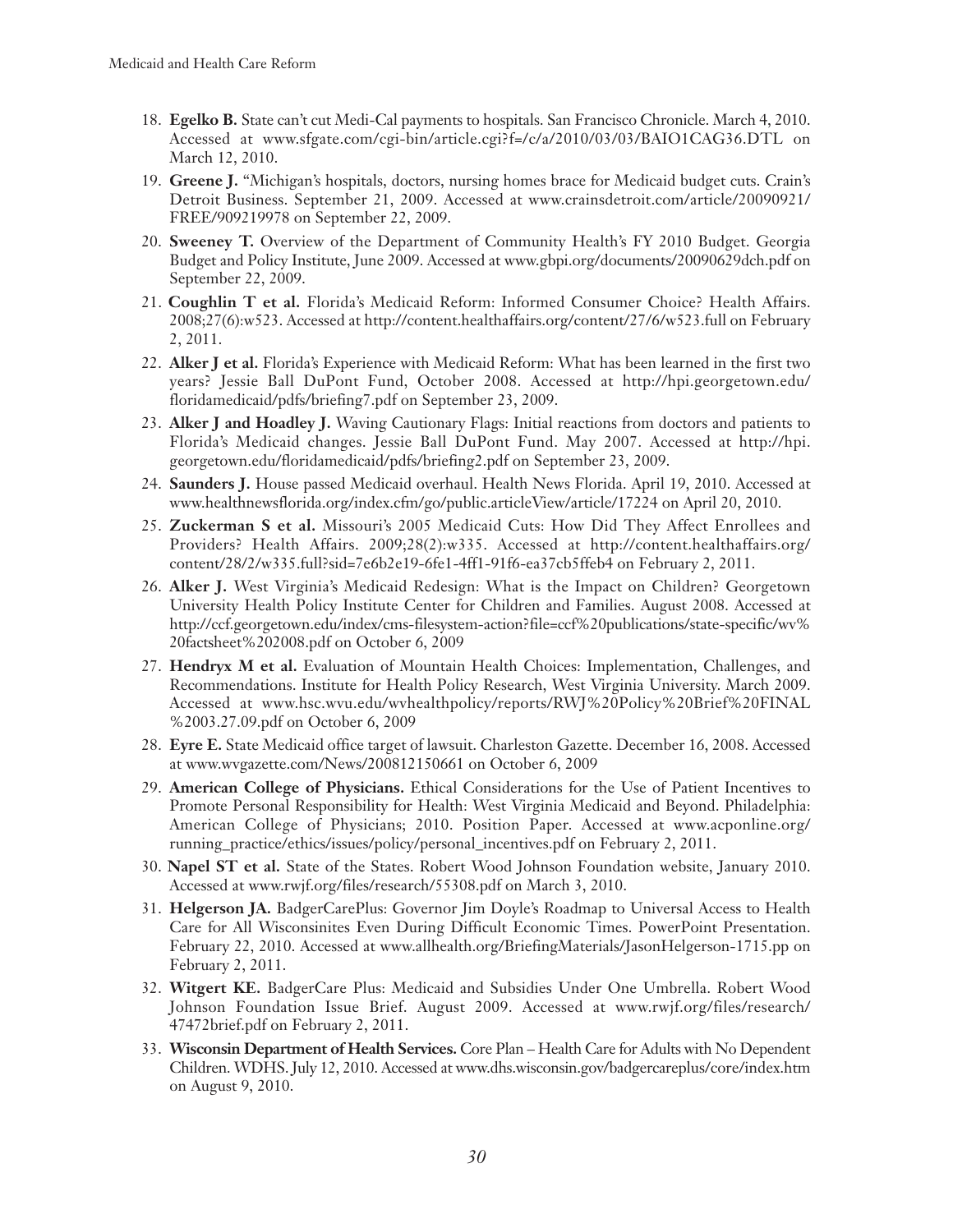- 34. **Kuhmerker K, Hartman T.** Pay-for-Performance in State Medicaid Programs: A Survey of State Medicaid Directors and Programs. Commonwealth Fund. April 12, 2007. Accessed at www. commonwealthfund.org/Content/Publications/Fund-Reports/2007/Apr/Pay-for-Performance-in-State-Medicaid-Programs—A-Survey-of-State-Medicaid-Directors-and-Programs.aspx on September 24, 2009.
- 35. **Hasselman D.** Provider Incentive Programs: An Opportunity for Medicaid to Improve Quality at the Point of Care. Center for Health Care Strategies, Inc. March 2009. Accessed at www.chcs.org/usr\_doc/P4P\_Resource\_Paper.pdf on September 24, 2009.
- 36. **Commonwealth Fund.** Deficit Reduction Act: Changes to Medicaid. The Commonwealth Fund, March 2006. Accessed at www.commonwealthfund.org/Content/Newsletters/States-in-Action/2006/Mar/March-2006/Federal-Activity-Affecting-Performance-of-State-Health-Care-Systems/Deficit-Reduction-Act—Changes-to-Medicaid.aspx on September 23, 2009.
- 37. **National Health Policy Forum.** Citizenship Documentation in Medicaid and CHIP: The Basics. National Health Policy Forum. May 26, 2009. Accessed at www.nhpf.org/library/ the-basics/Basics\_CitizenshipMedicaidCHIP\_05-26-09.pdf on September 24, 2009.
- 38. **Government Accountability Office.** Medicaid: States Reported That Citizenship Documentation Requirements Resulted in Enrollment Declines for Eligible Citizens and Posed Administrative Burdens. June 2007. Accessed at www.gao.gov/new.items/d07889.pdf on September 24, 2009.
- 39. **Summer L.** Getting and Keeping Coverage: States' Experience with Citizen Documentation Rules. The Commonwealth Fund. January 2009. Accessed at www.commonwealthfund.org/ usr\_doc/Summer\_gettingkeepingcoverage\_1218.pdf?section=4039 on September 24, 2009.
- 40. **Medical News Today.** HHS Rescinds Controversial Medicaid Regulations. Medical News Today. July 1, 2009. Accessed at www.medicalnewstoday.com/articles/155973.php on September 23, 2009.
- 41. **Lav IJ et al.** Recovery Act Provides Much-Needed, Targeted Medicaid Assistance to States. Center on Budget and Policy Priorities. February 13, 2009. Accessed at www.cbpp.org/cms/ index.cfm?fa=view&id=2647 on September 23, 2009.
- 42. **Kaiser Family Foundation.** Medicaid and Children's Health Insurance Program Provisions in Health Reform Bills: Affordable Health Care for America Act & the Patient Protection and Affordable Care Act. KFF.org. April 7, 2010. Accessed at www.kff.org/healthreform/upload/ 7952-03.pdf on August 10, 2010.
- 43. **Kaiser Family Foundation.** Side-by-Side Comparison of Major Health Reform Proposals. KFF.org. March 24, 2010. Accessed at http://kff.org/healthreform/sidebyside.cfm on March 25, 2010.
- 44. **CBO.** H.R. 4872, Reconciliation Act of 2010. Congressional Budget Office. March 20, 2010. Accessed at http://cbo.gov/ftpdocs/113xx/doc11379/Manager'sAmendmenttoReconciliation Proposal.pdf on March 26, 2010.
- 45. **Kaiser Health News.** GOP Pleans Post-Health Refrom Strategy. Kaiserhealthnews.org. March 24, 2010. Accessed at www.kaiserhealthnews.org/Daily-Report.aspx?reportdate=3-24-2010# Health%20Reform-1 on March 26, 2010.
- 46. **Murray S.** States Resist Medicaid Growth. Washington Post. October 5, 2009. Accessed at www.washingtonpost.com/wp-dyn/content/article/2009/10/04/AR2009100403185.html on March 26, 2010.
- 47. **Sher A.** Most new TennCare costs involve now-eligible people, state says. Chattanooga Times Free Press. April 20, 2010. Accessed at www.timesfreepress.com/news/2010/apr/20/most-new-tenncarecosts-involve-now-eligible-peopl/ on April 20, 2010.
- 48. **Kaiser Family Foundation.** Medicaid Beneficiaries and Access to Care. Kaiser Family Foundation. October 2009. Accessed at www.kff.org/medicaid/upload/8000.pdf on April 6, 2010.
- 49. **Aaron HJ, Reischauer RD.** The War Isn't Over. NEJM. March 24, 2010. Accessed at http://healthcarereform.nejm.org/?p=3223&query=home on March 29, 2010.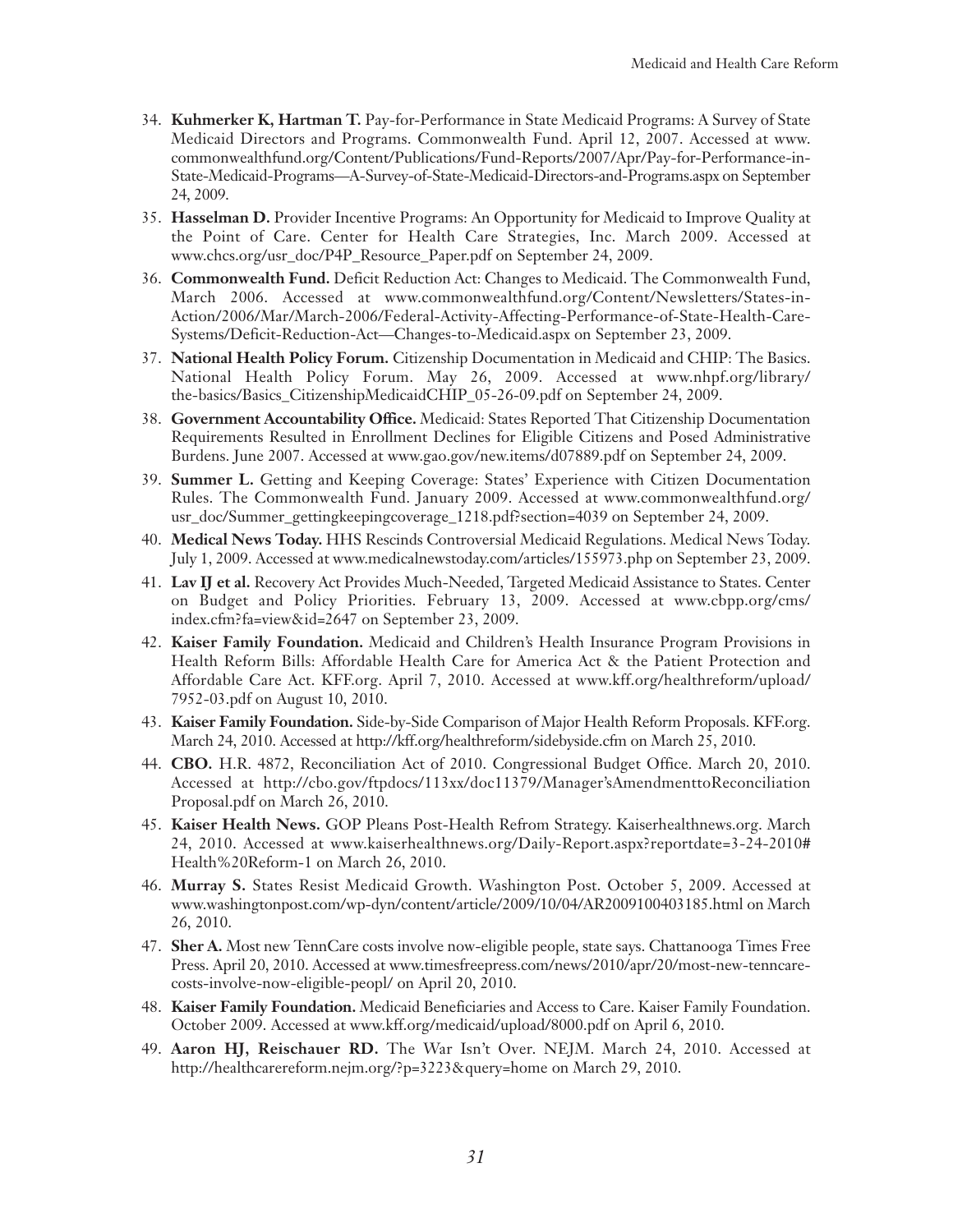- 50. **Tumulty K.** Medicaid and the States: Health-Care Reform's Next Hurdle. TIME. July 21, 2009. Accessed at www.time.com/time/politics/article/0,8599,1911856,00.html on March 29, 2010.
- 51. **Rowland D et al.** Medicaid As A Platform for Broader Health reform: Supporting High-Need and Low-Income Populations. Kaiser Family Foundation. May 2009. Accessed at www.kff.org/medicaid/ upload/7898.pdf on April 6, 2010.
- 52. **Merritt Hawkins & Associates.** The Physicians' Perspective: Medical Practice in 2008. The Physicians' Foundation. October 2008. Accessed at www.mayorswellnesscampaign.org/wpcontent/uploads/2009/05/merritt-hawkins-survey.pdf on April 8, 2010.
- 53. **Boukus E et al.** A Snapshot of U.S. Physicians: Key Findings from the 2008 Health Tracking Study Physician Survey. Center for Studying Health System Change. September 2009. Accessed at www.hschange.com/CONTENT/1078/ on April 5, 2010.
- 54. **UnitedHealth.** Coverage for Consumers, Savings for States: Options for Modernizing Medicaid. UnitedHealth Center for Health Reform & Modernization. April 2010. Accessed at www.unitedhealthgroup.com/hrm/UNH\_WorkingPaper3.pdf on April 16, 2010.
- 55. **KHN Staff.** True or False: Seven Concerns About the New Health Law. Kaiser Health News. April 6, 2010. Accessed at www.kaiserhealthnews.org/Stories/2010/March/31/fears-health-reformtrue-false.aspx on April 20, 2010.
- 56. **Mertens M.** Primary Care Shortage Could Crimp Overhaul. Kaiserhealthnews.org. March 22, 2010. Accessed at www.kaiserhealthnews.org/Stories/2010/March/22/Primary-Care-Shortage-Could-Crimp-Overhaul.aspx on March 26, 2010.
- 57. **Massachusetts Medical Society.** Physician Workforce Study. Massachusetts Medical Society. September 2009. Accessed at www.massmed.org/AM/Template.cfm?Section=Home6& CONTENTID=31511&TEMPLATE=/CM/ContentDisplay.cfm on April 7, 2010.
- 58. **Kaiser Family Foundation.** Expanding Medicaid Under Health Reform: A Look at Adults at or Below 133% of Poverty. Kaiser Family Foundation. April 2010. Accessed at http://kff.org/healthreform/ upload/8052-02.pdf on April 30, 2010.
- 59. **Shen Y, Zuckerman S.** The Effect of Medicaid Payment Generosity on Access and Use Among Beneficiaries. HSR: Health Services Research. 2005;40:3. Accessed at www.ncbi.nlm.nih.gov/pmc/ articles/PMC1361165/ on February 2, 2011.
- 60. **Cunningham P, May J.** Medicaid Patients Increasingly Concentrated Among Physicians. Center for Studying Health System Change. Tracking Report No. 16, August 2006. Accessed at www.hschange.com/CONTENT/866/ on September 25, 2009.
- 61. **Perloff JD et al.** Which physicians limit their Medicaid participation, and why. Health Serve Res. 1995;30(1):7-26. Accessed at www.ncbi.nlm.nih.gov/pmc/articles/PMC1070348/ on March 29, 2010.
- 62. **Zuckerman S et al.** Changes in Medicaid Physicians Fees, 1998-2003: Implications for Physician Participation. Health Affairs. 2004; W4:384. Accessed at http://content.healthaffairs.org/ cgi/reprint/hlthaff.w4.374v1?ijkey=96484c3d6eb3e57b058ac20190a1ee1a528f25c8 on March 29, 2010.
- 63. **Simmons J.** Doctors Demand Better Medicaid Reimbursements. Health Leaders Media. January 13, 2010. Accessed at www.healthleadersmedia.com/content/PHY-244849/Doctors-Demand-Better-Medicaid-Reimbursements
- 64. **Baumrucker EP et al.** Medicaid and CHIP: Changes Made by the Health Care and Education Reconciliation Act of 2010 (HCERA, P.L. 111-152) to the Patient Protection and Affordable Care Act (PPACA, P.L. 111-148). Congressional Research Services. April 1, 2010. Accessed at www.ncsl.org/documents/health/MACHIPchgs.pdf on April 20, 2010.
- 65. **Adashi EY et al.** Health Care Reform and Primary Care the Growing Importance of the Community Health Center. NEJM (serial online).April 28, 2010. Accessed at http://healthcare reform.nejm.org/?p=3377&query=TOC on April 30, 2010.
- 66. **Trapp D.** New Medicaid patients will lack access, most doctors say. American Medical News. May 3, 2010. Accessed at www.ama-assn.org/amednews/2010/05/03/gvsb0503.htm on October 27, 2010.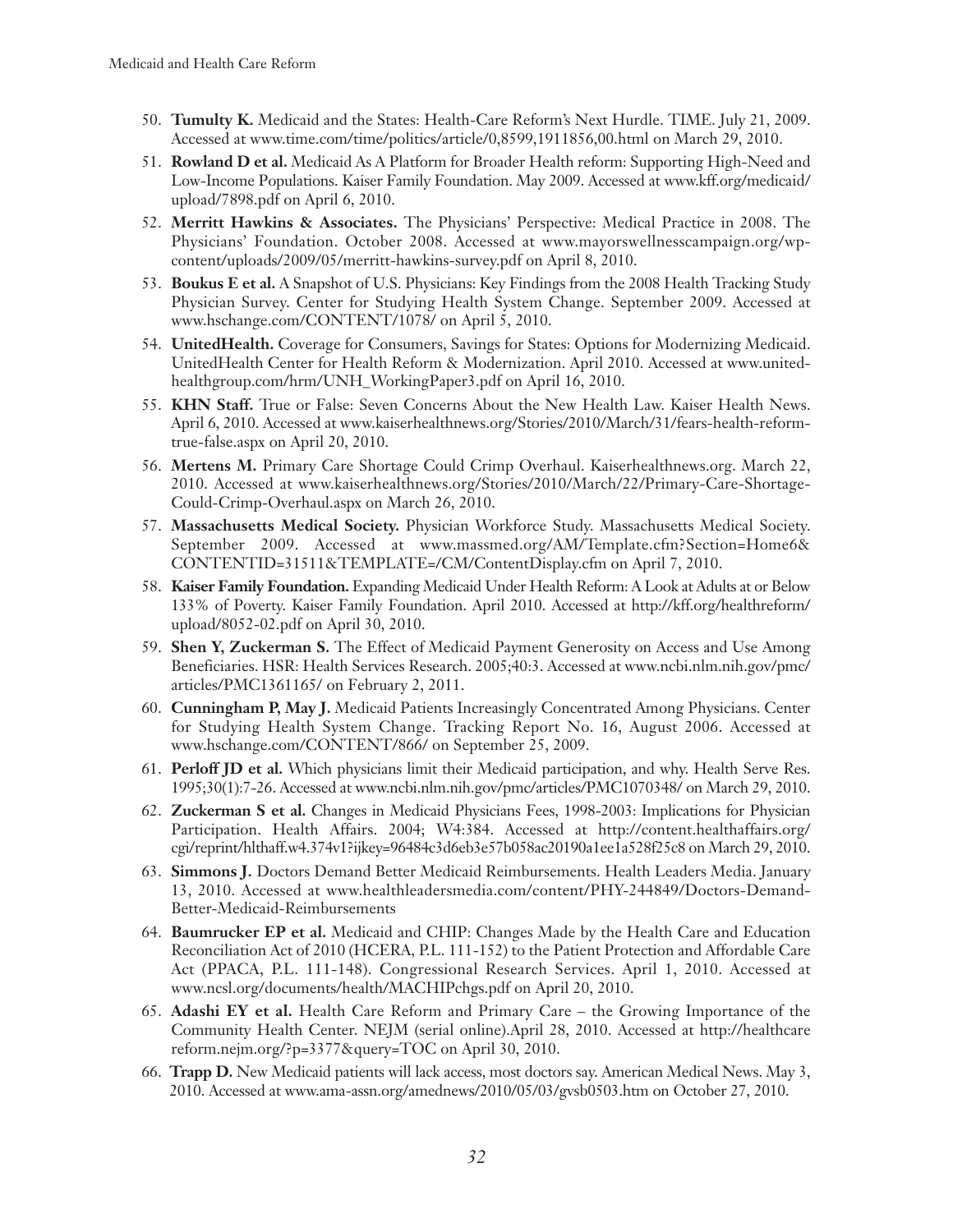- 67. **Grovum J.** How Wisconsin made big Medicaid cuts with little controversy. Stateline.org. August 5, 2010. Accessed at www.stateline.org/live/details/story?contentId=503421 on October 27, 2010.
- 68. **Vock D.** Are there enough docs for the newly insured? Stateline.org. April 27, 2010. Accessed at www.stateline.org/live/details/story?contentId=480074 on April 30, 2010.
- 69. **Trapp D.** Medicaid safety net: Strong enough to hold? Amednews.com. February 1, 2010. Accessed at www.ama-assn.org/amednews/2010/02/01/gvsa0201.htm on April 20, 2010.
- 70. **GAO.** Improper Payments: Progress Made but challenges Remain in Estimating and Reducing Improper Payments. GAO. April 22, 2009. Accessed at www.gao.gov/new.items/d09628t.pdf on July 2, 2010.
- 71. **HHS.** Fiscal Year 2009 Office of the Inspector General Medicaid Integrity Report. HHS Office of the Inspector General. March 2010. Accessed at http://oig.hhs.gov/publications/medicaid\_integrity/files/ medicaid\_integrity\_reportFY09.pdf on July 2, 2010.
- 72. **HHS.** Memorandum Report: "Medicaid-Funded Personal Care Services in Excess of 24 Hours Per Day," OEI-07-06-00621. HHS Office of Inspector General. October 9, 2008. Accessed at http://oig.hhs.gov/oei/reports/oei-07-06-00621.pdf on July 2, 2010.
- 73. **Iglehart J.** The Supercharged Federal Effort to Crack Down on Fraud and Abuse. Health Affairs. 2010;29(6):1093-1095. Accessed at http://content.healthaffairs.org/content/29/6/1093.full? sid=23938e85-44ac-4858-b3a5-b4b70debd91f on February 2, 2011.
- 74. **HHS.** Office of Inspector General: Annual Performance Report Fiscal Year 2008. HHS. 2007. Accessed at http://oig.hhs.gov/publications/docs/budget/FY2008\_APR.pdf on July 6, 2010.
- 75. **MedPAC.** Report to Congress: Promoting Greater Efficiency in Medicare. June 2007. Accessed at www.medpac.gov/documents/jun07\_entirereport.pdf on February 2, 2011.
- 76. **Sullivan SD, et al.** Health Technology Assessment in Health-Care Decisions in the United States. Value in Health. 2009; 12(Suppl. 2): S39-44. Accessed at www.ispor.org/htaspecialissue/Sullivan.pdf on July 8, 2010.
- 77. **Oregon Health and Science University.** History of DERP. OHSU. Accessed at www.ohsu.edu/ ohsuedu/research/policycenter/DERP/derp-history.cfm on July 8, 2010.
- 78. **Oregon Health and Science University.** DERP Documents: Disclaimer. OHSU. Accessed at www.ohsu.edu/ohsuedu/research/policycenter/DERP/products.cfm on July 8, 2010.
- 79. **Connolly C.** Comparison Shopping for Medicine. Washington Post. March 17, 2010. Accessed at www.washingtonpost.com/wp-dyn/content/article/2009/03/16/AR2009031602913.html on July 9, 2010.
- 80. **Oregon Health and Science University.** Participating Organizations. OHSU. Accessed at www.ohsu.edu/ohsuedu/research/policycenter/DERP/products.cfm on July 8, 2010.
- 81. **Neumann PJ.** Emerging Lessons from the Drug Effectiveness Review Project. Health Affairs. 2006;25(4): w262. Accessed at http://content.healthaffairs.org/cgi/reprint/25/4/W262? maxtoshow=&hits=10&RESULTFORMAT=&fulltext=drug+effectiveness+review+&andorexactfulltext=and&searchid=1&FIRSTINDEX=0&resourcetype=HWCIT on July 8, 2010.
- 82. **Song KM.** Medical procedures rated by state's expert comparison shoppers. Seattle Times. July 7, 2008. Accessed at http://seattletimes.nwsource.com/html/localnews/2008036631\_evidence07m. html on July 9, 2010.
- 83. **Barber C.** Saving Money by Improving Medicaid. Community Catalyst. January 2009. Accessed at www.communitycatalyst.org/doc\_store/publications/medicaid\_cost\_containment\_Jan2009.pdf on July 9, 2010.
- 84. **Franklin GM.** Implementing Evidence-Based Health Policy in Washington State. NEJM. 2009;361:1722-1725. Accessed at http://content.nejm.org/cgi/content/full/361/18/1722 on July 9, 2010.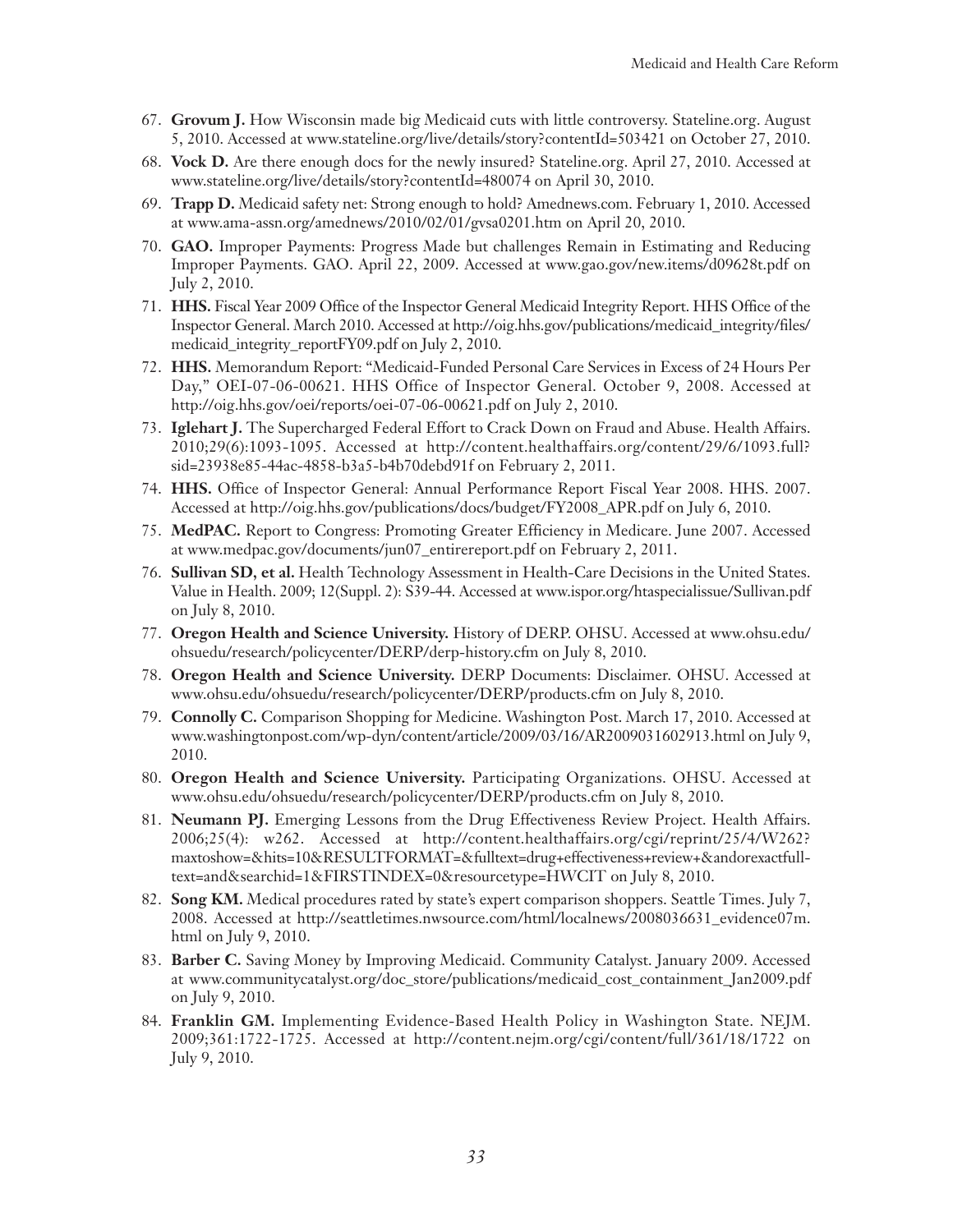- 85. **Meyer H.** Washington State takes a hard look at new treatments and tests. Kaiser Health News. June 4, 2009. Accessed at www.kaiserhealthnews.org/Stories/2009/June/04/Compare.aspx on July 9, 2010.
- 86. **American College of Physicians.** Improved Availability of Comparative Effectiveness Information: An Essential Feature for a High-Quality and Efficient United States Health Care System. Philadelphia: American College of Physicians; 2008: Position Paper. Accessed at https://www.ecri.org/Documents/CERC/ACP\_Improved\_Availability\_of\_Comparative\_Effectiveness \_Information.pdf on February 2, 2011.
- 87. American College of Physicians. An Internist's Practical Guide to Understanding Health System Reform; June 2010. Accessed at www.acponline.org/advocacy/where\_we\_stand/access/ int\_prac\_guide.pdf on February 2, 2011.
- 88. **Kaiser Family Foundation.** Medicaid and Long-Term Care Services and Supports. Kaiser Commission on Medicaid and the Uninsured. February 2009. Accessed at www.kff.org/medicaid/upload/2186\_06.pdf on March 29, 2010.
- 89. **Kaye et al.** Long-Term Care: Who Gets It, Who Provides It, Who Pays, and How Much? Health Affairs. 2010;29(1):11. Accessed at http://content.healthaffairs.org/cgi/reprint/29/1/11?maxtoshow= &hits=10&RESULTFORMAT=&fulltext=medicaid+long-term+care+insurance&andorexactfulltext=and&searchid=1&FIRSTINDEX=0&resourcetype=HWCIT on March 29, 2010.
- 90. **Kassner E et al.** A Balancing Act: State Long-Term Care Reform. AARP Public Policy Institute. July 2008. Accessed at http://assets.aarp.org/rgcenter/il/2008\_10\_ltc.pdf on March 24, 2010.
- 91. **Ng T et al.** Medicare and Medicaid Long-Term Care. Health Affairs. 2010;29(1):22-28. Accessed at http://content.healthaffairs.org/content/29/1/22.full on February 2, 2011.
- 92. **Kaye et al.** Do Noninstitutional Long-Term Care Services Reduce Medicaid Spending? Health Affairs. 2009;28(1):262-272. Accessed at http://content.healthaffairs.org/content/28/1/262.full on February 2, 2011.
- 93. **Long-Term Care Reform Leadership Project.** Shifting the Balance: State Long-Term Care Reform Initiatives. AARP and National Conference of State Legislatures. Issue Brief No. 1. February 2009. Accessed at www.ncsl.org/documents/health/shiftingbalance.pdf on March 24, 2010.
- 94. **Schwartz S et al.** Ideas for Managing Costs and Improving Care Delivery for High-Cost Medicaid Beneficiaries. National Academy for State Health Policy. January 2007. Accessed at www.nashp.org/sites/default/files/HighCost\_Medicaid\_Beneficiaries.pdf on March 25, 2010.
- 95. **Congressional Budget Office.** Budget Options, Volume 1: Health Care. CBO. December 2008. Accessed at http://cbo.gov/ftpdocs/99xx/doc9925/12-18-HealthOptions.pdf on March 24, 2010.
- 96. **Government Accountability Office.** Long-Term Care Insurance: Partnership Programs Include Benefits That Protect Policyholders and Are Unlikely to Result in Medicaid Savings. GAO. May 2007. Accessed at www.gao.gov/new.items/d07231.pdf on March 30, 2010.
- 97. **AARP.** AARP Public Policies 2009-2010 Long-Term Care Services and Supports. AARP. Accessed at http://assets.aarp.org/www.aarp.org\_/articles/legpolicy/2008/Chapter8.pdf on November 2, 2010.
- 98. **Congressional Budget Office.** Patient protection and Affordable Care Act: Additional information on the budgetary effects of proposals to establish the Community Living Assistance Services and Supports (CLASS) Program. Congressional Budget Office. November 25, 2009. Accessed at http://cbo.gov/ftpdocs/107xx/doc10768/CLASS\_Additional\_Information\_Harkin\_Letter.pdf on March 17, 2010.
- 99. **Watts MO.** The Community Living Assistance Services and Supports Act. Kaiser Family Foundation. October 2009. Accessed at www.kff.org/healthreform/upload/7996.pdf on March 29, 2010.
- 100. **Wright B et al.** The Impact of Increased Cost Sharing on Medicaid Enrollees. Health Affairs. 2005;24(4):1106. Accessed at http://content.healthaffairs.org/content/24/4/1106.full on February 2, 2011.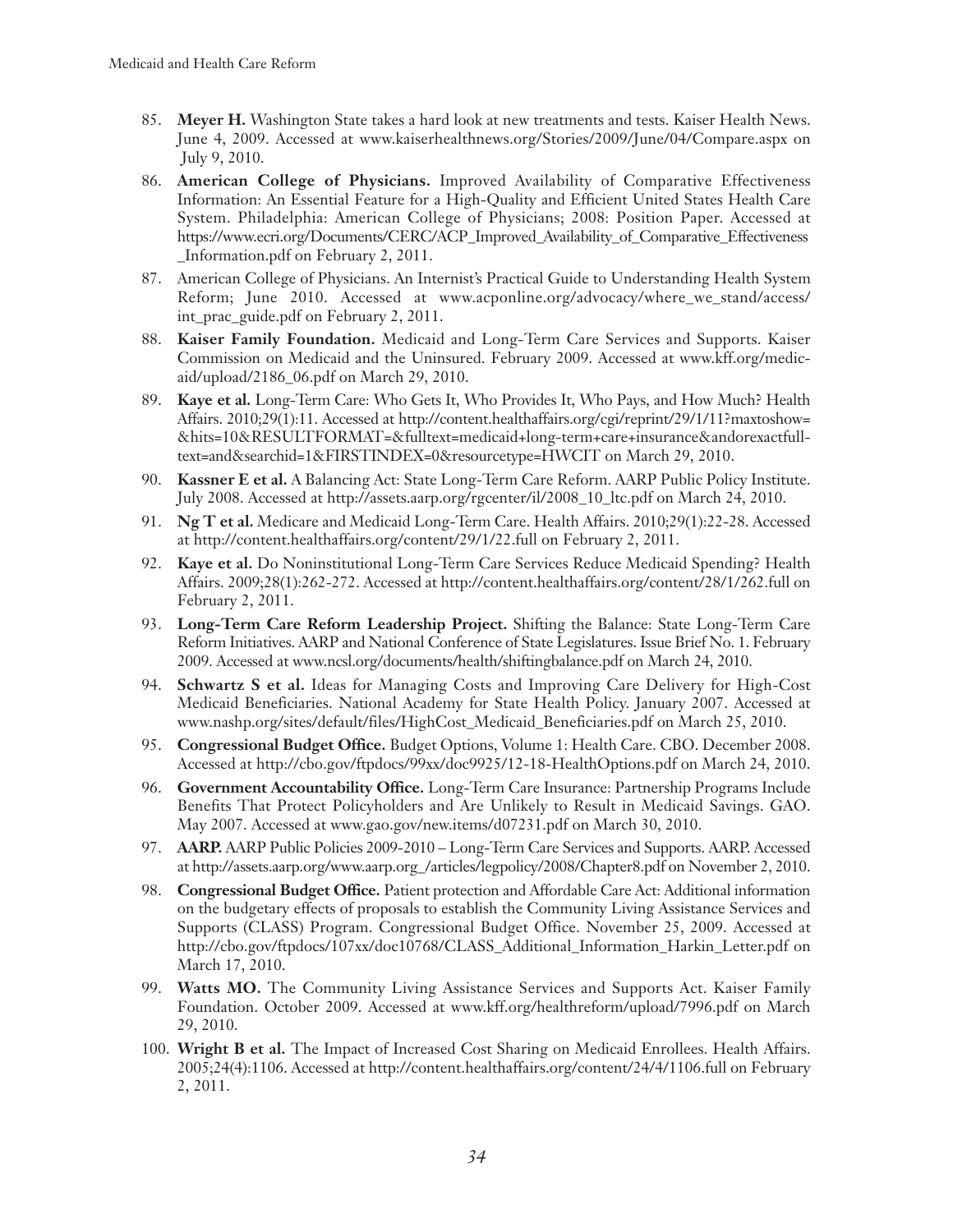- 101. **Holahan J, Weil A.** Toward Real Medicaid Reform. Health Affairs. 2007;26(2):w254. Accessed at http://content.healthaffairs.org/cgi/reprint/26/2/w254?maxtoshow=&hits=10&RESULTFORMAT= &fulltext=holahan+medicaid&searchid=1&FIRSTINDEX=0&resourcetype=HWCIT on April 20, 2010.
- 102. **Selden et al.** Cost-Sharing In Medicaid and CHIP: How Does It Affect Out-of Pocket Spending? Health Affairs. 2009;28(4):w607. Accessed at http://content.healthaffairs.org/content/28/4/ w607.full on February 2, 2011.
- 103. **Kaiser Family Foundation.** Explaining Health Care Reform: Questions About Medicaid's Role. Kaiser Family Foundation. April 2010. Accessed at http://kff.org/healthreform/upload/7920- 02.pdf on June 17, 2010.
- 104. **Ku L.** Ready, Set, Plan, Implement: Executing the Expansion of Medicaid. Health Affairs. 2010; 29(6):1173-1177. Accessed at http://content.healthaffairs.org/content/29/6/1173.full on February 2, 2011.
- 105. **Government Accountability Office.** Medicaid Demonstration Waivers: Lack of Opportunity for public Input during Federal Approval Process Still a Concern. GAO. July 24, 2007. Accessed at www.gao.gov/new.items/d07694r.pdf on March 30, 2010.
- 106. **Families USA.** Health Coverage in Communities of Color: Talking about the New Census numbers. September 2008. Accessed at www.familiesusa.org/assets/pdfs/minority-health-and-the-censusnumbers.pdf on March 30, 2010.
- 107. **CDC.** Eliminating Racial and Ethnic Health disparities. CDC Office of Minority Health and Health Disparities. March 17, 2009. Accessed at www.cdc.gov/omhd/about/disparities.htm#3 on March 30, 2010.
- 108. **Adler N, Newman K.** Socioeconomic Disparities in Health: Pathways and Policies. Health Affairs. 2002;21(2):60-76. Accessed at www.sph.umich.edu/sep/downloads/Adler\_Newman\_ Socioeconomic\_Disparities\_in\_Health.pdf on October 28, 2010.
- 109. **Waidmann T.** Estimating the Cost of Racial and Ethnic Health Disparities. The Urban Institute. September 2009. Accessed at www.urban.org/uploadedpdf/411962\_health\_disparities.pdf on March 30, 2010.
- 110. **A.** C. Beal, M. M. Doty, S. E. Hernandez, K. K. Shea, and K. Davis, Closing the Divide: How Medical Homes Promote Equity in Health Care: Results From The Commonwealth Fund 2006 Health Care Quality Survey, The Commonwealth Fund, June 2007 Accessed at www.common wealthfund.org/~/media/Files/Publications/Fund%20Report/2007/Jun/Closing%20the%20Divide% 20%20How%20Medical%20Homes%20Promote%20Equity%20in%20Health%20Care%20%20R esults%20From%20The%20Commonwealth%20F/1035\_Beal\_closing\_divide\_medical\_homes%20p df.pdf on March 30, 2010.
- 111. **Martin C.** Reducing Racial and Ethnic Disparities: A Quality Improvement Initiative in Medicaid Managed Care. Center for Health Care Strategies. January 2007. Accessed at www.chcs.org/ usr\_doc/Racial\_&\_Ethnic\_Health\_Disparities.pdf on March 30, 2010.
- 112. **Kaiser Family Foundation.** Impact of 1% Point Increase in Unemployment on State Revenues, Medicaid, CHIP & Uninsured. Kaiser Family Foundation. Presentation Slide. February 18, 2009. Accessed at http://facts.kff.org/chart.aspx?ch=360 on April 30, 2010.
- 113. **Dorn S et al.** Medicaid, SCHIP, and Economic Downturn: Policy Challenges and Policy Responses. Kaiser Family Foundation. April 2008. Accessed at www.kff.org/medicaid/upload/ 7770.pdf on May 6, 2010.
- 114. **Milligan C.** Reshaping Medicaid. National Governors Association. Discussion Draft. March 2010. Accessed at www.nga.org/Files/pdf/1003HEALTHSUMMITRESHAPINGMEDIC-AID.PDF on April 30, 2010.
- 115. **Rosenstein S.** Enrollment Simplification, Health Care Reform, and Medicaid. Presentation entitled "Getting the Most Bang for our Post-Health Reform Buck: Enrolling and Retaining Everyone Who's Eligible." Alliance for Health Reform. December 1, 2009.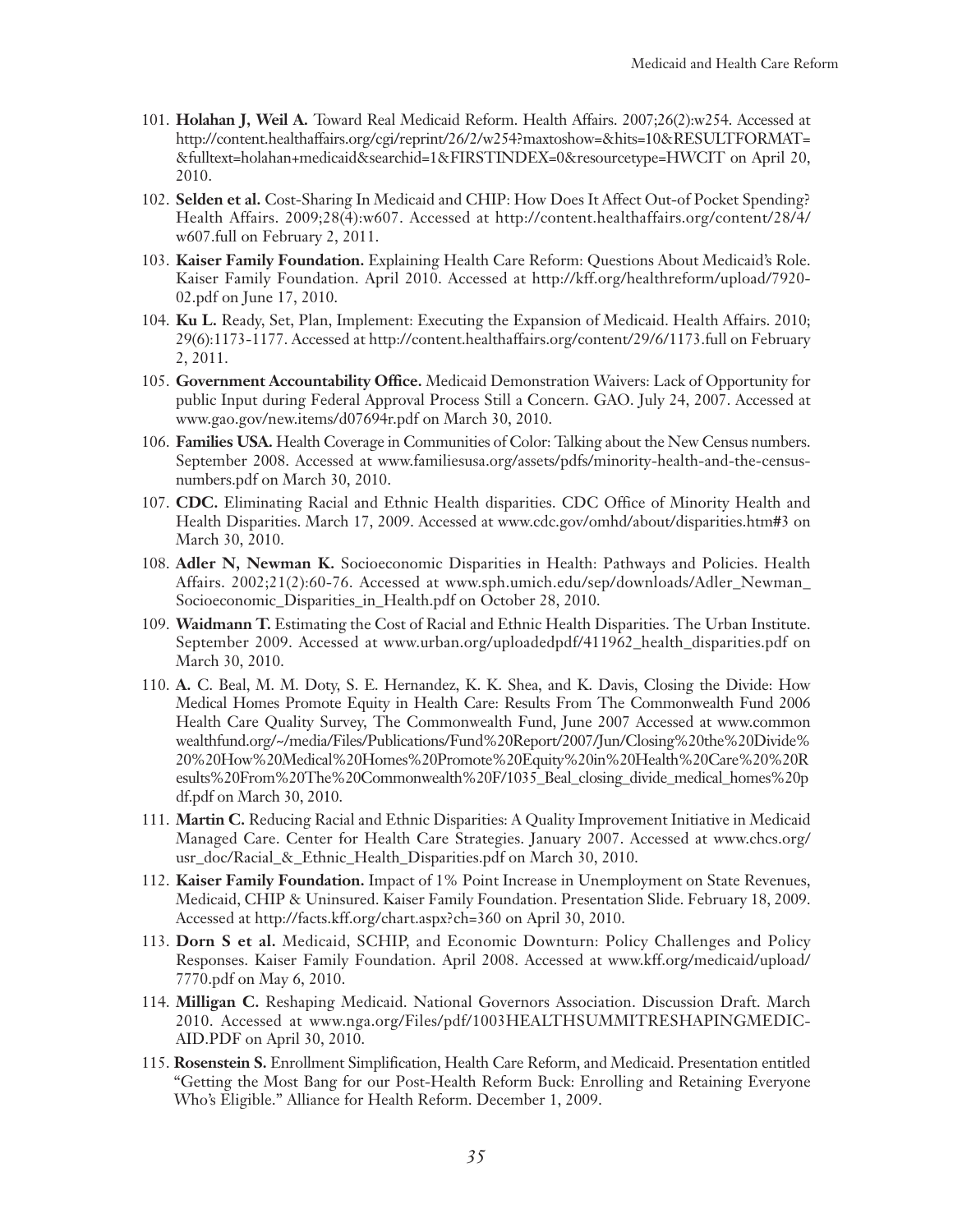- 116. **American College of Physicians.** Individual Mandates in Health Insurance Reform. Philadelphia: American College of Physicians; 2009: Policy Monograph. Accessed at www.acponline.org/advocacy/where\_we\_stand/policy/health\_reform\_individual.pdf on February 2, 2011.
- 117. **Dorn S.** Applying 21st-Century Eligibility and Enrollment Methods to National Health Care Reform. Urban Institute. December 2009. Accessed at www.urban.org/uploadedpdf/ 411985\_national\_health\_care\_reform.pdf on February 2, 2011.
- 118. **Morrow B, Artiga S.** Putting Children on the Express Lane to Health Insurance. Kaiser Family Foundation and the Children's Partnership. August 2009. Accessed at www.kff.org/medicaid/ upload/8043.pdf on February 2, 2011.
- 119. **McDonough J et al.** Massachusetts Health Reform Implementation: Major Progress and Future Challenges. Health Affairs. 2008;27(4):w285. Accessed at http://content.healthaffairs.org/ cgi/reprint/27/4/w285 on April 15, 2010.
- 120. **Abreau M, Hynes HP.** The Latino Health Insurance Program: A Pilot Intervention for Enrolling Latino Families in Health Insurance Programs, East Boston, Massachusetts, 2006-2007. Prev Chronic Dis. 2009;6(4):A129. Accessed at www.ncbi.nlm.nih.gov/pmc/articles/PMC2774643/on April 15, 2010.
- 121. **Cunningham P, O'Malley A.** Do Reimbursement Delays Discourage Medicaid Participation By Physicians? Health Affairs. 2009;28(1):w17. Accessed at http://content.healthaffairs.org/ content/28/1/w17.full on February 2, 2011.
- 122. **American Medical Association.** Administrative Simplification White Paper. AMA Practice Management Center. December 23, 2008. Accessed at www.ama-assn.org/ama1/pub/upload/ mm/368/admin-simp-whitepaper.pdf on April 16, 2010.
- 123. **UnitedHealth.** Health Care Cost Containment How Technology Can Cut Red Tape and Simplify Health Care Administration. UnitedHealth Center for Health Reform & Modernization Working Paper 2. June 2009. Accessed at www.unitedhealthgroup.com/hrm/unh\_working paper2.pdf on April 16, 2010.
- 124. **CMS.** Electronic Funds Transfer Electronic Billing & EDI Transactions. December 14, 2005. Accessed at www.cms.gov/ElectronicBillingEDITrans/13\_EFT.asp on April 16, 2010.
- 125. **CMS.** Fact Sheets: Details for: Medicare and Medicaid Health Information Technology: Title IV of the American Recovery and Reinvestment Act. CMS. June 16, 2009. Accessed at https://www.cms.gov/apps/media/press/factsheet.asp?Counter=3466&intNumPerPage=10&check Date=&checkKey=&srchType=1&numDays=3500&srchOpt=0&srchData=&keywordType=All& chkNewsType=6&intPage=&showAll=&pYear=&year=&desc=&cboOrder=date on May 3, 2010.
- 126. **Government Accountability Office.** Medicaid Preventive Services: Concerted Efforts Needed to Ensure Beneficiaries Receive Services. Government Accountability Office. August 2009. Accessed at www.gao.gov/new.items/d09578.pdf on September 25, 2009
- 127. **Florida Agency for Health Care Administration.** Medicaid Medical Home Task Force Report: Recommendations for Designing and Implementing a Medical Home Pilot Project for Florida Medicaid. Healthnewsflorida.org website. February 2010. Accessed at www.healthnewsflorida.org/ files/1/File/Medicaid%20Medical%20Home%20report.pdf on March 2, 2010.
- 128. **Kaiser Commission on Medicaid and the Uninsured.** Community Care of North Carolina: Putting Health Reform Ideas into Practice in Medicaid. Kaiser Family Foundation website. May 2009. Accessed at www.kff.org/medicaid/upload/7899.pdf on March 2, 2010.
- 129. **Florida Medical Association.** White Paper on Mandatory Medicaid Managed Care in Florida. FMA Policy Center. Accessed at www.fmaonline.org/INFORMZ/whitepaper\_opt.pdf on May 4. 2010.
- 130. **Massachusetts Patient-Centered Medical Home Initiative Council.** Framework for Design and Implementation. MPCMHIC. November 2009. Accessed at www.mass.gov/Ihqcc/docs/ meetings/2009\_12\_02\_white\_paper.pdf on May 4, 2010.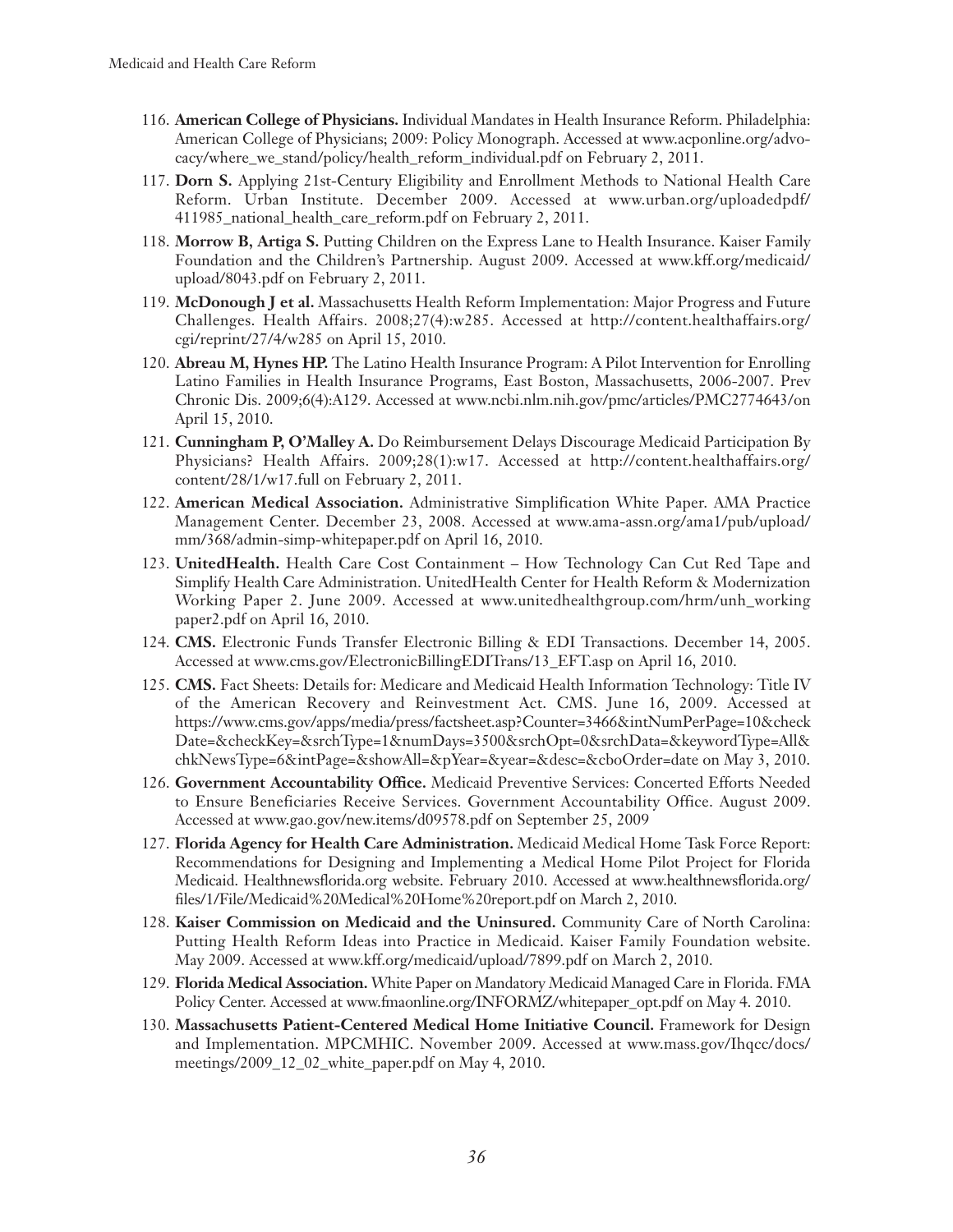- 131. **National Academy of State Health Policy.** Health Homes for Medicaid Enrollees with Chronic Conditions: A Conversation with CMS and States Regarding the ACA State Plan Option. NASHP. August 12, 2010. Accessed at www.nashp.org/archives/2081 on January 28, 2011.
- 132. **HHS.** Medicare to Participate in State Multi-payer Health Reform Efforts to Improve Quality and Lower Costs. HHS. June 2, 2010. Accessed at www.hhs.gov/news/press/2010pres/06/ 20100602b.html on August 5, 2010.
- 133. **Families USA.** Precarious Position: States Must Balance Declining Revenues With a Growing Need for Medicaid. Families USA Issue Brief. July 2008. Accessed at www.familiesusa.org/ assets/pdfs/state-budget-cuts-2008.pdf on February 2, 2011.
- 134. **Kaiser Family Foundation.** Health Reform Opportunities: Improving Policy for Dual Eligibles. Kaiser Family Foundation website. August 2009. Accessed at www.kff.org/medicaid/ upload/7957.pdf on March 10, 2010.
- 135. **Statehealthfacts.org Dual Eligibles Share of Medicaid Spending (in millions), 2007.** Kaiser Family Foundation. Accessed at www.statehealthfacts.org/comparemaptable.jsp?ind=299&cat=6 on January 28, 2011.
- 136. **MedPAC.** Report to the Congress: New Approaches in Medicare. Washington DC: MedPAC; June 2004.
- 137. **Bruen B, Holahan J.** Shifting the Cost of Dual Eligibles: Implications for States and the Federal Government. Kaiser Family Foundation. November 2003. Accessed at www.kff.org/medicaid/ loader.cfm?url=/commonspot/security/getfile.cfm&PageID=27097 on March 11, 2010.
- 138. **National Governors Association.** Dual Eligibles: Making the Case for Federalization. NGA website. February 2005. Accessed at www.nga.org/Files/pdf/0505Dual.pdf on March 11, 2010.
- 139. **Holahan J.** Alternatives for Financing Medicaid Expansions in Health Reform, Kaiser Commission on Medicaid and the Uninsured. December 2009. Accessed at http://kff.org/ healthreform/upload/8029.pdf on March 11, 2010.
- 140. **Rosenbaum S, Thorpe JH, Schroth S.** Supporting Alternative Integrated Models for Dual Eligibles: A Legal Analysis of Current and Future Options. Center for Health Care Strategies. November 2009. Accessed at www.chcs.org/usr\_doc/Supporting\_Alternative\_Integrated\_ Models\_for\_Dual\_Eligibles.pdf on March 11, 2010.